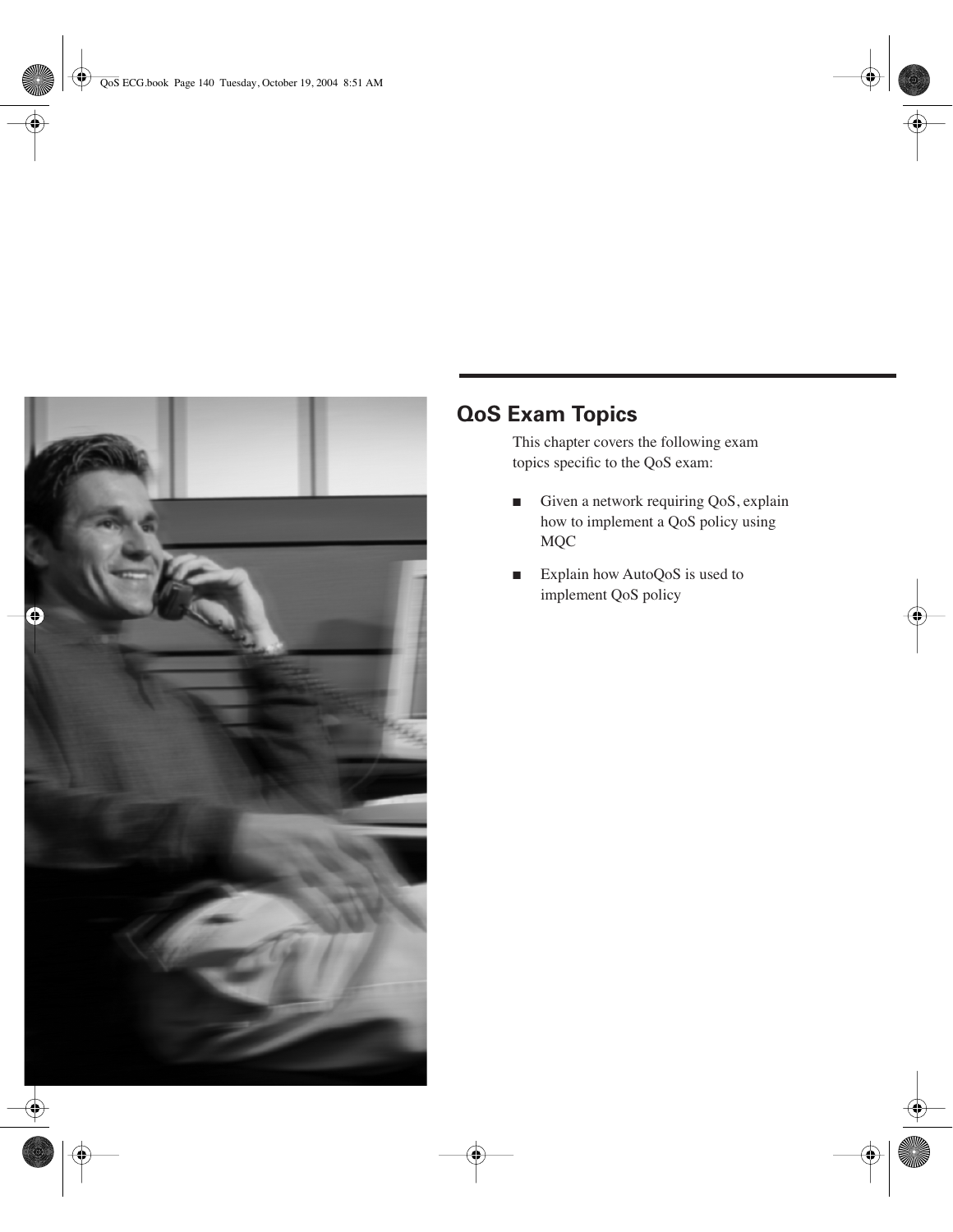# **C H <sup>A</sup> <sup>P</sup> <sup>T</sup> <sup>E</sup> <sup>R</sup> 3**

# **MQC, QPM, and AutoQoS**

Most of the topics covered in Chapters 1, "QoS Overview," and 2, "QoS Tools and Architectures," can apply to a network that uses equipment from most any manufacturer. Sure, there were some specifics about Cisco IOS QoS tools and about Cisco IP Phones, but all the concepts about QoS architectures and traffic characteristics of voice, video, and data apply to any network, regardless of manufacturer.

This chapter is specific about discussing several tools available only for Cisco products. Most of the more modern QoS tools from Cisco use configuration commands that conform to a convention called the Modular QoS CLI (MQC), which significantly reduces the complexity of QoS configuration as compared to QoS tools that don't use MQC commands. Frankly, before MQC, QoS configuration was one of the more challenging things to configure in Cisco IOS Software. With MQC, most of the complexity has been removed.

Although easier configuration of a router or switch using MQC is indeed wonderful, MQC enables a couple of other important Cisco QoS tools. Cisco offers a management application called QoS Policy Manager (QPM), which provides a web browser interface to network engineers, allowing them to easily define QoS policies for a network, all with intuitive pointing and clicking. QPM can baseline the network's QoS performance, configure the routers and switches based on the policy, measure the ensuing performance, and monitor the configurations to make sure no one changes the QoS configuration.

Compared to the old days, MQC makes it easier to configure each device, and QPM makes it easier to configure and monitor QoS for an entire network.

In addition, Cisco offers a tool called AutoQoS in Cisco IOS Release 12.3 mainline router and Cisco IOS Release 12.1EA 2950 switch. (Go to http://www.cisco.com/go/fn to use the Cisco Feature Navigator to find more specific information about AutoQoS support on different platforms.) AutoQoS allows a network engineer to configure a single device with just a few generic commands, and the device automatically configures all the appropriate QoS tools. So, even without QPM, a network engineer can configure QoS with confidence. Also, the automatically generated configuration can be changed, if the default settings are not quite what the engineer wants.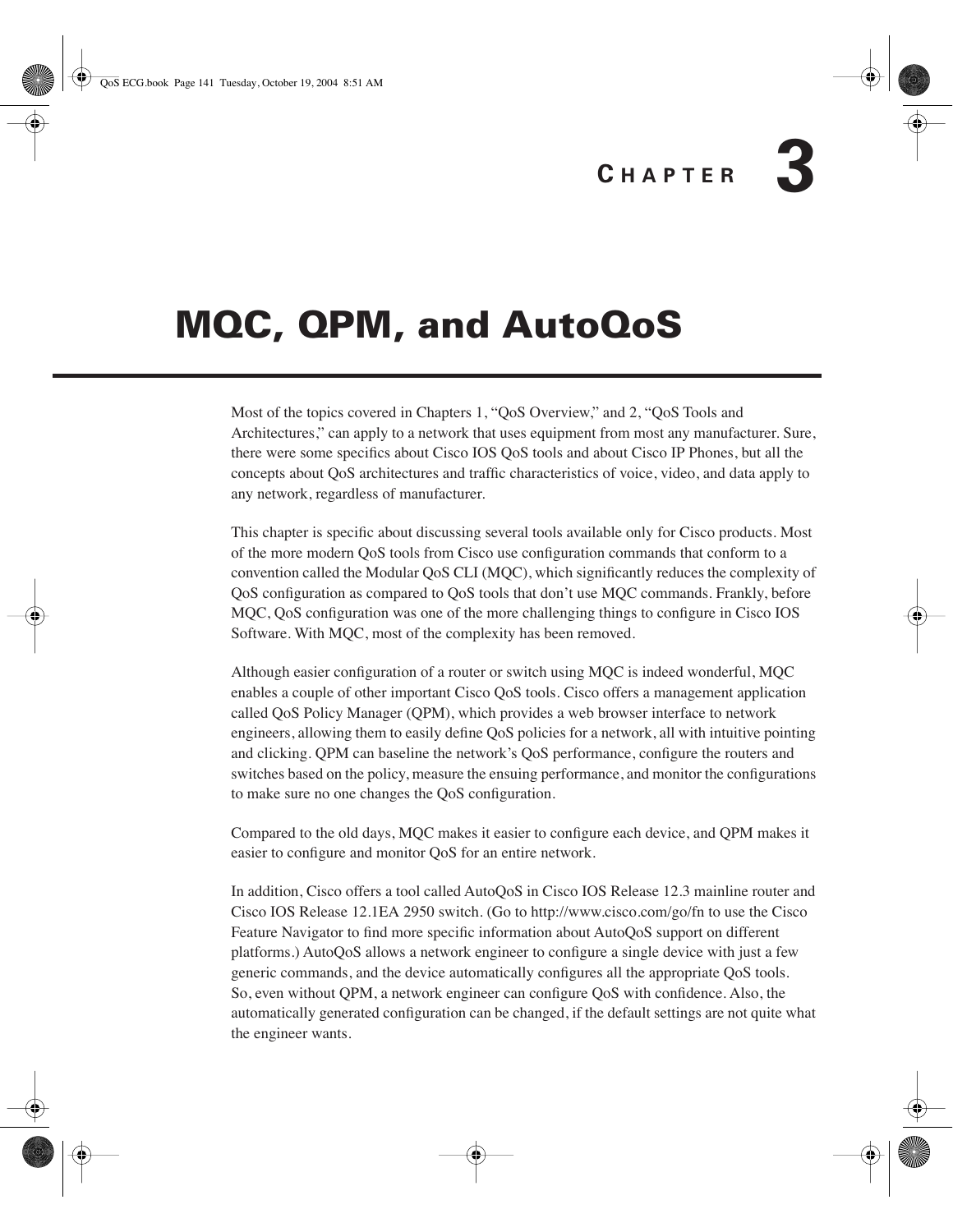MQC, QPM, and AutoQoS provide some fantastic advantages. In this chapter, you'll read about all three. After that, Chapters 4 through 9 take a closer look at six categories of QoS tools available in Cisco routers.

## **"Do I Know This Already?" Quiz Questions**

The purpose of the "Do I Know This Already?" quiz is to help you decide whether you need to read the entire chapter. If you already intend to read the entire chapter, you do not necessarily need to answer these questions now.

The 12-question quiz, derived from the major sections in the "Foundation Topics" portion of the chapter, helps you determine how to spend your limited study time.

Table 3-1 outlines the major topics discussed in this chapter and the "Do I Know This Already?" quiz questions that correspond to those topics.

| Table 3-1 "Do I Know This Already?" Foundation Topics Section-to-Question Mapping |  |  |  |
|-----------------------------------------------------------------------------------|--|--|--|
|-----------------------------------------------------------------------------------|--|--|--|

| <b>Foundation Topics Section Covering These Questions</b> | <b>Questions</b> | <b>Score</b> |
|-----------------------------------------------------------|------------------|--------------|
| Cisco Modular OoS CLI                                     | $1 - 5$          |              |
| Cisco OoS Policy Manager                                  | 6                |              |
| Cisco AutoQoS Feature                                     | $7 - 11$         |              |
| Comparisons of CLI, MQC, and AutoQoS                      | 12               |              |
| <b>Total Score</b>                                        |                  |              |

**CAUTION** The goal of self-assessment is to gauge your mastery of the topics in this chapter. If you do not know the answer to a question or are only partially sure of the answer, mark this question wrong for purposes of the self-assessment. Giving yourself credit for an answer you correctly guess skews your self-assessment results and might provide you with a false sense of security.

You can find the answers to the "Do I Know This Already?" quiz in Appendix A, "Answers to the 'Do I Know This Already?' Quizzes and Q&A Sections." The suggested choices for your next step are as follows:

- **10 or less overall score**—Read the entire chapter. This includes the "Foundation Topics," the "Foundation Summary," and the "Q&A" sections.
- **11 or 12 overall score**—If you want more review on these topics, skip to the "Foundation" Summary" section and then go to the " $Q&A$ " section. Otherwise, move to the next chapter.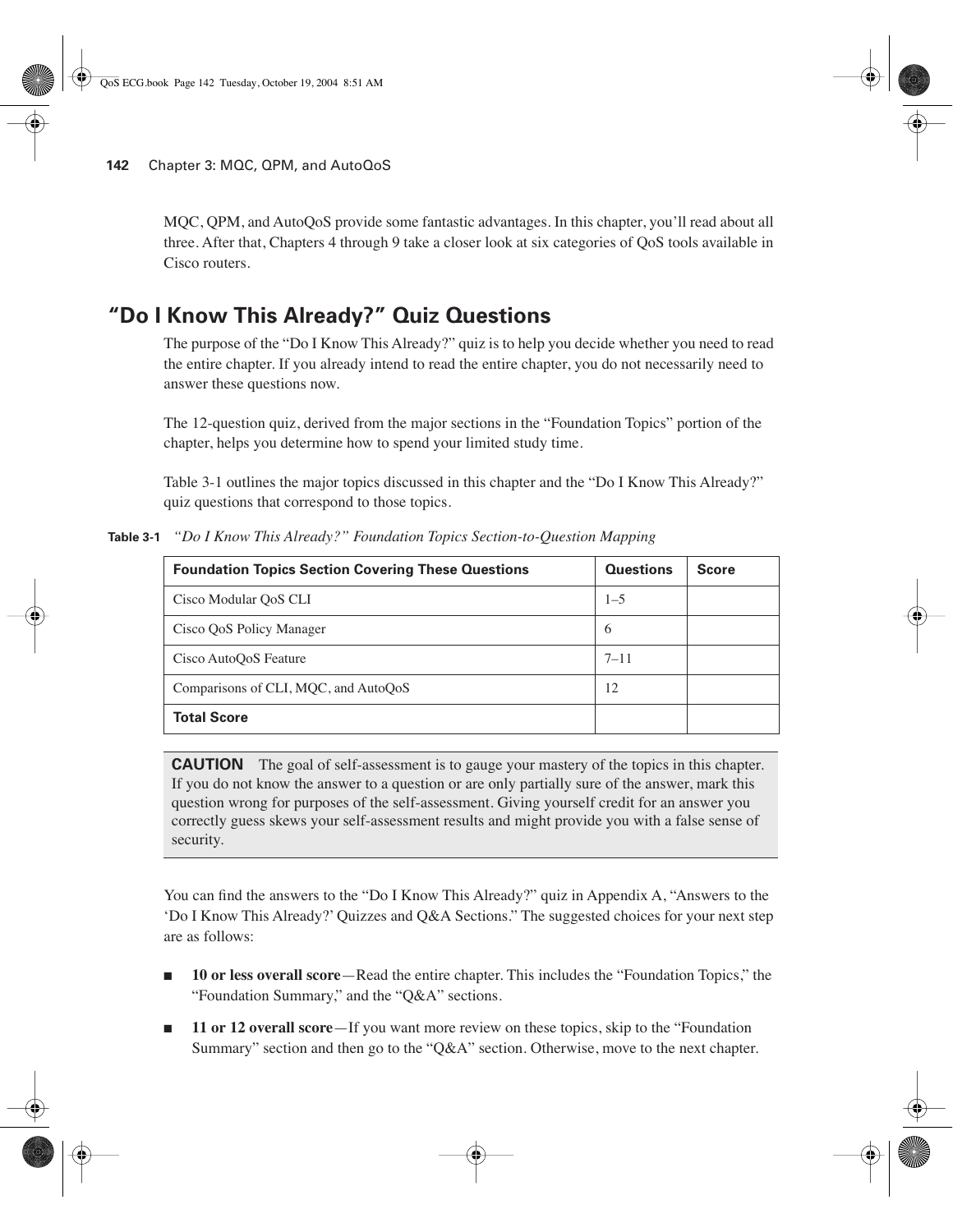#### **Cisco Modular QoS CLI**

- **1.** What does MQC stand for?
	- **a.** Multiprotocol QoS Commands
	- **b.** Multiprotocol QoS CLI
	- **c.** Modular QoS Commands
	- **d.** Modular QoS CLI
	- **e.** Modular QoS Convention
- **2.** Which of the following MOC commands is most related to the process of classifying packets into service classes?
	- **a. service-policy**
	- **b. route-map**
	- **c. map-policy**
	- **d. policy-map**
	- **e. map-class**
	- **f. class-map**
- **3.** Which of the following is *not* a benefit of MQC?
	- **a.** Reduces configuration time
	- **b.** Provides Modular QoS Call-Admission-Control
	- **c.** Same set of commands on all Cisco IOS platforms
	- **d.** Separates classification from per-hop behavior (PHB) actions
- **4.** Which of the following is not true about the mechanics of MQC?
	- **a.** Packets are classified inside a class map.
	- **b.** PHBs are defined inside a service policy.
	- **c.** Matching multiple DSCPs requires multiple **match** commands.
	- **d.** One command is used to enable a QoS policy on an interface for packets both entering and exiting an interface.
- **5.** Examine the configuration snippet that follows. Which of the following statements is true about the configuration?

Router(config)#class-map fred Router(config-cmap)#match dscp EF Router(config-cmap)#match access-group 101

- **a.** Packets with DSCP EF and that also match ACL 101 will match the class.
- **b.** Packets that either have DSCP EF or that match ACL 101 will match the class.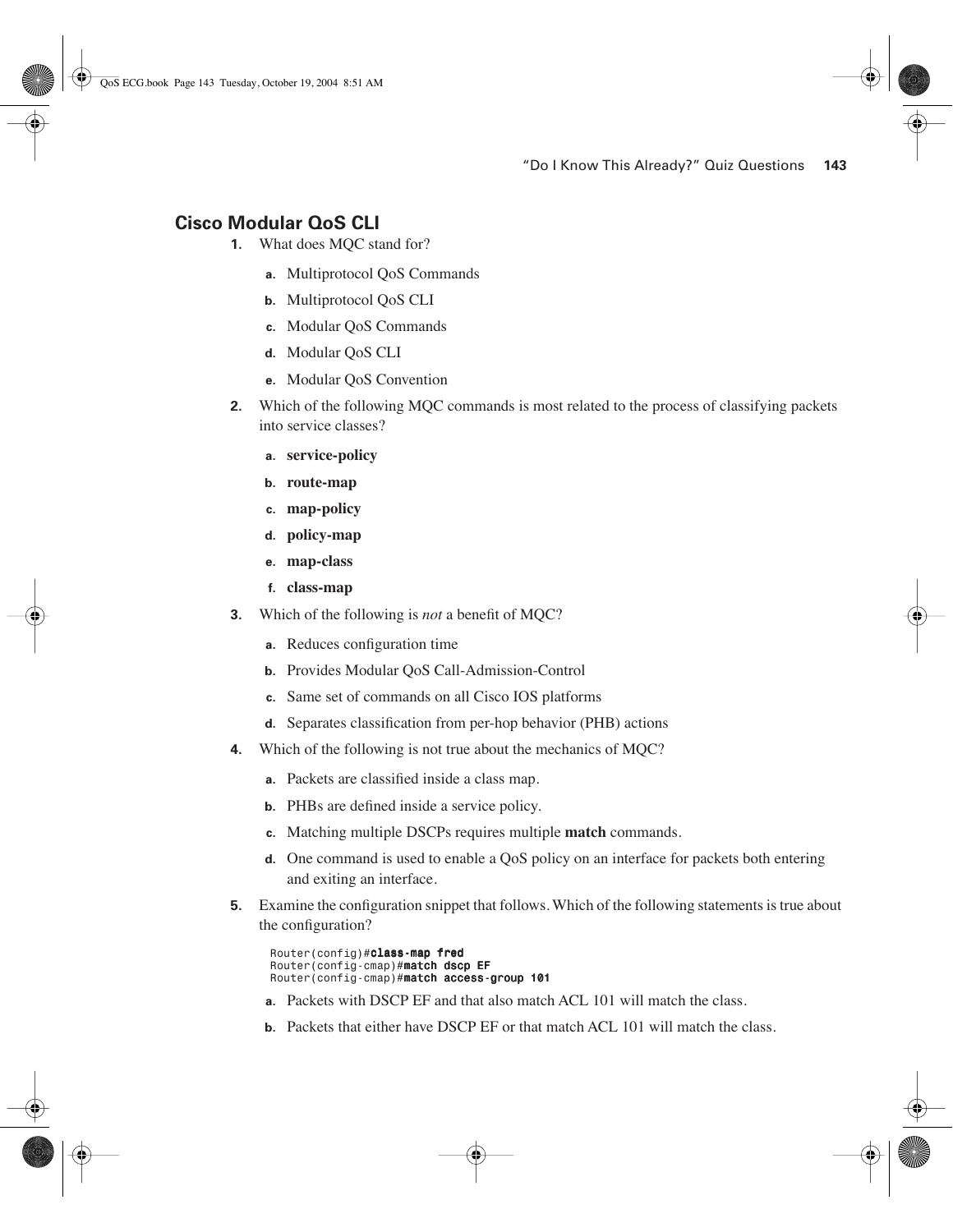- **c.** Packets that match ACL 101 will match the class because the second **match** command replaces the first.
- **d.** Packets will match only DSCP EF because the first match exits the class map.

#### **The Cisco QoS Policy Manager**

- **6.** Which of the following is false about QPM?
	- **a.** Provides a standard set of commands for configuring QoS
	- **b.** Allows a user to specify QoS policies without knowing the MQC command syntax
	- **c.** Graphs QoS performance
	- **d.** Takes advantage of Cisco QoS MIBs

#### **The Cisco AutoQoS Feature**

- **7.** Which option on a 2950 switch **auto qos voip** command tells the switch to trust the CoS only if a Cisco IP Phone is attached to the port?
	- **a.** trust cos
	- **b.** ciscophone
	- **c.** cisco-phone
	- **d.** ciscoipphone
- **8.** Which option on a 6500 switch **set port qos** command tells the switch to trust the CoS only if a Cisco IP Phone is attached to the port?
	- **a.** trust cos
	- **b.** ciscophone
	- **c.** cisco-phone
	- **d.** ciscoipphone
- **9.** Which of the following PHBs cannot be enabled using the AutoQoS VoIP feature on a router?
	- **a.** Low Latency Queuing
	- **b.** CB Marking
	- **c.** Shaping
	- **d.** MLP LFI
	- **e.** Policing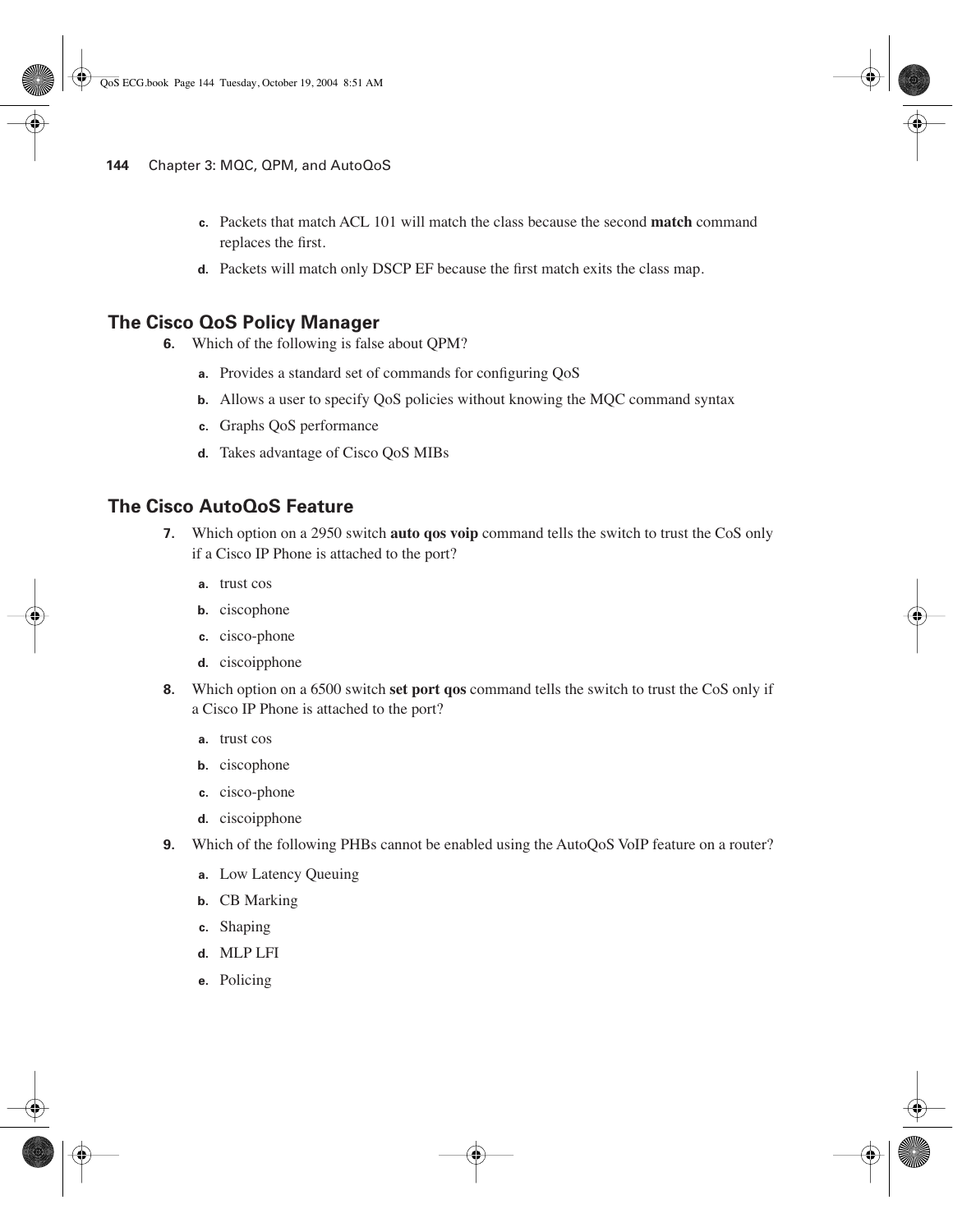- **10.** Which router commands display the configuration that results from enabling AutoQoS VoIP on a router's S0/0 interface, including the details of any class maps or policy maps?
	- **a. show autoqos**
	- **b. show auto qos**
	- **c. show auto qos interface s0/0**
	- **d. show running-config**
- **11.** Which of the following statements are true about requirements before AutoQoS can be enabled on a router interface?
	- **a.** CEF must be enabled unless trust is to be configured.
	- **b.** No **service-policy** commands can be on the interfaces.
	- **c.** WFQ must be disabled using the **no fair-queue** command.
	- **d.** HDLC encapsulation must be changed to PPP.
	- **e.** For proper operation, bandwidth should be set to the correct value.

#### **Comparisons of CLI, MQC, and AutoQoS**

- **12.** Comparing CLI, MQC, and AutoQoS, which is considered to require the least amount of time to implement?
	- **a.** CLI
	- **b.** MQC
	- **c.** AutoQoS
	- **d.** All take equal time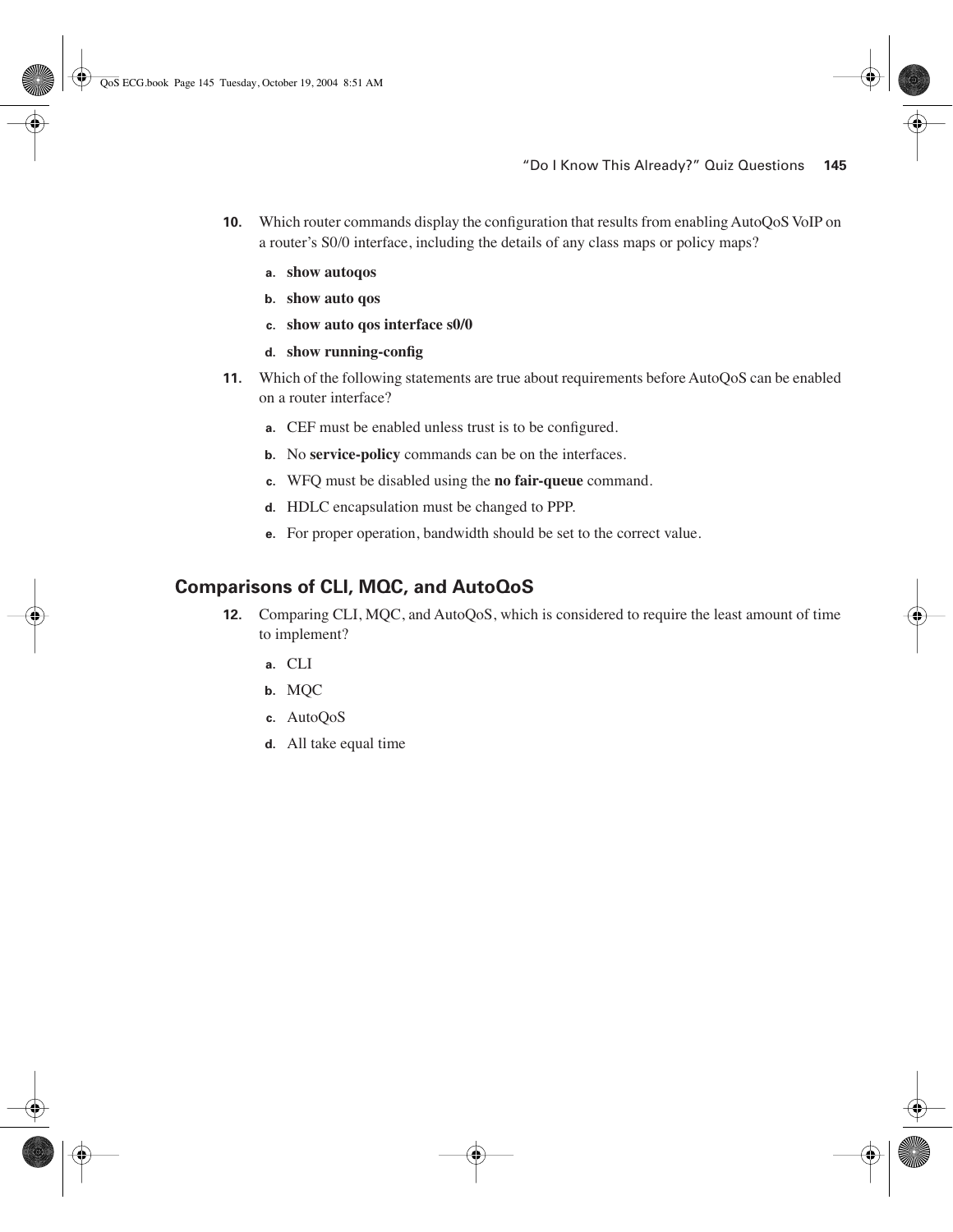# **Foundation Topics**

All the tools covered in this chapter provide some important advantages for companies that choose to use Cisco products. Together, these tools improve accuracy of QoS configurations, make the configurations easier to understand to everyone working on the network, and help make converged multiservice traffic run more smoothly through the network. Ultimately, these tools take advantage of the native QoS tools described in Chapters 4 through 9.

This chapter starts with MQC, then covers QPM, and ends with AutoQoS.

## **Cisco Modular QoS CLI**

Back in the mid 1980s, Cisco Systems got its start by building and selling routers. As time went on, Cisco kept adding more and more features to its router software, called Cisco IOS Software, including some QoS features.

Each feature could be configured using the Cisco command-line interface (CLI), but in most cases, each QoS tool used a totally different set of commands than the other tools. At the same time, the networks in which the routers and switches were installed started to have more stringent QoS requirements, causing Cisco customers to need to use multiple QoS tools. As a result, the task of figuring out what to do with the various QoS tools, how to configure them, and how to monitor the success of those tools in the network was a bit daunting.

The Cisco Modular QoS CLI (MQC) helped resolve these problems by defining a common set of configuration commands to configure most QoS features in a router or switch. After hearing the term MQC for the first time, many people think that Cisco has created a totally new CLI, different from IOS configuration mode, to configure QoS. In reality, MQC defines a new set of configuration commands—commands that are typed in using the same IOS CLI, in configuration mode.

As time goes on, and as Cisco creates new IOS releases for both routers and switches, all QoS tools will use MQC. In fact, almost all the tools covered by the current QoS exam use MQC.

You can identify an MQC-based tool because the name of the tool starts with the phrase "classbased" (commonly noted as "CB"). These tools include CB Marking, CB Weighted Fair Queuing (CBWFQ), CB Policing, CB Shaping, and CB Header Compression. Most QoS tools need to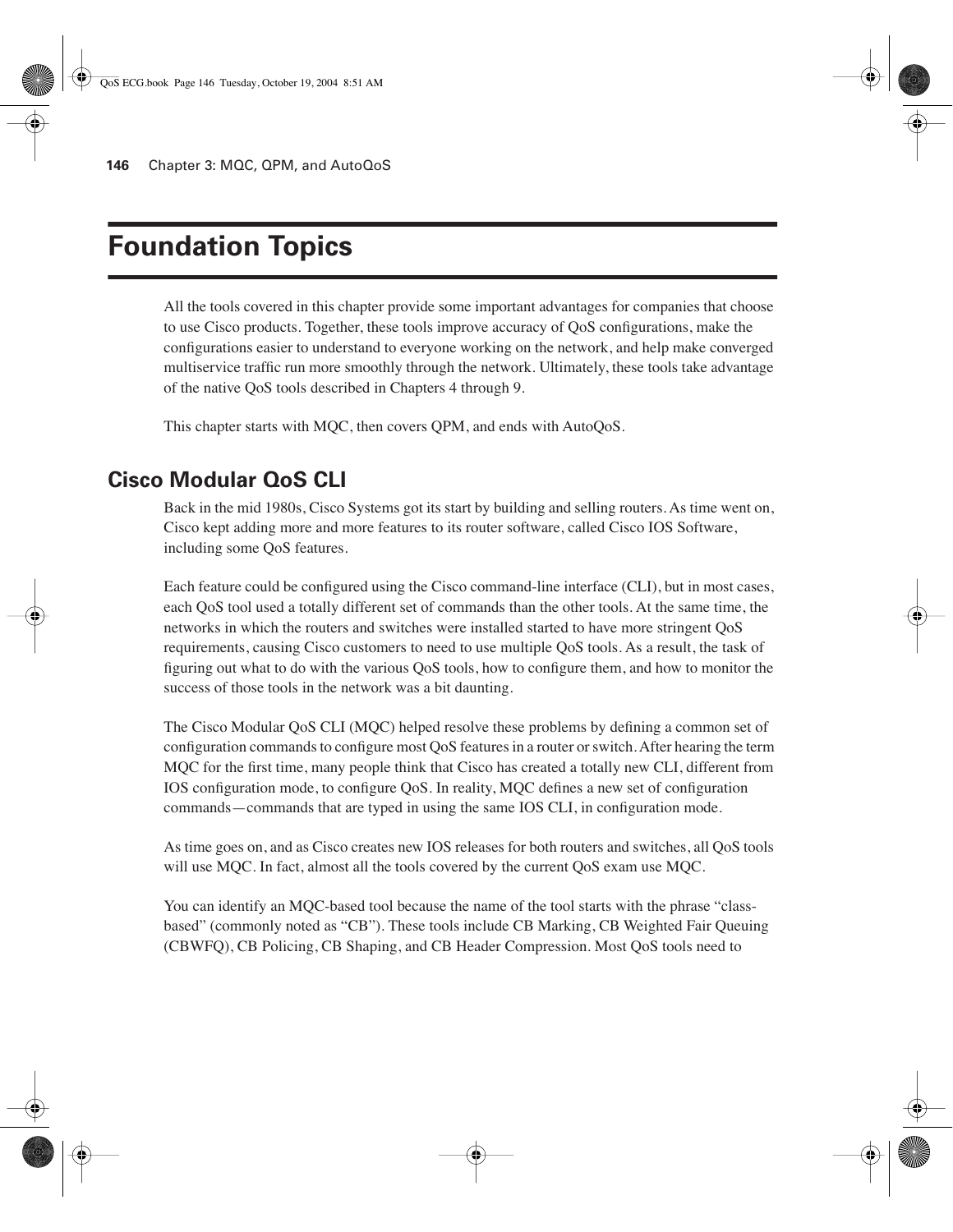perform classification functions; all MQC supporting tools use the same commands for classification. The person configuring the router needs to learn only one set of commands for classification for all these MQC-based tools, which reduces effort and reduces mistakes.

#### **The Mechanics of MQC**

MQC separates the classification function of a QoS tool from the action (the per-hop behavior, or PHB) that the QoS tool wants to perform. To do so, there are three major commands with MQC, with several subordinate commands:

- The **class-map** command defines the matching parameters for classifying packets into service classes.
- Because different tools create different PHBs, the PHB actions (marking, queuing, and so on) are configured under a **policy-map** command.
- Because MQC operates on packets that either enter or exit an interface, the policy map needs to be enabled on an interface by using a **service-policy** command.

Figure 3-1 shows the general flow of commands.

**Figure 3-1** *MQC Commands and Their Correlation*



In Figure 3-1, the network's QoS policy calls for two service classes. (The actual types of packets that are placed into each class are not shown, just to keep the focus on the general flow of how the main commands work together.) Classifying packets into two classes calls for the use of two **classmap** commands. Each **class-map** command would be followed by a **match** subcommand, which defines the actual parameters that are compared to packet header contents to match packets for classification.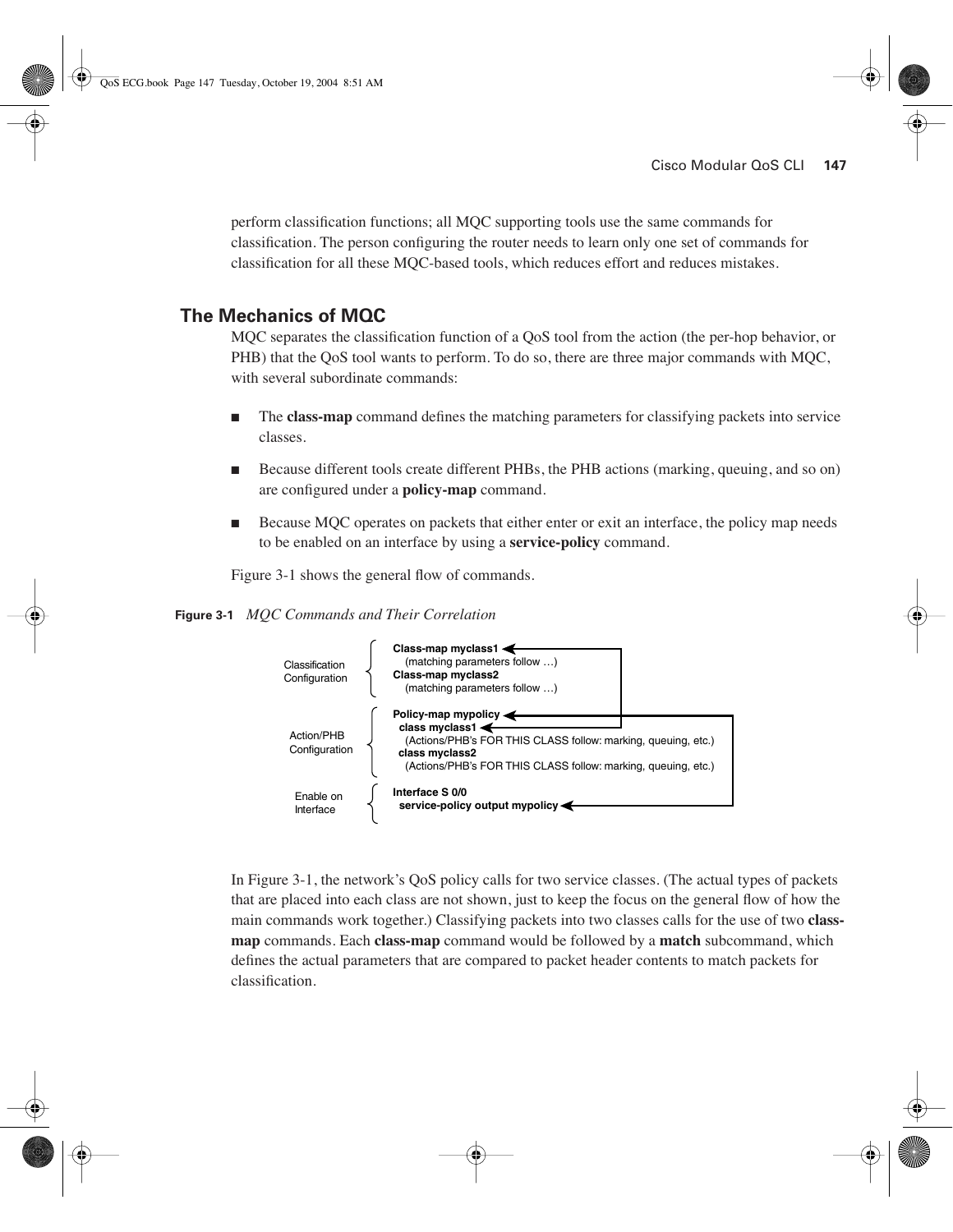For each class, some QoS action (PHB) needs to be applied—the configuration for these actions is made under the **policy-map** command. Under a single policy map, multiple classes are referenced, in this case, the two classes myclass1 and myclass2. Inside the single policy called mypolicy, under each of the two classes myclass1 and myclass2, you can configure separate QoS actions. For instance, you could apply different marking to packets in class myclass1 and myclass2 at this point. Finally, when the **service-policy** command is applied to an interface, the QoS features are enabled.

#### **Classification Using Class Maps**

Almost every QoS tool uses classification to some degree. To put one packet into a different queue than another packet, IOS must somehow differentiate between the two packets. To perform header compression on Real-Time Transport Protocol (RTP) packets, but not on other packets, IOS must determine which packets have RTP headers. To shape data traffic going into a Frame Relay network so that the voice traffic gets enough bandwidth, IOS must differentiate between Voice over IP (VoIP) and data packets. If an IOS QoS feature needs to treat two packets differently, it must use classification.

MQC-based tools classify packets using the **match** subcommand inside an MQC class map. Several examples in this section point out some of the key features of class maps. Table 3-2 lists the **match**  command options available for Cisco IOS Software Release 12.2(15)T, which is covered by the current QoS exam.

| Command                                                                                                         | <b>Function</b>                                                                                                                                    |
|-----------------------------------------------------------------------------------------------------------------|----------------------------------------------------------------------------------------------------------------------------------------------------|
| <b>match</b> [ip] precedence <i>precedence-value</i><br>[precedence-value precedence-value precedence-<br>value | Matches precedence in IPv4 packets when the ip<br>parameter is included; matches IPv4 and IPv6<br>packets when the <b>ip</b> parameter is missing. |
| match access-group { <i>access-group</i>   <b>name</b> <i>access</i> -<br>$group$ -name                         | Matches an ACL by number or name.                                                                                                                  |
| match any                                                                                                       | Matches all packets.                                                                                                                               |
| match class-map class-map-name                                                                                  | Matches based on another class map.                                                                                                                |
| <b>match cos</b> cos-value [cos-value cos-value cos-value]                                                      | Matches a CoS value.                                                                                                                               |

**Table 3-2 match** *Configuration Command Reference for MQC Tools*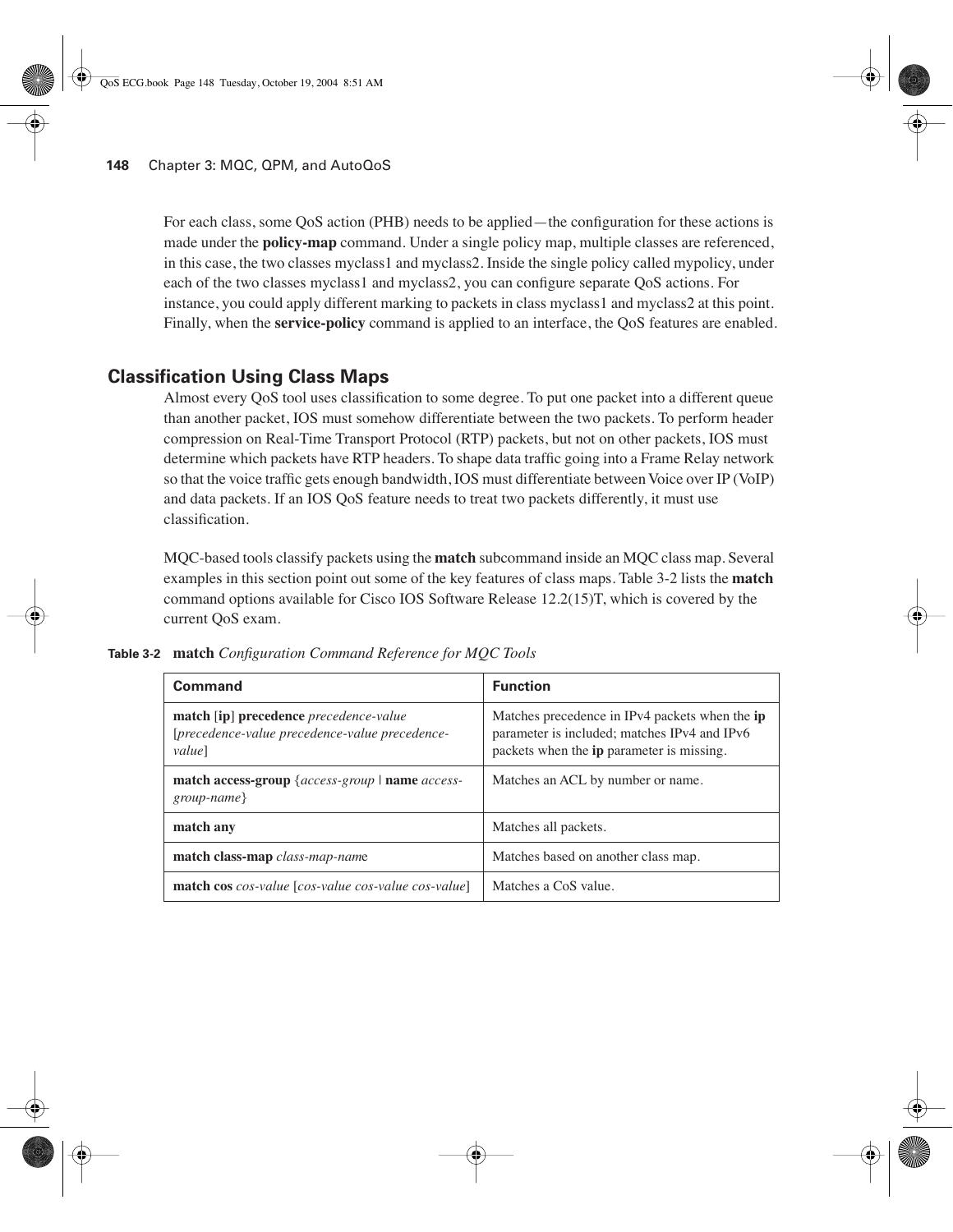| <b>Command</b>                                                                                                                          | <b>Function</b>                                                                                                                       |  |
|-----------------------------------------------------------------------------------------------------------------------------------------|---------------------------------------------------------------------------------------------------------------------------------------|--|
| match destination-address mac address                                                                                                   | Matches a destination MAC address.                                                                                                    |  |
| match fr-dlci dlci-number                                                                                                               | Matches a particular Frame Relay DLCI.                                                                                                |  |
| match input-interface interface-name                                                                                                    | Matches an input interface.                                                                                                           |  |
| match ip dscp ip-dscp-value [ip-dscp-value ip-dscp-<br>value ip-dscp-value ip-dscp-value ip-dscp-value ip-<br>dscp-value ip-dscp-value] | Matches DSCP in IPv4 packets when the ip<br>parameter is included; matches IPv4 and IPv6<br>packets when the ip parameter is missing. |  |
| match ip rtp starting-port-number port-range                                                                                            | Matches the RTP's UDP port-number range, even<br>values only.                                                                         |  |
| match mpls experimental number                                                                                                          | Matches an MPLS Experimental value.                                                                                                   |  |
| match mpls experimental topmost value                                                                                                   | Matches the MPLS EXP field in the topmost<br>label when multiple labels are in use.                                                   |  |
| match not <i>match-criteria</i>                                                                                                         | Reverses the matching logic; in other words,<br>things matched by the matching criteria do not<br>match the class map.                |  |
| match packet length {max maximum-length-value<br>[min minimum-length-value]   min minimum-length-<br>value [max maximum-length-value]}  | Matches packets based on the minimum length,<br>maximum length, or both.                                                              |  |
| match protocol citrix app application-name-string                                                                                       | Matches Network Based Application Recognition<br>(NBAR) Citrix applications.                                                          |  |
| match protocol http [url url-string   host hostname-<br>string   mime MIME-type]                                                        | Matches a host name and URL string.                                                                                                   |  |
| match protocol protocol-name                                                                                                            | Matches NBAR protocol types.                                                                                                          |  |
| match protocol rtp [audio   video   payload-type<br>payload-string]                                                                     | Matches RTP audio or video payload, based on<br>the payload type. Also allows explicitly specified<br>payload types.                  |  |
| match qos-group qos-group-value                                                                                                         | Matches a QoS group.                                                                                                                  |  |
| match source-address mac address-destination                                                                                            | Matches a source MAC address.                                                                                                         |  |

**Table 3-2 match** *Configuration Command Reference for MQC Tools (Continued)*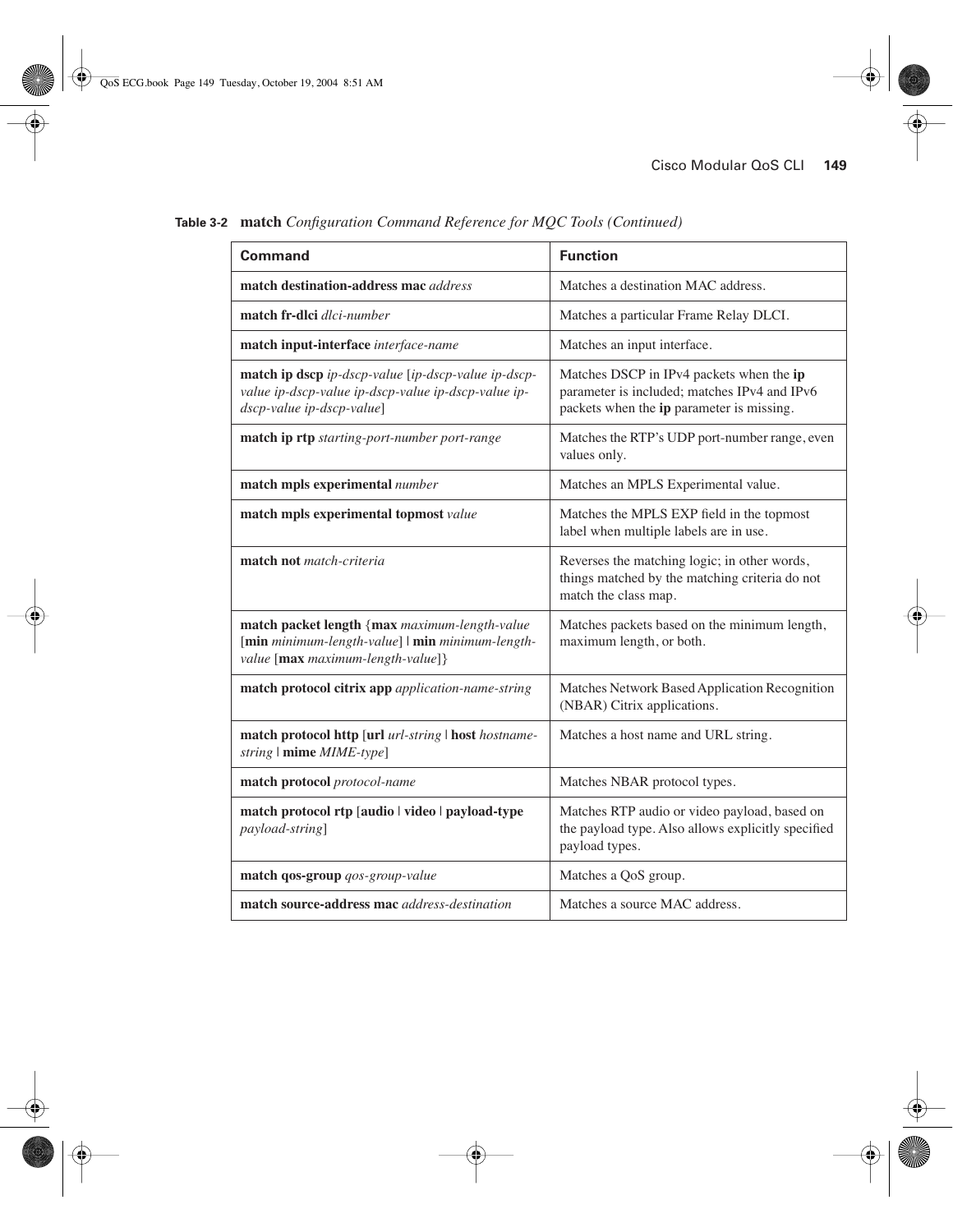#### **MQC Example 1: Voice and Everything Else**

The first example (Example 3-1) shows the basic flow of the commands. Two class maps are used one that matches voice packets, and one that matches everything else. Note that class map names are case sensitive, as are policy maps.

**Example 3-1** *Basic Classification with Two Class Maps*

```
R3#conf t
Enter configuration commands, one per line. End with CNTL/Z.
R3(config)#!
R3(config)#class-map voip-rtp
R3(config-cmap)#match ip rtp 16384 16383
R3(config-cmap)#class-map all-else
R3(config-cmap)#match any
R3(config-cmap)#policy-map voip-and-be
R3(config-pmap)#class voip-rtp
R3(config-pmap-c)#! Several options in here; CB Marking shown with the set command
R3(config-pmap-c)#set ip DSCP EF
R3(config-pmap-c)#class all-else
R3(config-pmap-c)#set ip dscp default
R3(config-pmap-c)#interface fa 0/0
R3(config-if)#service-policy input voip-and-be
R3(config-if)#end
R3#
R3#show running-config
Building configuration...
!Portions removed to save space…
ip cef
!
class-map match-all voip-rtp
  match ip rtp 16384 16383 
class-map match-all all-else
  match any
!
!
policy-map voip-and-be
  class voip-rtp
   set dscp EF
  class all-else
   set dscp default
!
interface Fastethernet0/0
  description connected to SW2, where Server1 is connected
  ip address 192.168.3.253 255.255.255.0
  service-policy input voip-and-be
```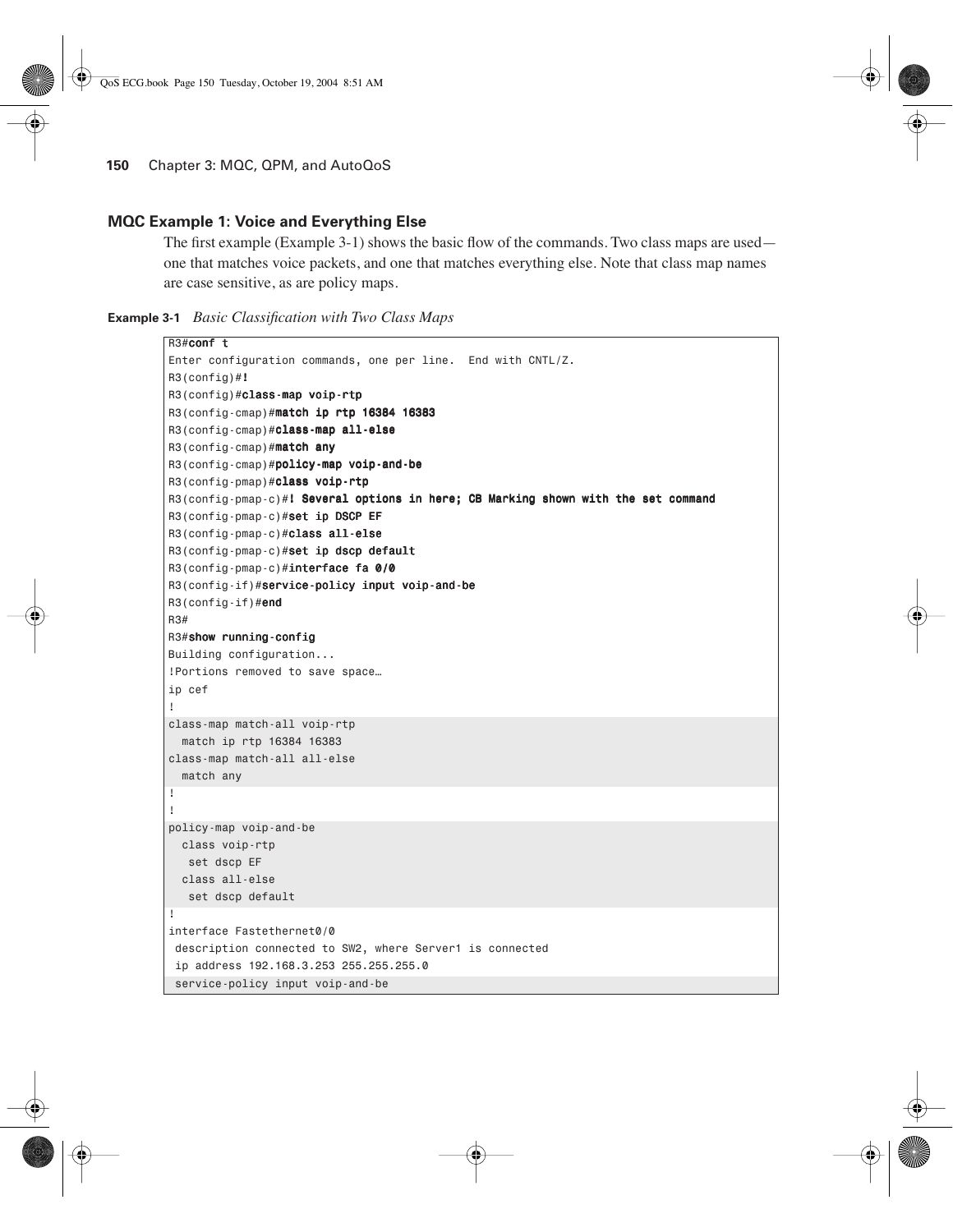First, focus on the command prompts in Example 3-1. Note that the **class-map** command moves the CLI into class map configuration mode, with the prompt **R3(config-cmap)**. The **policy-map** command moves the CLI into policy map configuration mode, and the **class** command that follows (not **class-map**, but just **class**) moves the CLI into an additional subconfiguration mode that has no specific name.

#### **NOTE** Class map names are case-sensitive.

Next, examine the **match** commands. The **match ip rtp** command matches only the even-numbered ports in this same UDP port range and does not match the odd-numbered ports used by the Real-Time Control Protocol (RTCP) voice-signaling protocol. (VoIP payload uses only the even port numbers.) Therefore, the **match ip rtp** command matches all VoIP payload. The other **match**  command in **class-map all-else**, **match any** does exactly that—it matches anything. So, one class map matches VoIP payload, and the other matches any traffic.

A little later in this chapter, you will read more about the actions (PHBs) that can be taken inside a policy map. For this example, CB Marking, using the **set** command, is shown. Continuing down the configuration, examine the **policy-map set** commands. The first command sets a Differentiated Services Code Point (DSCP) of EF (expedited forwarding) for all traffic that matches **class-map voip-rtp**. The other **set** command, which follows the **class all-else** command, sets a DSCP of Default for traffic that matches the **class-default class-map**. In other words, the policy map sets DSCP EF for packets that match one class, and DSCP Default, using the keyword **default**, for the other class.

Finally, the **service-policy** command enables CB Marking for ingress packets with the **servicepolicy input voip-and-be** interface subcommand. When enabled, IOS applies the policy map classes in the order they appear in the **policy-map** command. In this example, for instance, the **voiprtp** class is used to examine the packet first; if a match appears, the packet is marked with DSCP EF. After the packet has been matched and marked, it exits the policy map. If no match occurs, only then is the next class, **all-else**, used to examine the packet.

#### **MQC Example 2: Matching ACLs and Using class-default**

Example 3-1 could have been done more efficiently using the **class-default** class, which is a class inside every policy map, at the end of the policy map. If a packet is examined by a policy map and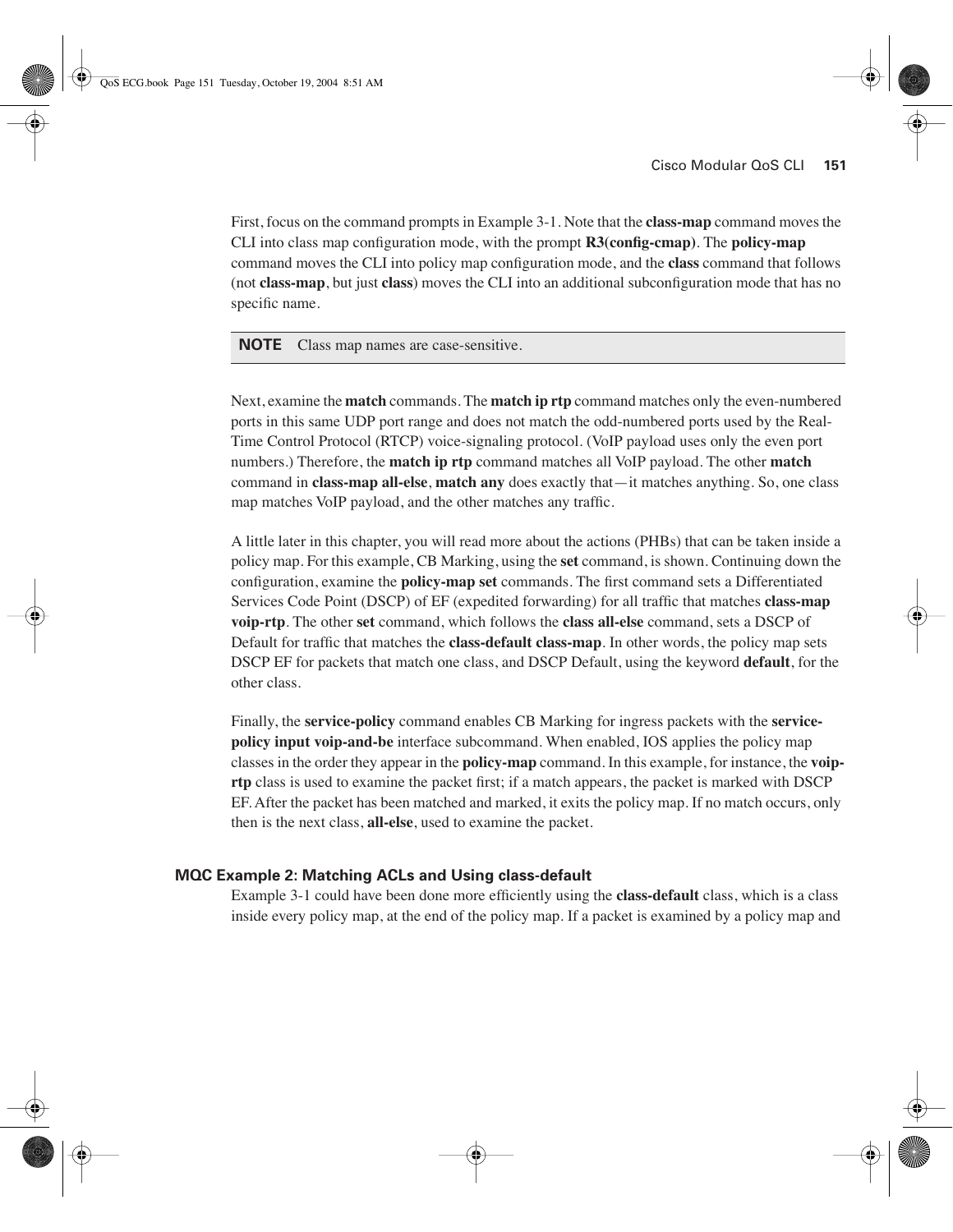it does not match any of the explicitly defined classes, the packet is considered to match **classdefault**. Example 3-2 shows another configuration, this time with **class-default** in use.

**Example 3-2** *Class Maps Matching Voice, ACL 101, and Using* **class-default**

```
R3#show running-config
Building configuration...
!Portions removed to save space…
ip cef
!
class-map match-all voip-rtp
  match ip rtp 16384 16383 
class-map match-all class2
  match access-group 101
!
!
policy-map voip-101-be
  class voip-rtp
   set dscp EF
  class class2
  set dscp AF11
  class class-default
    description this class matches everything else by default
   set dscp BE
!
interface Fastethernet0/0
 description connected to SW2, where Server1 is connected
  ip address 192.168.3.253 255.255.255.0
  service-policy input voip-101-be
!
access-list 101 permit tcp any any eq 23
access-list 101 permit tcp any eq 23 any
```
This example uses the same **class-map voip-rtp** command, which matches voice payload packets. A new **class-map class2** command defines a new class, matching packets that are permitted by ACL 101. In this case, ACL 101 matches Telnet packets.

**policy-map voice-101-be** refers to the two explicitly defined class maps, as well as the default class map called **class-default**. The router processes the policy map logic in the order shown in the configuration, always placing class **class-default** at the end of the policy map. With an implied **match any** included in the **class-default** class, all packets that have not already matched classes **voip-rtp** or **class2** will end up matching **class-default**.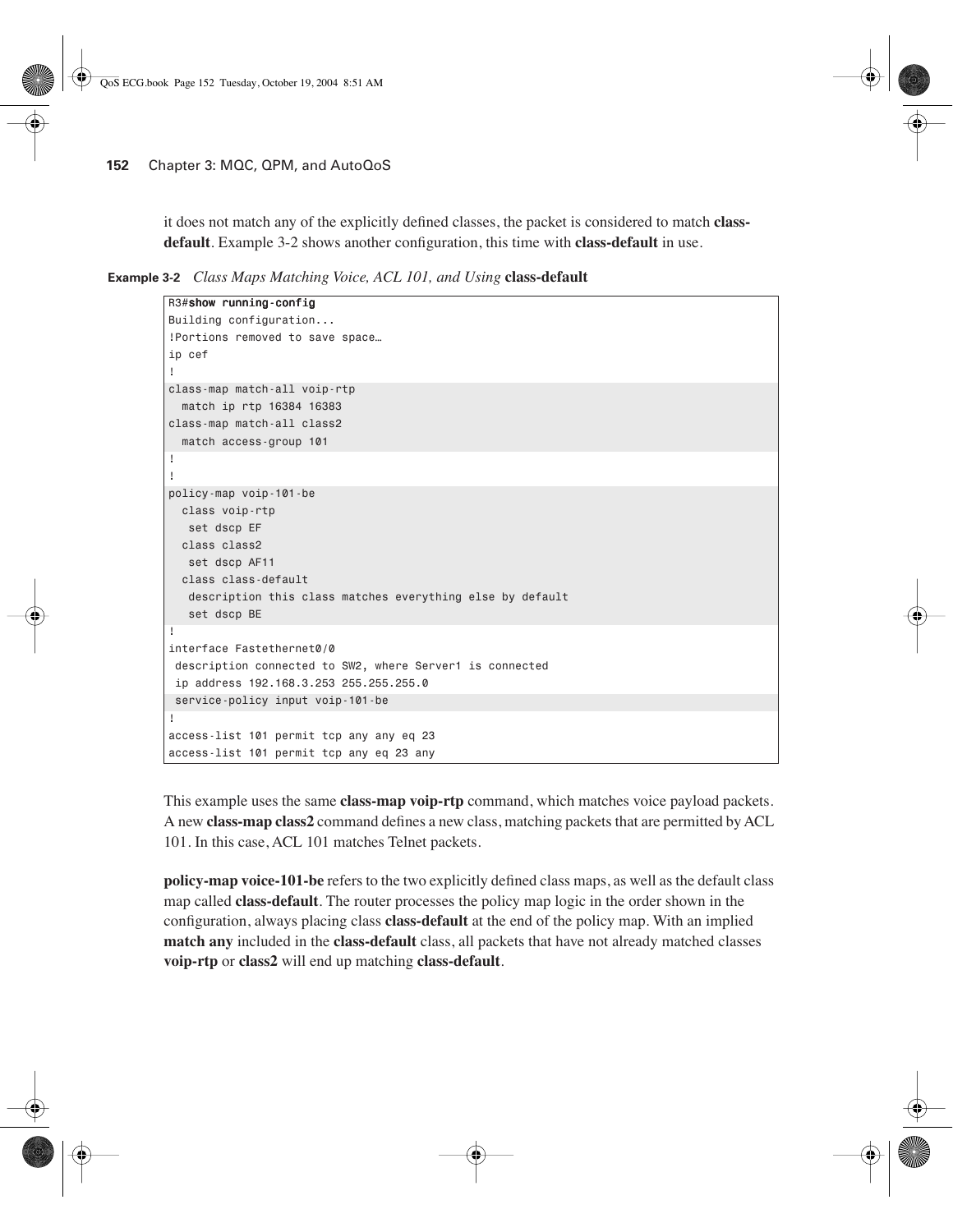#### **Example 3: Matching Opposites with match not**

MQC includes a feature to enable you to match packets that do not meet the specified criteria. For instance, Example 3-2 included a class (**class2**) that matched packets permitted by ACL 101. If you wanted instead to match all packets that did not match ACL 101 with a **permit** action, you could use the **match not** command. Example 3-3 duplicates Example 3-2, but with the **match not** command in use.

**Example 3-3** *Class Maps Matching Voice, ACL 101, and Using* **class-default**

```
R3#show running-config
```

```
Building configuration...
!Portions removed to save space…
ip cef
!
class-map match-all voip-rtp
  match ip rtp 16384 16383 
class-map match-all not-class2
  description all packets denied by ACL 101 match
  match not access-group 101
!
!
policy-map voip-101-be
  class voip-rtp
  set dscp EF
 class not-class2
   set dscp BE
  class class-default
   description this class matches everything else by default
    set dscp AF11
!
interface Fastethernet0/0
  description connected to SW2, where Server1 is connected
 ip address 192.168.3.253 255.255.255.0
  service-policy input voip-101-be
!
access-list 101 permit tcp any any eq 23
access-list 101 permit tcp any eq 23 any
```
Both Examples 3-2 and 3-3 end up doing the same thing in this case. With some MQC-based QoS tools, the **class-default** class has some special characteristics, so you might prefer to explicitly match the Telnet (ACL 101) traffic as in Example 3-2, or you might prefer to explicitly match all other traffic using **match not**, as in Example 3-3.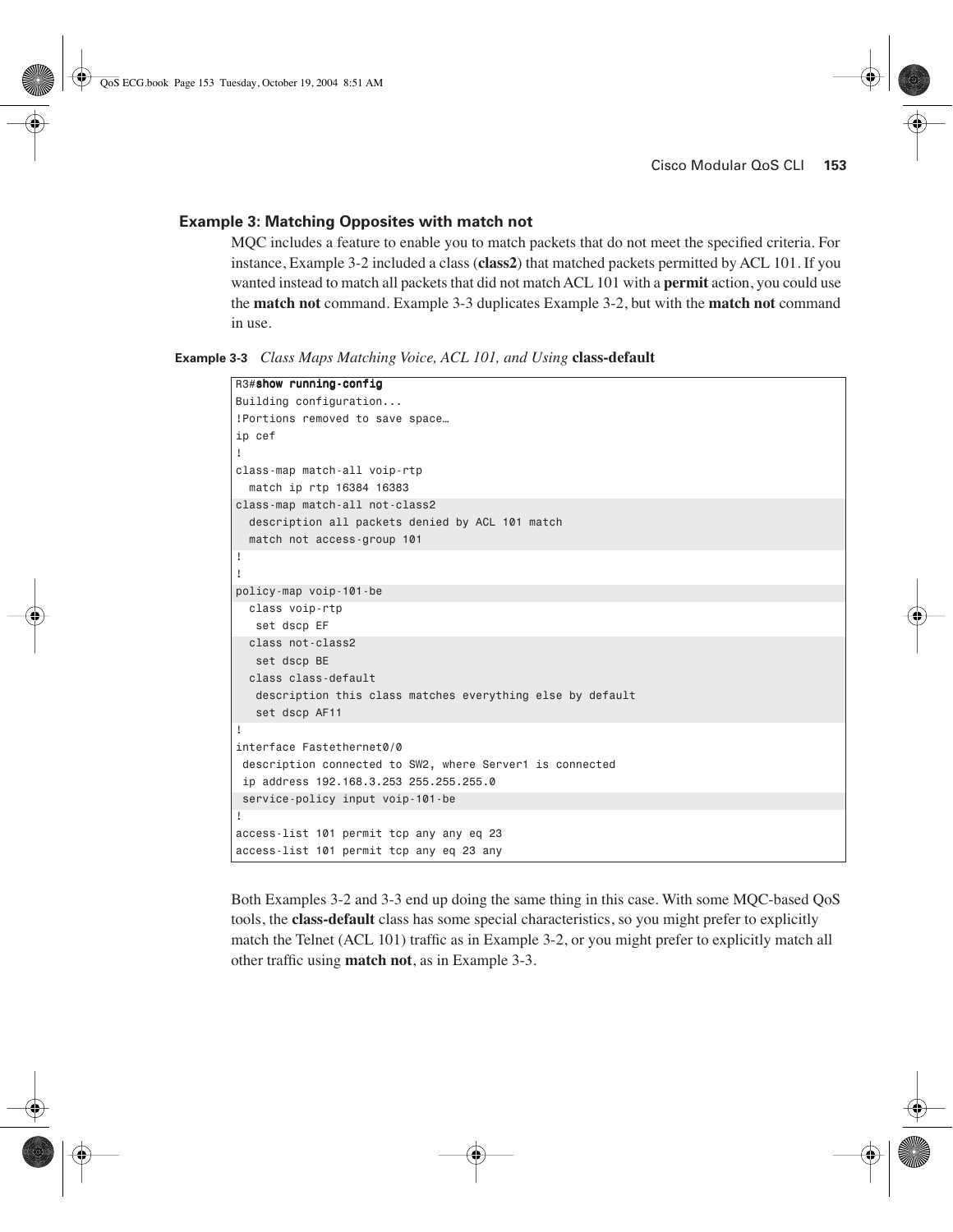#### **Example 4: Matching More Than One Thing**

You might have noticed that the **class-map** commands in the **show running-config** output all have a parameter called **match-all**. The syntax of the **class-map** command is actually **class-map** [**matchall** | **match-any**] *class-name*, with **match-all** being the default setting if you do not choose either option.

The **match-all** and **match-any** commands tell the router or switch how to process the class map if multiple **match** commands are used. So far in this chapter, only one **match** command has been used in each class map. However, IOS allows you to refer to multiple fields inside each packet to match it, and to do so, you simply use multiple **match** commands.

The **match-all** and **match-any** parameters tell IOS whether to match packets that match all the **match** commands (**match-all**) or to match packets that match one or more of the **match** commands (**match-any**). If you prefer Boolean logic, **match-all** means that there is a logical AND between each **match** command with **match-all**, and a logical OR between each **match** command with **match-any**. Example 3-4 shows an example of class maps with **match-all** and **match-any**. Note that because the focus of this example is on how the matching logic works, the example does not bother showing a **policy-map** or a **service-policy** command.

**Example 3-4** *Class Maps with* **match-all** *and* **match-any**

```
class-map match-all ex4-1
   match ip rtp 16384 16383
   match precedence 5 
!
class-map match-any ex4-2
   match access-group 102
  match dscp AF21
!
class-map match-all ex4-3
  match dscp 0 
  match dscp 1
!
class-map match-any ex4-4
  match dscp 0 
  match dscp 1
!
class-map match-any ex4-5
   match dscp 0 1 
!
```
First, examine **class-map match-all ex4-1**. The packet must be an RTP packet within the stated UDP port number range, plus it must also already have been marked as precedence 5. If either match condition is not true about a particular packet, the packet is not considered to match the class map. So, in this case, voice packets that had not been marked yet would not be part of this class.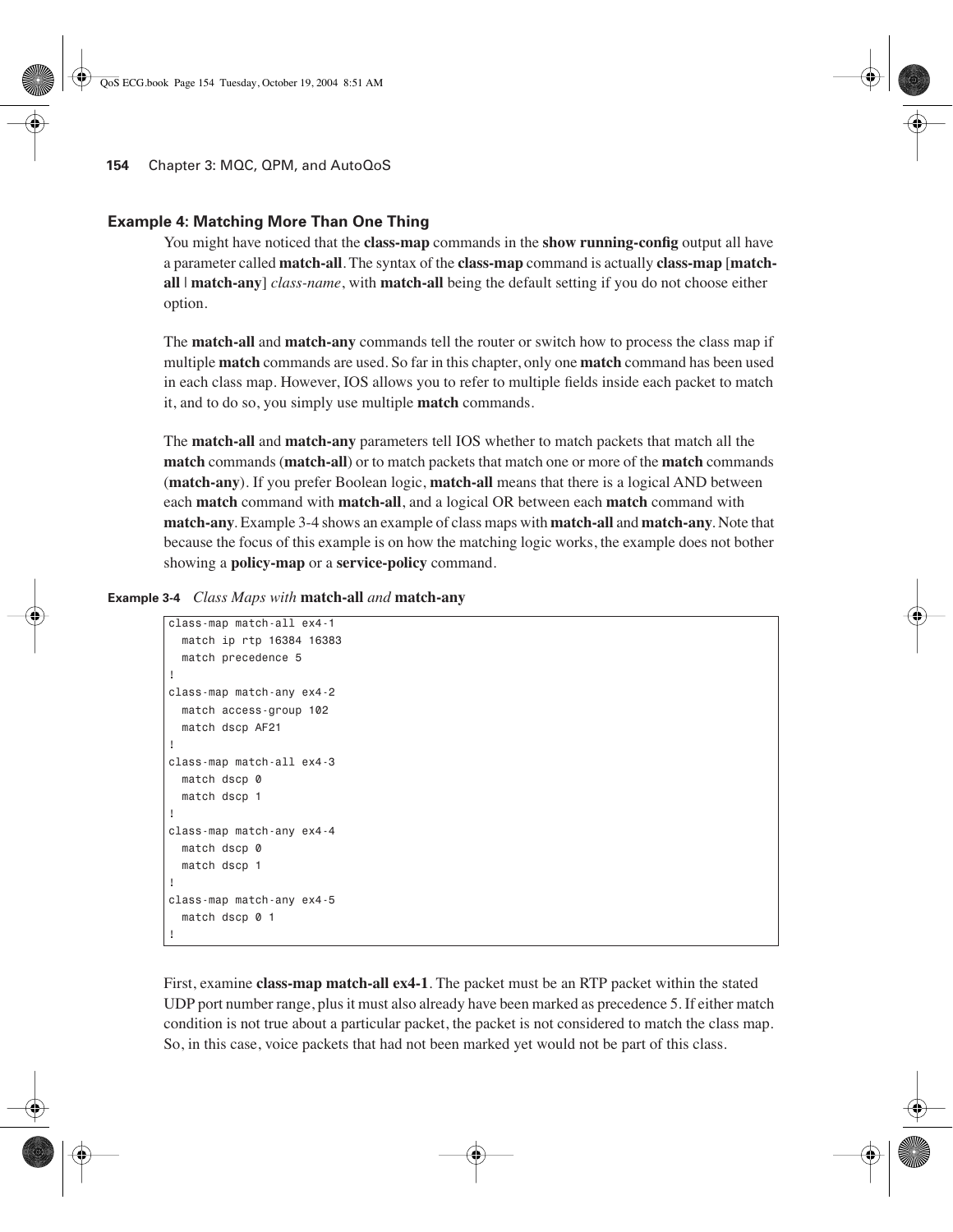Next, examine **class-map match-any ex4-2**. With match-any logic, packets match this class if they are permitted by ACL 102 (not shown), or if they are marked with DSCP AF21. If your QoS policy defined that packets matching ACL 102 should be treated as if they were marked with AF21, this class map makes sure that any packets that were not correctly marked already are still treated as AF21 traffic.

You can use multiple **match** commands to match multiple criteria; however, there might be cases in which you want to match multiple marked values, for instance, multiple DSCP values in one class map. The **class-map ex4-3**, **class-map ex4-4**, and **class-map ex4-5** commands show some of the dangers and possibilities with matching multiple DSCP values; **class-map match-all ex4-3** uses match-all logic and lists **match** commands for two DSCP values (0 and 1). No one single packet can be marked with both DSCP 0 and 1, so no packets could possibly match **class-map match-all ex4-3**. To correctly match packets that have either DSCP 0 or 1, **class-map match-any ex4-4** could be used, because it matches if only one of the **match** commands conditions are met.

You can, however, use a more convenient method for matching packets based on multiple DSCP, precedence, or CoS values. The **class-map ex4-5** command shows how a single **match** command can be used to match multiple DSCPs. Note the syntax of the **match dscp**, **match precedence**, and **match cos** commands in Table 3-2. With precedence and CoS, you can supply four different values in a single **match** command; with DSCP, you can supply eight different values. When you supply more than one DSCP, precedence, or CoS value in one **match** command, IOS uses logic such as **match-any**, meaning that a packet with any of the stated values matches the condition.

**NOTE** The earliest Cisco IOS releases that supported MQC commands used a syntax such as **match ip dscp af11** to match a DSCP value. Later releases support that syntax, as well as syntax that does not include the **ip** keyword—for instance, **match dscp af11** is also valid. Similarly, the **match ip precedence 1** command was originally specified, and now the **match precedence 1** command can also be used.

#### **Example 5: Complex Matching with match-class**

In most networks, you already have seen enough examples so that you can configure **class-map** commands effectively. This final example in this section points out one less-obvious way to use class maps by referring to other class maps using the **match class** command.

Imagine that you want to match based on several things in the headers of a packet; however, the logic you want to use runs something like this:

If condition A and B are true, or if condition C is true, then place packet in this class.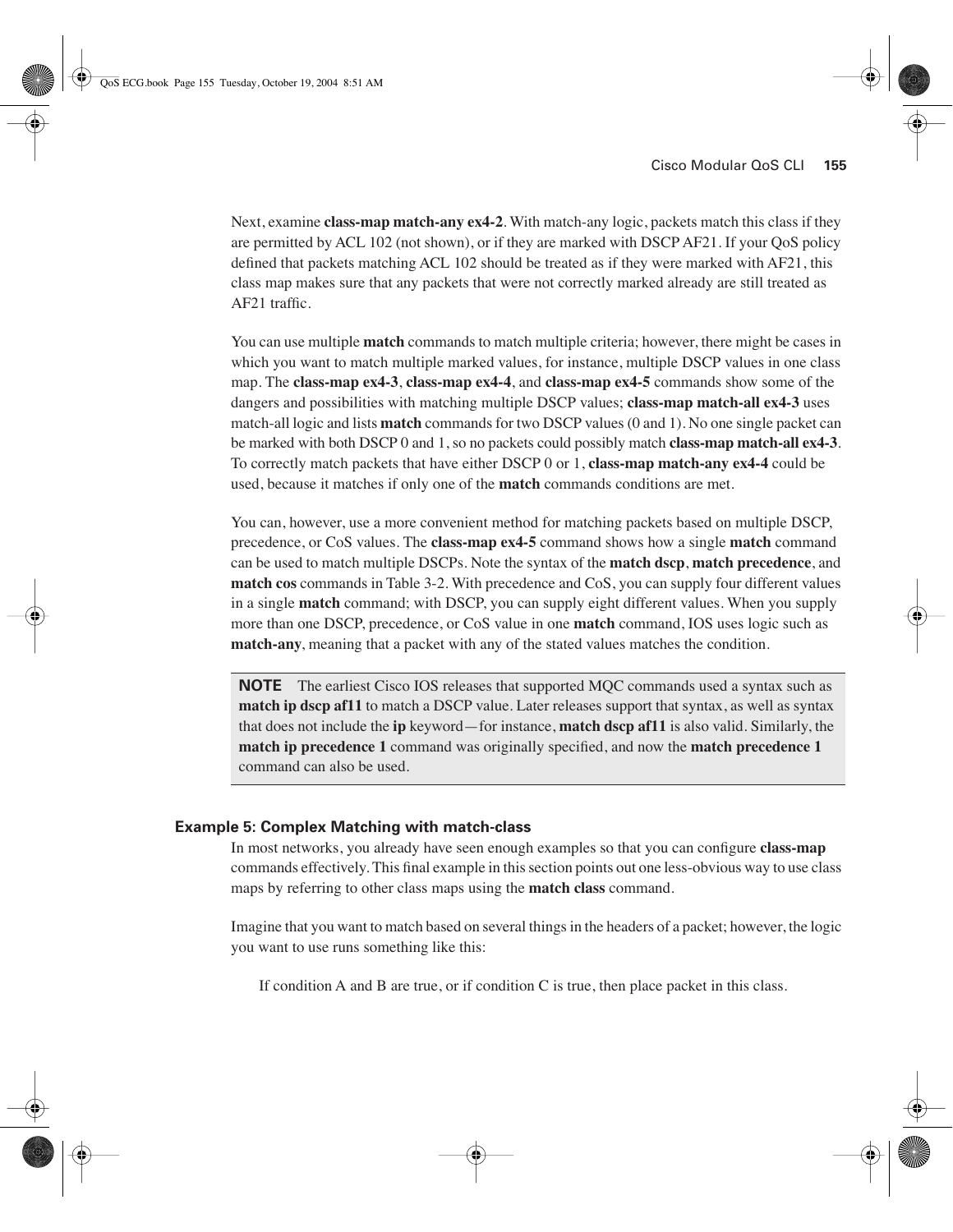The **match-all** and **match-any** keywords do not allow you to just code three **match** commands and achieve this logic. With the **match class** *class-map-name* command, you can achieve this logic, as shown in Example 3-5.

**Example 3-5** *Complex Matching with* **match class** *Command*

```
class-map match-all ex5-1
   match ip rtp 16384 16383
   match precedence 5 
!
class-map match-any ex5-2
   match class ex5-1
   match cos 5
```
In **class-map match-any ex5-1**, the class map looks for VoIP RTP traffic that has been marked with precedence 5. Both the RTP designation and precedence 5 must be true to match the conditions in this class map. The **class-map match-any ex5-2** command uses match-any logic, so either **match**  command's conditions can be met to classify a packet into **class-map ex5-2**. Interestingly, **classmap ex5-2** uses the **match class ex5-1** command, which of course refers to the first class map, which uses match-all logic. In effect, the logic is the following:

Match packets with RTP protocol, UDP ports between 16384 and 32767, AND marked with precedence 5

or

Packets with CoS 5

You will see many more examples of how to use the MQC **class-map** and **match** commands in later chapters. Next, you will read a little more about the **policy-map** and **service-policy** commands.

#### **Performing QoS Actions (PHBs) Using policy-map Commands**

MQC uses a three-step approach:

- **1. class-map** commands classify packets into service classes.
- **2. policy-map** commands define PHB actions.
- **3. service-policy** interface subcommands enable the logic of a policy map on an interface.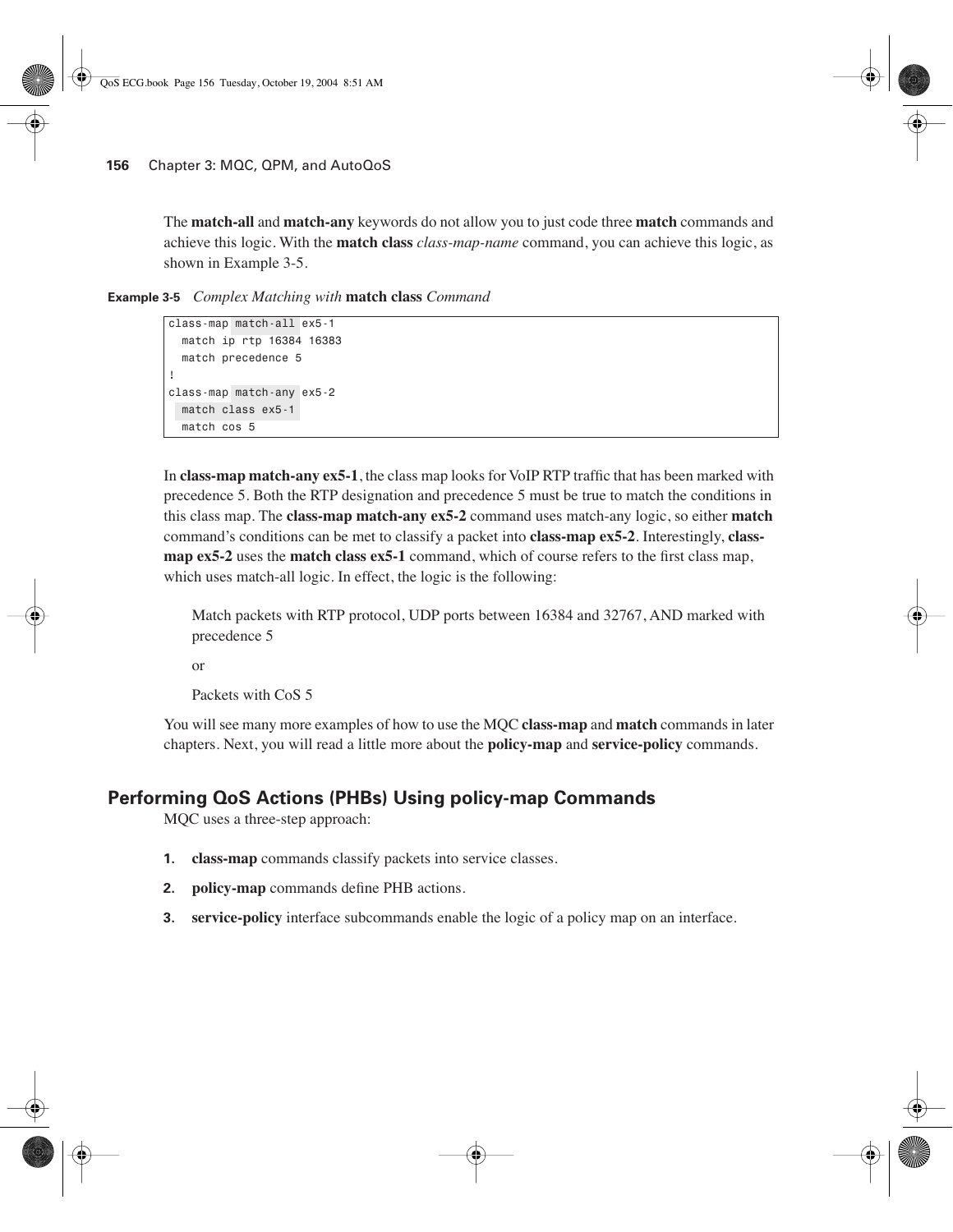As shown in Example 3-1, the **policy-map** command refers to class maps using the **class** command. Example 3-6 repeats an excerpt from Example 3-1, with specific commands highlighted.

**Example 3-6** *Basic Flow of* **policy-map** *Commands*

```
class-map match-all voip-rtp
  match ip rtp 16384 16383 
class-map match-all all-else
  match any
!
!
policy-map voip-and-be
  class voip-rtp
! (any action can be configured here; CB Marking is shown)
   set dscp EF
  class all-else
! (any action can be configured here; CB Marking is shown)
   set dscp default
!
interface Fastethernet0/0
  description connected to SW2, where Server1 is connected
  ip address 192.168.3.253 255.255.255.0
  service-policy input voip-and-be
```
Policy maps rely on the classification logic in **class-map** commands to treat packets differently. In Example 3-6, the **policy-map voip-and-be** command includes two **class** subcommands—**class voip-rtp** and **class all-else**. Underneath the **class** commands, you can configure many different commands that define a PHB or action to be taken against packets in that class. (Upcoming Table 3-3 lists the action or PHB subcommands available underneath a **class** command.) In this example, the **set** command is used, which means that marking is the action taken on packets in each class.

The **service-policy input voip-and-be** interface subcommand enables the policy map on the Fastethernet0/0 interface for incoming packets.

**NOTE** Policy map names are case-sensitive. Because class map names are also case-sensitive, be careful when configuring **class** commands that refer to class map names.

Table 3-3 lists the various MQC subcommands available in Cisco IOS Software for defining actions to be taken. Chapters 4 through 9 describe each of these options in more detail, including the meaning of the parameters of the commands.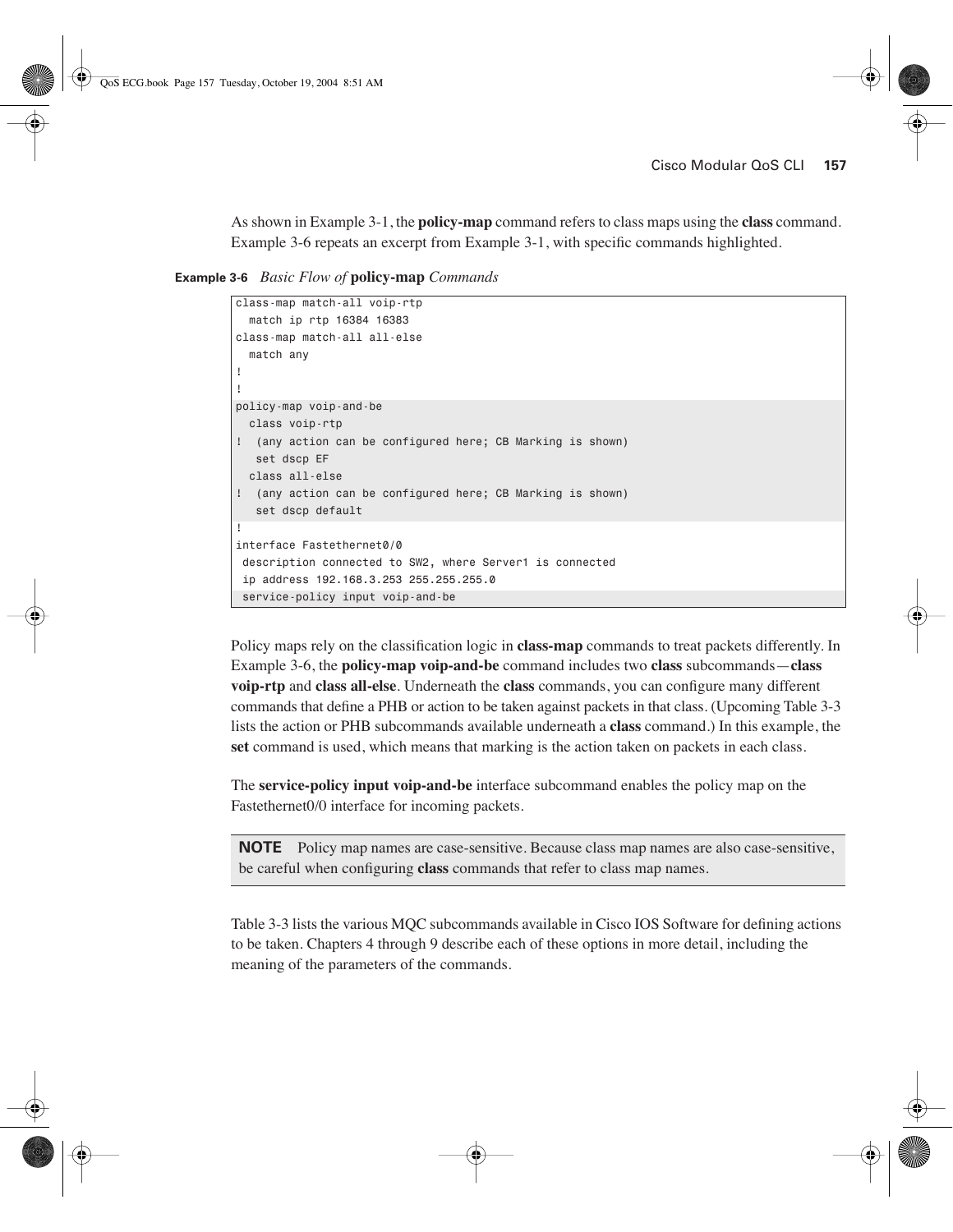| <b>Command</b> | <b>Function</b>                                                       |
|----------------|-----------------------------------------------------------------------|
| set            | CB Marking action, with options to mark several fields inside headers |
| bandwidth      | Reserves bandwidth for the class for CBWFO                            |
| priority       | Reserves bandwidth and provides Low Latency Queuing (LLQ) with CBWFQ  |
| shape          | Shapes traffic in the class with a defined bandwidth and burst sizes  |
| police         | Polices traffic in the class with a defined bandwidth and burst sizes |
| compress       | Performs TCP and RTP header compression on packets in the class       |

**Table 3-3** *Action (PHB) Subcommands Inside a Policy Map*

#### **Enabling a Policy Map Using service-policy**

You have already seen the **service-policy** command in use in several examples. This short section points out a few of the important features of the **service-policy** command.

The full syntax of the command is **service-policy** {**input** | **output**} *policy-map-name*. Note that the curly brackets mean that you must choose either input or output—you cannot leave that parameter off the command. In effect, **service-policy** tells the router or switch to perform the logic in the policy map for packets either entering (input) or exiting (output) the interface.

Some actions might not be supported in both the input and output directions. For instance, in a router, CBWFQ can be performed only on packets exiting the interface. So, you can configure the policy map with **bandwidth** subcommands, with no problems. When you try to enable the policy map with the **service-policy input** command, the router will give you an error message and not add the **service-policy** command to the configuration.

Finally, some features require that Cisco Express Forwarding (CEF) switching be enabled before the action can work. If CEF has not been enabled with the **ip cef** global command, you can still configure a policy map for an action. However, when you try to enable it with the **service-policy** command, the router will tell you that CEF switching is required.

Each interface can have at most two **service-policy** commands—one for input packets and one for output.

#### **show Commands for MQC**

MQC configuration commands provide the wonderful advantage of a set of standard commands for configuring QoS. Cisco also standardized **show** commands for MQC-based tools as well, with three commands providing all the information for any MQC configuration.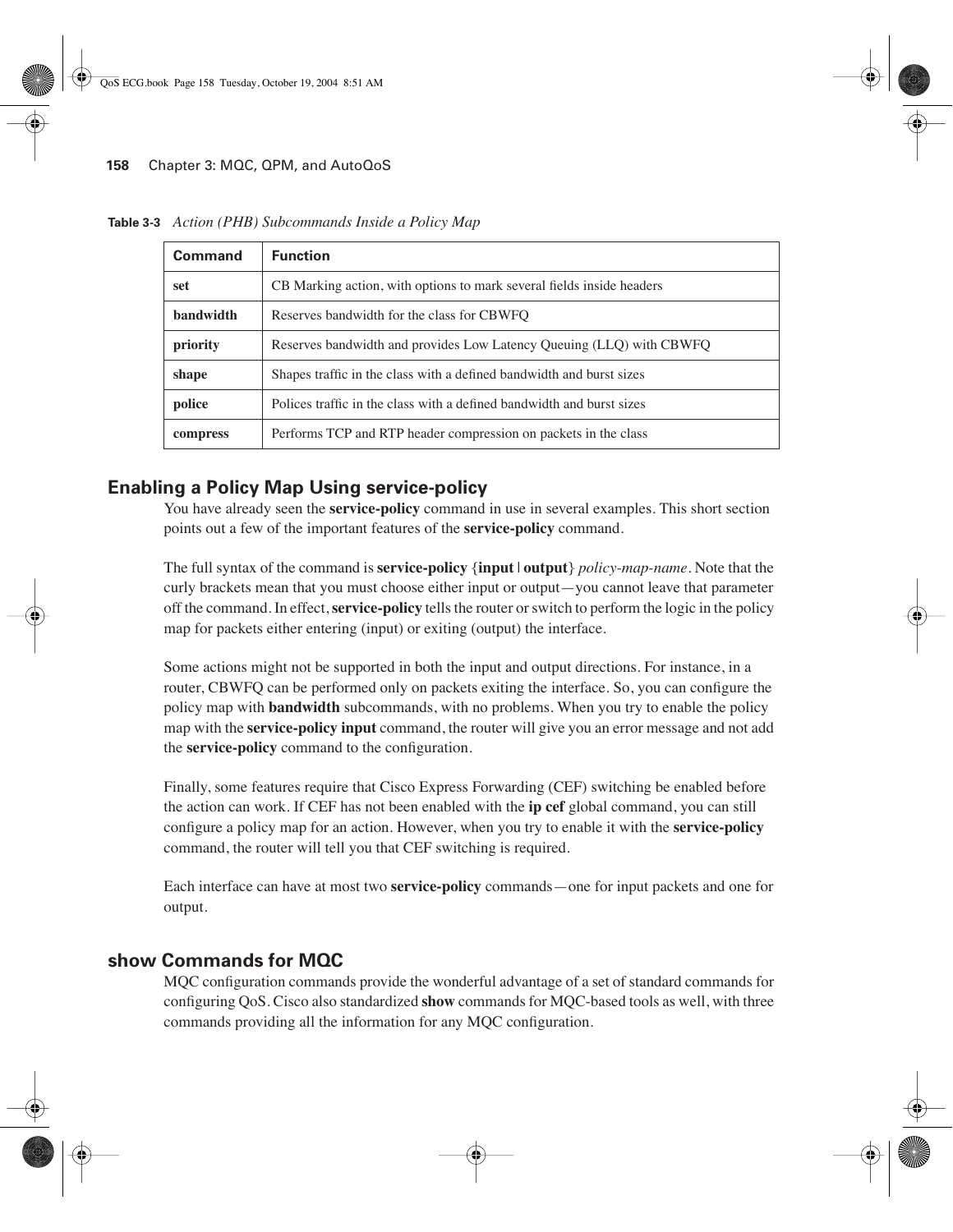The **show class-map** *class-map-name* command lists configuration information about the class map listed in the command, and the **show class-map** command lists information about all class maps. Similarly, the **show policy-map** *policy-map-name* command lists configuration information about a specific policy map, and the **show policy-map** command lists information about all policy maps. The same general information can be seen with a **show running-config** command.

The one command that shows counters and performance information is the **show policy-map interface** *interface-name* [**input** | **output**] command. The output differs based on the PHBs that have been configured; for instance, it shows queuing statistics when CBWFQ has been configured, shows marking statistics when CB Marking has been configured, and so on. In some of the examples in this chapter, a policy map was enabled on interface Fastethernet 0/0. So, the **show policy-map interface fastethernet0/0** command shows statistics for any policy maps enabled with the **servicepolicy** command in either direction. Alternatively, the **show policy-map interface fastethernet0/0 input** command lists statistics only for any policy maps enabled for input packets on interface Fastethernet0/0.

MQC helps Cisco router and switch engineers easily configure and monitor QoS features and with better results. Next, you will read about QoS Policy Manager, which is a network management tool that also helps engineers configure and monitor QoS tools.

## **QoS Policy Manager (QPM)**

QPM provides many of the features that you need when you get serious about deploying QoS across an enterprise. The following list summarizes some of the more important features:

- Enables you to define a QoS policy based on business rules.
- Automatically configures some or all network devices with QoS features, based on the QoS policy described to QPM. The features that QPM enables include marking, queuing, shaping, policing, and Link Fragmentation and Interleaving (LFI) tools.
- Loads the correct configurations automatically.
- Enables you to monitor the device configurations to make sure no one has made changes to them. If the configurations have been changed, you can use QPM to restore the original configuration.

To get a sense of how QPM eases QoS configuration, imagine that you want to create a policy to mark all VoIP traffic with DSCP EF as near to the edge of the network as possible. You simply point and click to tell QPM what fields to look for in the packet or frame header. QPM creates the CB Marking configuration and loads it into all the appropriate devices. So, to use QPM, you still need to know what the base QoS tools can do, but you do not have to know the configuration syntax of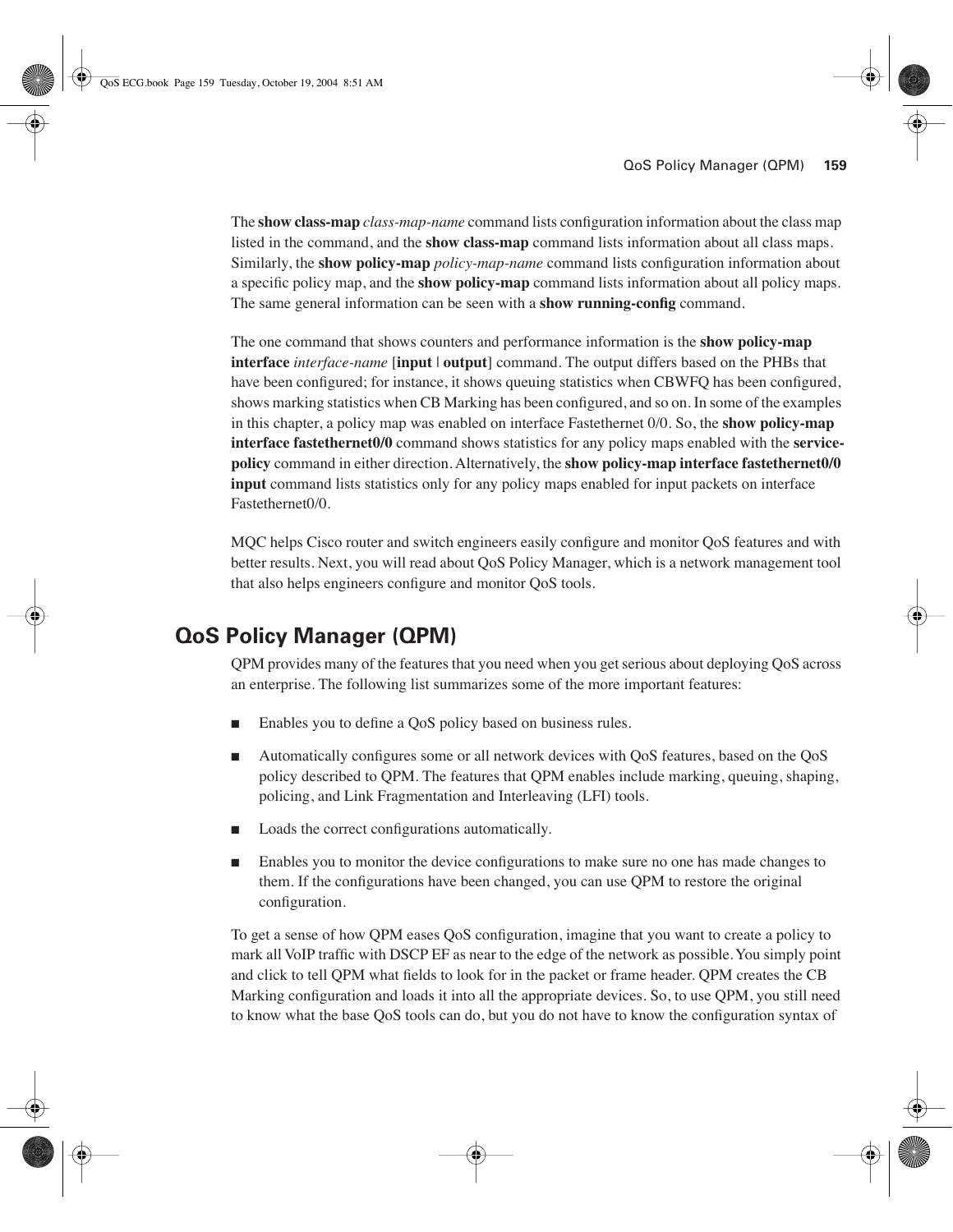all the different QoS tools, and you do not have to repeat the configuration task on all the devices— QPM takes care of that for you.

QPM runs on Microsoft Windows 2000 Professional or Server with Service Packs 3 or 4, or with Microsoft Windows Advanced Server (without terminal services). (See http://www.cisco.com/en/US/ partner/products/sw/cscowork/ps2064/products\_user\_guide\_chapter09186a0080080808.html#4048 for the hardware and software requirements of the latest release of QPM, version 3.2, as of press time.)

To configure a common QoS policy and push this policy to the network devices, QPM needs to be able to learn which devices are present in the network and communicate with those devices. QPM can use the CiscoWorks database to discover the location of the devices in the network.

Figure 3-2 outlines the overall location and functions between the QPM server and the rest of the network.

**Figure 3-2** *QPM Server and Communication with Other Devices*



For QPM to create configurations, load the configurations, and monitor the configurations for changes, QPM must know which devices it should manage. The most convenient way to define the devices for QPM to manage is to use the device list from the CiscoWorks2000 database. Cisco requires that QPM be installed on a machine that also has CiscoWorks Common Services 2.2, with Service Pack 2, which allows QPM to automatically discover the network devices; however, you can statically define devices to QPM as well.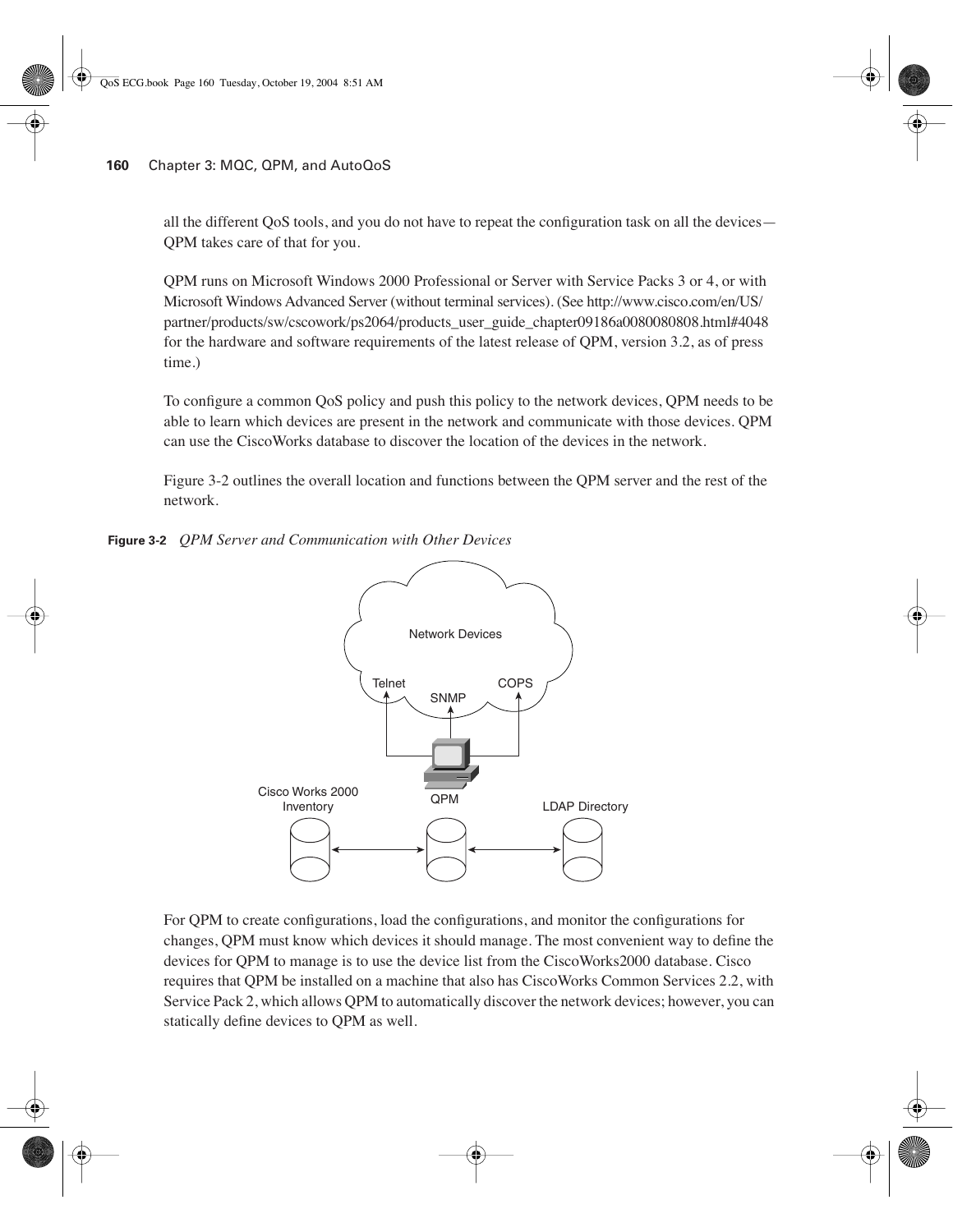QPM is an important tool for networks that deploy QoS extensively. The following list outlines some of the more popular features:

- Supports a wide variety of routers and switches
- Allows network-wide QoS policy definition, followed by automatic deployment of appropriate configurations
- Creates graphs of real-time performance
- Creates graphs of historical performance
- Allows end-user viewing of reports and configuration using a web browser
- Manages only a single device from the browser
- Manages the entire network from one browser window
- Implements the actual probes and responses when necessary for measuring network performance

#### **SNMP Support for QoS**

QPM uses Telnet and the Simple Network Management Protocol (SNMP) to configure and monitor devices. Cisco IOS includes a couple of important proprietary SNMP Management Information Bases (MIBs) that provide a lot of good information about QoS performance in a router. When QPM displays performance data for MQC-based QoS tools in a router, the performance data comes mostly from these specialized QoS MIBs.

First, the Class-Based QoS MIB (CBQoSMIB) contains variables that describe the MQC configuration commands in a router. This MIB also includes statistical variables, which are essentially the same kinds of stats seen with the **show policy-map** interface command.

More interestingly, CBQoSMIB goes beyond those statistics, providing statistics for packets before a policy map has been processed, and afterward. In other words, you can see statistics about packets before the PHBs have been applied and after they are applied. QPM, of course, knows about this MIB, so it is ready to show graphs of packet statistics comparing the pre- and post-policy map.

Network Based Application Recognition (NBAR) can be used by MQC **class-map** commands to help classify traffic. NBAR can also be used to simply recognize and count traffic based on different protocol types. Of particular interest, NBAR can recognize hard-to-recognize protocols that do not use well-known ports, or that use dynamically allocated port numbers, by looking past the TCP and UDP headers into the application layer protocol. So, NBAR provides some interesting statistics about what protocols might be running through a network. (Chapter 4, "Classification and Marking," covers NBAR in much more detail.)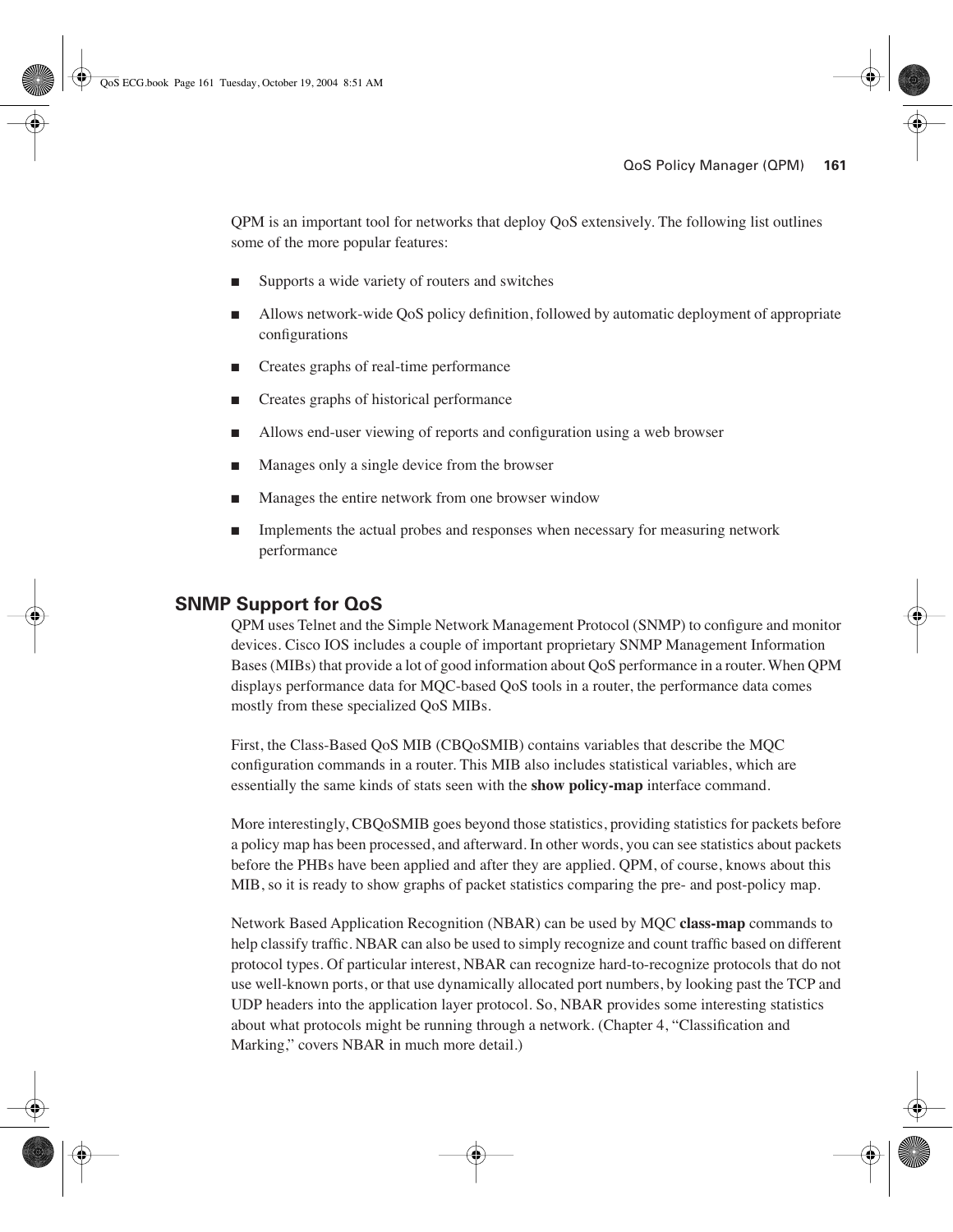You can look at NBAR statistics for different protocols with the **show nbar protocol-discovery** command from a router; however, IOS includes the Cisco NBAR Protocol Discovery (CNPD) MIB, making the same statistics available from CiscoWorks and QPM. In particular, when planning a QoS implementation, NBAR can be a useful tool for figuring out what protocols are actually being sent through the network. The CNPD MIB can be used to easily graph and track the counters to decide how much bandwidth is needed for each particular type of application.

An engineer has a great set of tools for configuring and managing QoS with MQC at the command line, and QPM and these specialized MIBs from the management station. However, Cisco has one other significant tool that aids in QoS implementations, called AutoQoS, which will be covered in the last section of this chapter.

## **Cisco AutoQoS Feature**

AutoQoS is a feature on some Cisco routers and switches that enables you to configure QoS on a device with only a few **auto qos** commands. By following some restrictions, and using the **auto qos** command, you can cause the router or switch to have a valid, working QoS configuration. Best of all, you do not have to know anything about how the QoS features work to use AutoQoS!

Because routers and switches do different tasks, QoS differs slightly between them. To get an idea about what AutoQoS does, consider that AutoQoS on routers works to classify packets into three service classes:

- Voice payload
- Voice signaling
- All other traffic

If you look in the router IOS documentation, AutoQoS is actually called AutoQoS VoIP, in reference to the design goal behind AutoQoS that is to provide good performance for voice traffic. That is true on both routers and switches.

**NOTE** This section covers AutoQoS VoIP, which is supported in IOS 12.3 mainline. Note that Cisco has also announced AutoQoS Enterprise, which is part of IOS 12.3T.

AutoQoS provides some great advantages. AutoQoS automatically classifies traffic, generating the MQC QoS commands, as well as QoS commands for a couple of other QoS features. The configurations are indeed consistent if AutoQoS is used throughout the network. You can modify the automatically generated configurations as well, so you can have AutoQoS do the hard work, and then come behind it and tweak the configuration. AutoQoS also re-marks all non-voice traffic that has DSCP EF, AF31, or CS3 to DSCP 0, which helps prevent data applications from attempting to get the same treatment as voice. And AutoQoS conforms to the Cisco current *Best Practices for Voice QoS*, so you can be confident the voice traffic will be treated well.

AutoQoS is supported on routers, on IOS-based switches, and in Cat-OS on 6500 switches. The next three sections take a look at AutoQoS in each of these three contexts.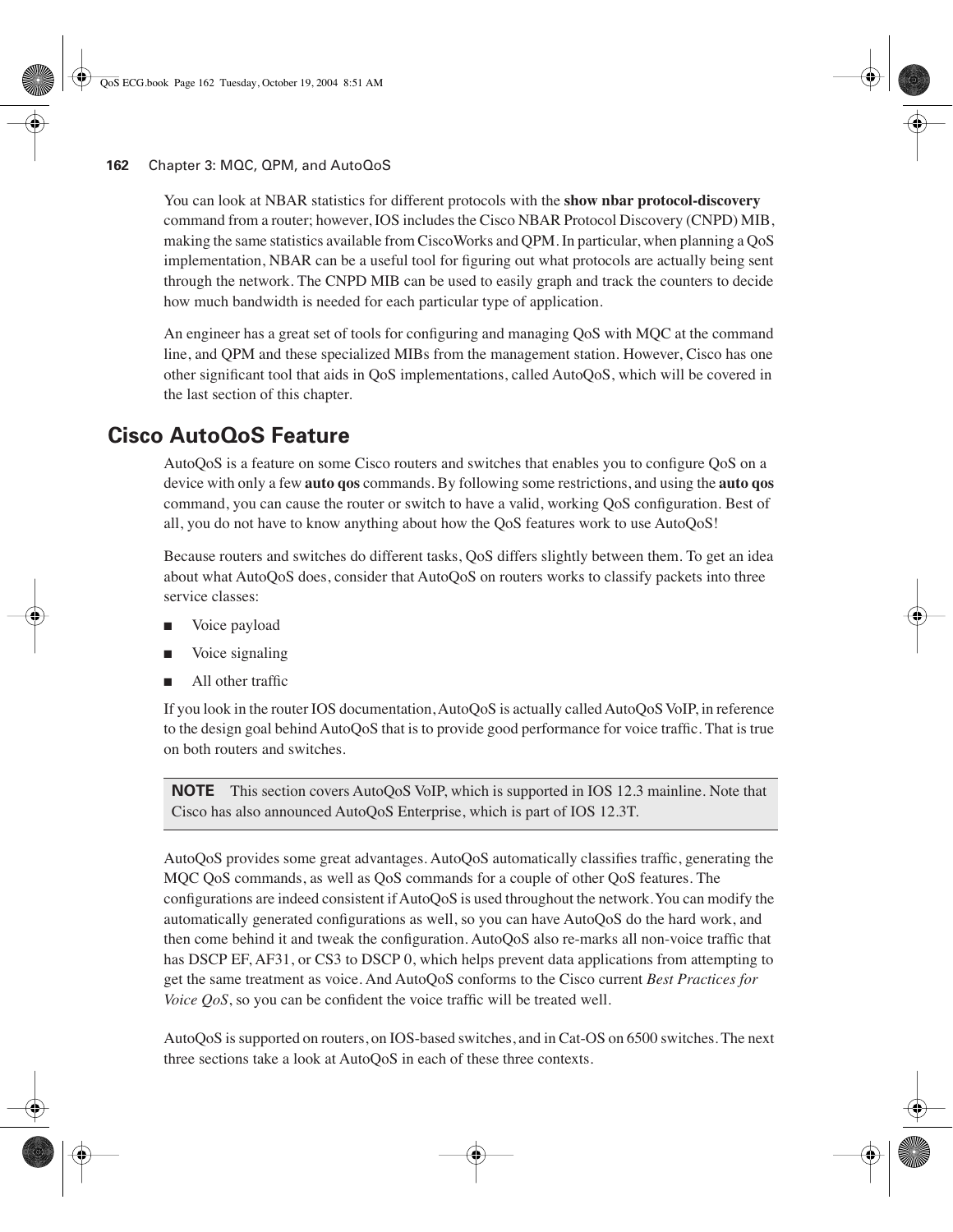#### **AutoQoS VoIP for Routers**

The beauty of AutoQoS is that you need to configure only a simple command or two, and AutoQoS does the rest. This section starts with some explanation of how to configure AutoQoS on a router, followed by an explanation of what AutoQoS automatically configured on the router.

#### **AutoQoS VoIP Default Configuration**

Before configuring AutoQoS VoIP, you should refer to the *IOS 12.3 QoS Configuration Guide,* which lists several considerations and conditions for the right environment for enabling this feature. For QOS exam purposes, repeating the full list here is not helpful; however, considering a couple of the most common considerations can help. For instance

- AutoQoS VoIP requires that CEF be enabled first.
- AutoQoS VoIP cannot be used if the interface already has a **service-policy** command configured.
- Because AutoQoS VoIP relies on the bandwidth settings configured in the **bandwidth** command, the routers should be configured with correct bandwidth settings on each interface before enabling AutoQoS VoIP. (If you change the bandwidth after enabling AutoQoS VoIP, AutoQoS VoIP does not react and does not change the QoS configuration.)
- Supports only point-to-point subinterfaces on Frame Relay interfaces.
- Supports HDLC, PPP, Frame Relay, and ATM data link protocols.

None of these considerations poses a big problem in most networks. Having met those requirements, configuring AutoQoS VoIP is quite easy. For reference, Table 3-4 lists the commands related to AutoQoS VoIP, followed by an example configuration.

**Table 3-4** *Command Reference for AutoQoS VoIP (for Routers)*

| Command                                                                              | <b>Function</b>                                                                                                              |
|--------------------------------------------------------------------------------------|------------------------------------------------------------------------------------------------------------------------------|
| auto qos voip [trust] [fr-atm]                                                       | Configuration command that enables AutoOoS VoIP on an<br>interface (PPP or HDLC) or VC (FR and ATM)                          |
| no auto gos                                                                          | Disables AutoOoS VoIP on an interface (PPP or HDLC) or<br>VC (FR and ATM)                                                    |
| show auto qos [interface <i>interface-type</i> ]                                     | Displays what AutoQoS actually created                                                                                       |
| show policy-map interface interface-<br><i>name</i> [ <b>input</b>   <b>output</b> ] | Displays actual configuration of MQC-based parts of the<br>configuration, including any later changes made by an<br>engineer |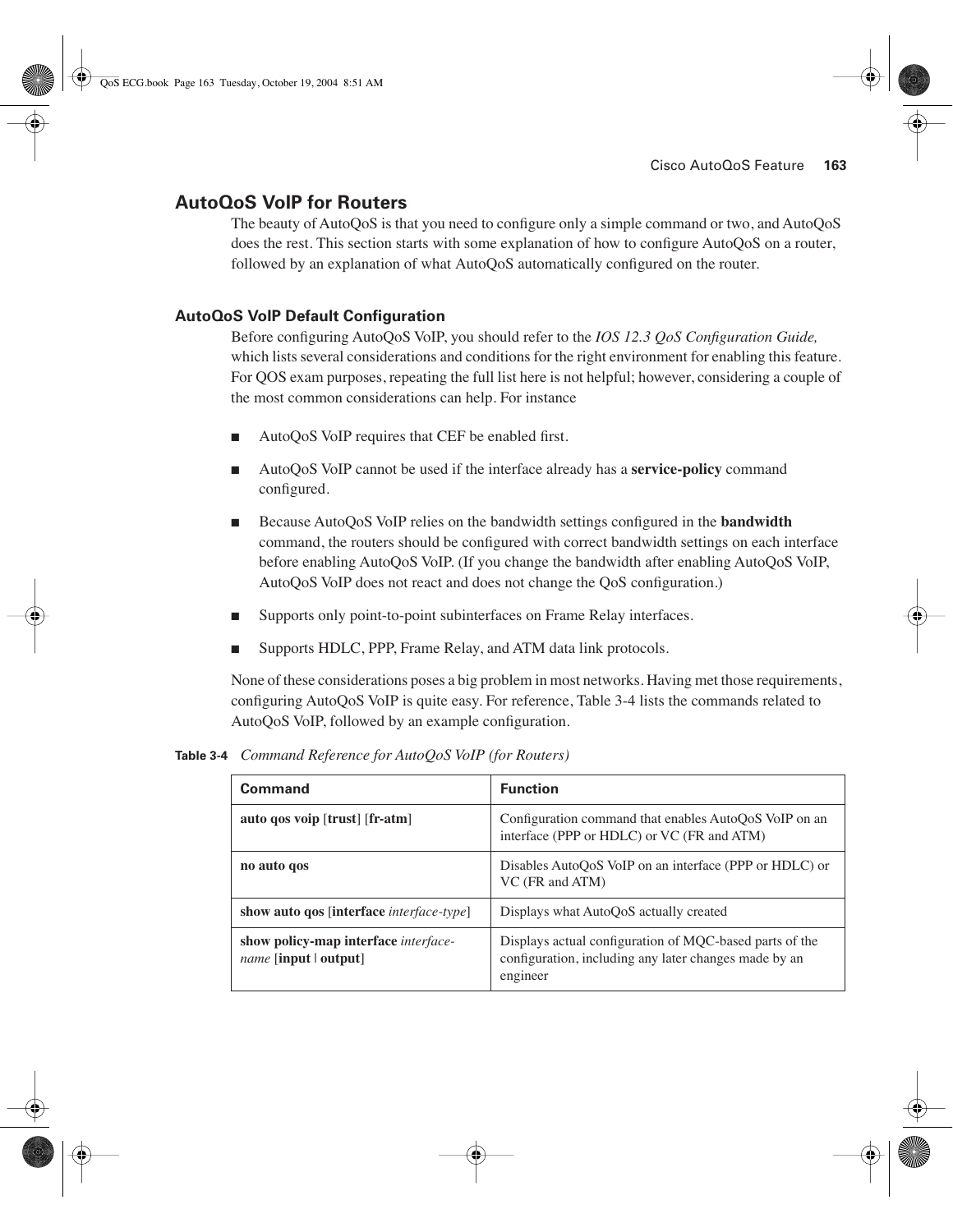To begin, look at Figure 3-3 and Example 3-7. Figure 3-3 shows R1 and R3 connected over a serial link, with 2950 switches attached to each router. As noted earlier, AutoQoS VoIP on routers supports serial link protocols (such as PPP), but it does not support LAN interfaces. This example begins with the pertinent configuration before enabling AutoQoS VoIP and then shows the configuration command.







| R3#show running-config                                       |
|--------------------------------------------------------------|
| ! portions omitted for brevity                               |
| ip cef                                                       |
| ÷.                                                           |
| interface Serial0/1                                          |
| ip address 192.168.12.3 255.255.255.0                        |
| encapsulation ppp                                            |
|                                                              |
| r3#configure terminal                                        |
| Enter configuration commands, one per line. End with CNTL/Z. |
| $R3$ (config)#int s $\theta/1$                               |
| $R3$ (config-if)#auto qos voip                               |
| $R3$ (config-if)#end                                         |
| R3#                                                          |
| R3#show int s $Q/1$                                          |
| Serial0/1 is up, line protocol is up                         |
| Hardware is PowerQUICC Serial                                |
| Internet address is 192.168.12.3/24                          |
| MTU 1500 bytes, BW 1544 Kbit, DLY 20000 usec,                |
| reliability 255/255, txload 1/255, rxload 1/255              |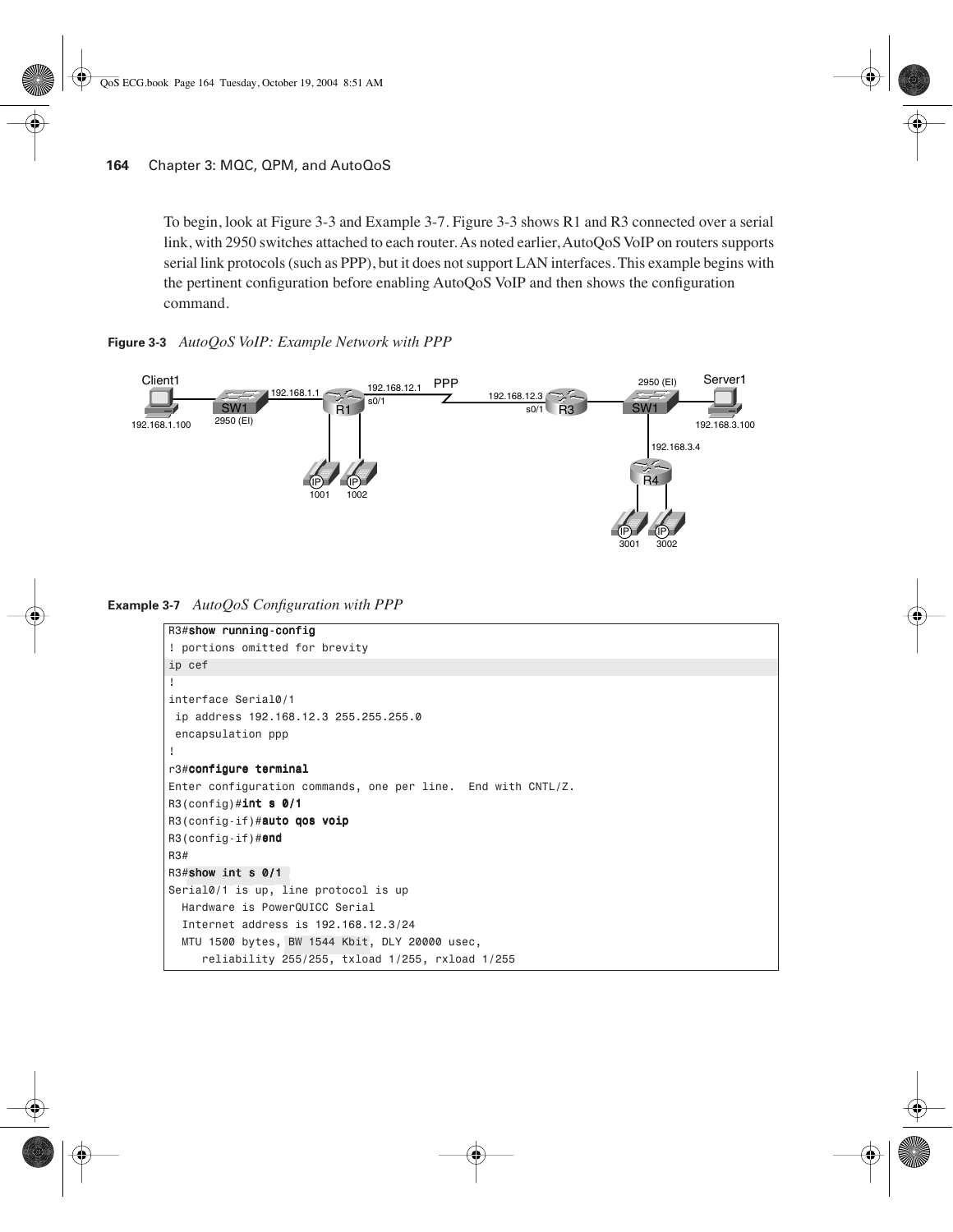In this example, the configuration already uses CEF, as shown in the **ip cef** command. Also, interface Serial0/1 does not have a **service-policy** command. Next, the **auto qos voip** command enables AutoQoS VoIP on the interface. AutoQoS VoIP is supposed to be easy to configure—and it is. That is all there is to the typical configuration.

Of course, if you are willing to dig into QoS enough to pass the QOS exam, you are probably curious as to what the router just did for you (or to you, depending on your perspective). Example 3-8 lists the output of two **show** commands that list the new configuration generated by AutoQoS VoIP.

**Example 3-8 show auto qos** *Commands* 

```
R3#show auto qos
!
! First ACL matches Voice payload, second match Voice signaling
!
  ip access-list extended AutoQoS-VoIP-RTCP
   permit udp any any range 16384 32767
  ip access-list extended AutoQoS-VoIP-Control
   permit tcp any any eq 1720
   permit tcp any any range 11000 11999
   permit udp any any eq 2427
   permit tcp any any eq 2428
   permit tcp any any range 2000 2002
   permit udp any any eq 1719
   permit udp any any eq 5060
!
! Next class-map matches voice payload
!
  class-map match-any AutoQoS-VoIP-RTP-UnTrust
   match protocol rtp audio
    match access-group name AutoQoS-VoIP-RTCP
!
! Next class-map matches voice control traffic
!
  class-map match-any AutoQoS-VoIP-Control-UnTrust
    match access-group name AutoQoS-VoIP-Control
!
! This one matches all non-voice that was already marked like voice
!
  class-map match-any AutoQoS-VoIP-Remark
   match ip dscp ef
   match ip dscp cs3
   match ip dscp af31
!
! Policy-map performs low latency queuing for voice payload, CBWFQ for
! Voice signaling, re-marks non-voice packets that are marked like voice,
! and queues all non-voice in class-default.
!
```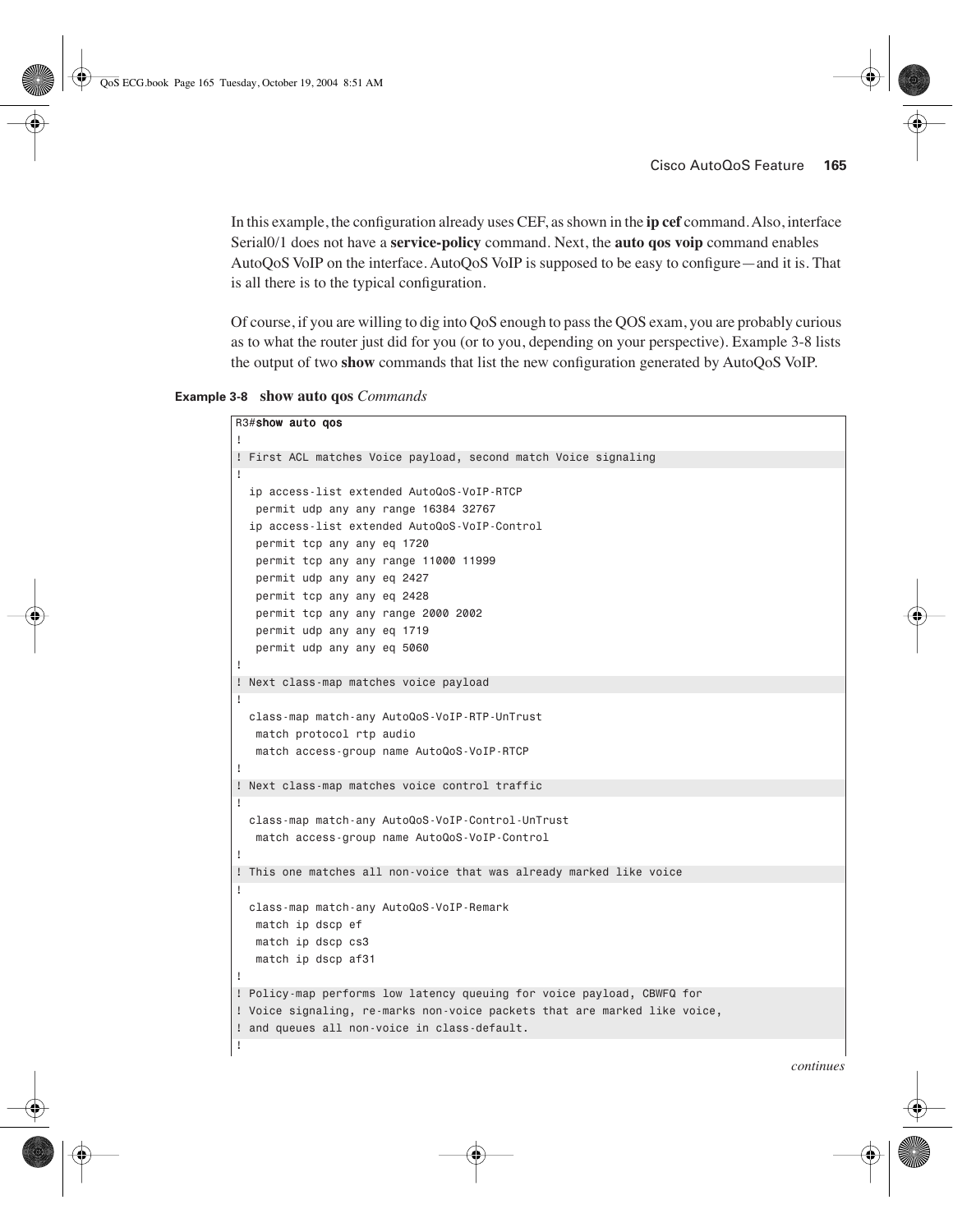```
Example 3-8 show auto qos Commands (Continued)
```

```
 policy-map AutoQoS-Policy-UnTrust
    class AutoQoS-VoIP-RTP-UnTrust
     priority percent 70
     set dscp ef
    class AutoQoS-VoIP-Control-UnTrust
     bandwidth percent 5
     set dscp af31
    class AutoQoS-VoIP-Remark
     set dscp default
    class class-default
     fair-queue
Serial0/1 -
  !
  interface Serial0/1
    service-policy output AutoQoS-Policy-UnTrust
!
! Sends rmon events for packet drops for voice to the SNMP manager
!
  rmon event 33333 log trap AutoQoS description "AutoQoS SNMP traps for Voice Dr
ops" owner AutoQoS
  rmon alarm 33333 cbQosCMDropBitRate.1161.1163 30 absolute rising-threshold 1 3
3333 falling-threshold 0 owner AutoQoS
R3#show auto qos int s 0/1
Serial0/1 -
  !
   interface Serial0/1
    service-policy output AutoQoS-Policy-UnTrust
```
Of the two commands shown, **show auto qos** shows all the configuration generated by AutoQoS VoIP. Had any changes been made to the configuration, they would not be shown in the output of this command—a **show running-config** command would be required to see those changes. The **show auto qos interface serial0/1** command simply shows the policy map enabled on the interface with the **service-policy** command.

You have not read enough of the book to appreciate the details of the configuration, but by the end of the book, you should be able to easily understand the configuration shown in Example 3-8.

## **More AutoQoS Configuration Options**

To remove the AutoQoS configuration, you simply use the **no** form of the command—in other words, **no auto qos voip**. However, if you happened to change the QoS configuration manually, this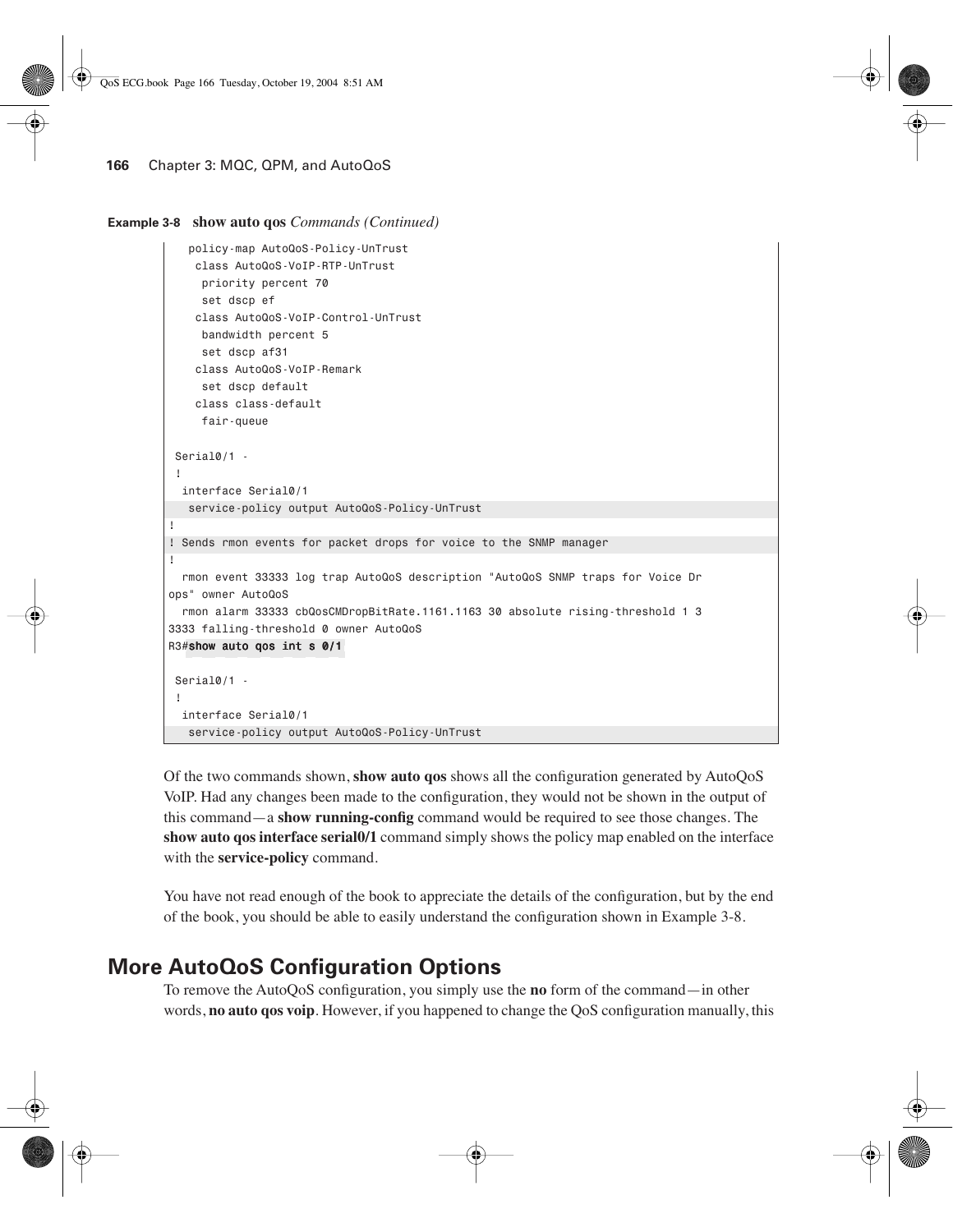command will not necessarily remove all the configuration. In that case, you have to remove the configuration manually.

The **auto qos voip** command comes with two optional parameters, **trust** and **fr-atm**. The **trust**  parameter tells AutoQoS VoIP to trust the incoming DSCP markings. So, the automatically configured QoS commands will not look for voice payload and voice signaling. Instead, following best practices, the commands look for packets with DSCP EF as voice payload, and DSCPs AF31 and CS3 as voice signaling. This option makes sense if you know that the packets have already been marked close to the edge of the network. By leaving off the **trust** option, you are essentially telling the router that you do not trust the markings, so AutoQoS VoIP generates configurations that classify based on other packet headers besides DSCP.

The **fr-atm** option is used with Frame Relay permanent virtual circuits (PVCs) when the PVC is using ATM service interworking. *Service interworking* means that one end of the VC is Frame Relay and the other end is ATM. AutoQoS VoIP configures Frame Relay Fragmentation by default, which is not supported with service interworking VCs. The **fr-atm** parameter makes AutoQoS VoIP use another fragmentation tool, called Multilink Point-to-Point Protocol (MLP) over Frame Relay and ATM, to perform fragmentation.

Ignoring the details of the configuration that AutoQoS VoIP generates, it is easy to choose the right parameters. If all packets have not been marked by the time they arrive at the router, do not use the **trust** option; if they have already been marked, use the **trust** option. If using Frame Relay and the VC uses service interworking, use the **fr-atm** option. Make sure you configure bandwidth correctly and look at the list of considerations in the QoS configuration guide.

Although making AutoQoS VoIP work is easy, it is important to understand what it is trying to do. The next section takes a closer look at what AutoQoS is actually trying to accomplish on a router.

## **AutoQoS VoIP for Router PHBs**

The key to appreciating what AutoQoS VoIP configures is to focus on two facts:

- It is oriented toward making VoIP traffic work well.
- It follows Cisco best practices for the various OoS tools in regard to VoIP.

By reading the rest of the chapters in this book, including the material in Chapter 10, "Cisco QoS Best Practices," you will learn more about what is best to use for QoS. However, any time someone suggests the best way to do something with technology, there can always be some points of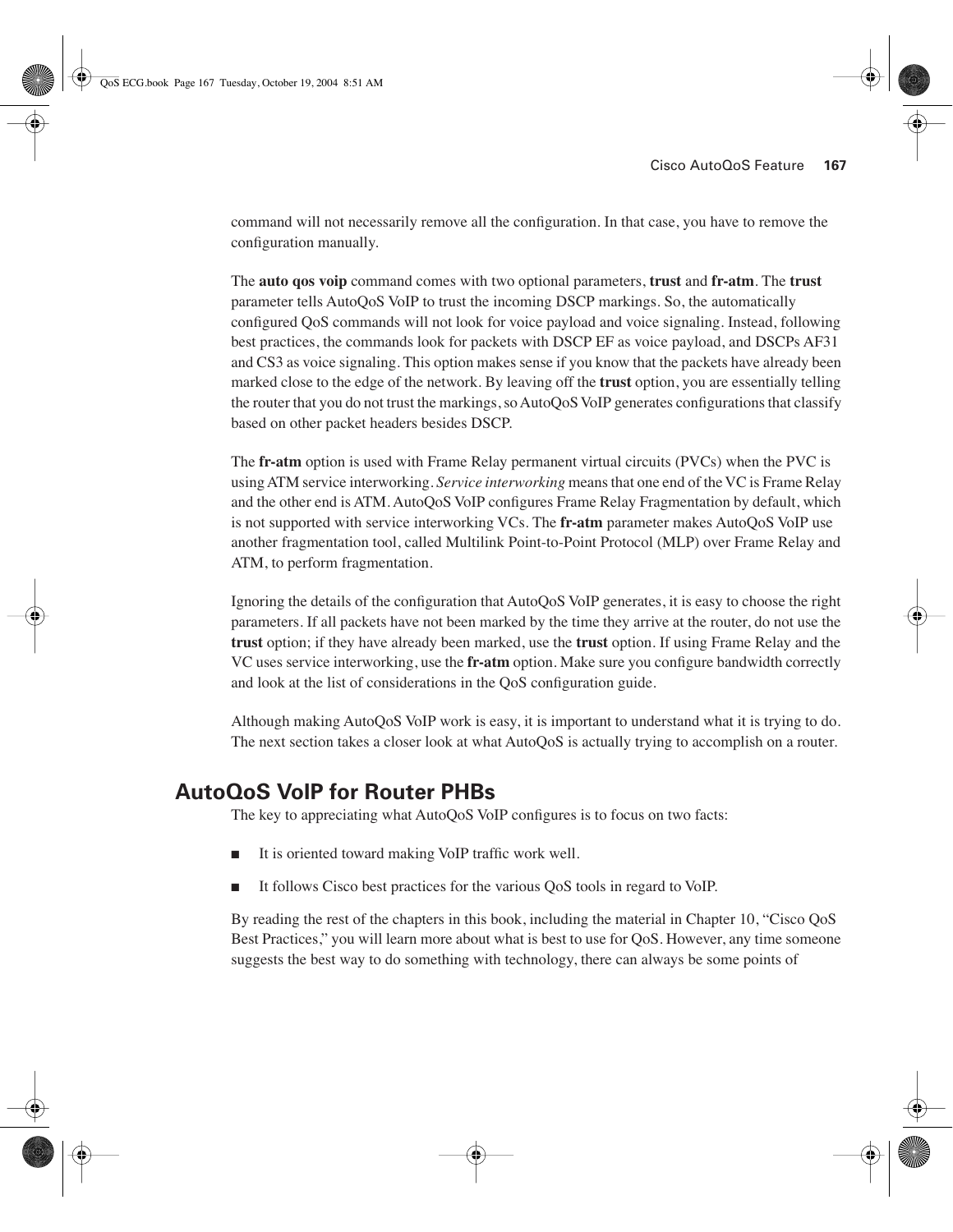disagreement. Table 3-5 shows the PHBs that can be configured by AutoQoS VoIP on a router and some comments about its choices.

**Table 3-5** *PHBs Generated by AutoQoS VoIP Configuration (for Routers)*

| <b>PHB</b>     | <b>Comments</b>                                                                                                                                                                                                                       |  |
|----------------|---------------------------------------------------------------------------------------------------------------------------------------------------------------------------------------------------------------------------------------|--|
| Class and Mark | If the <b>trust</b> option is omitted, AutoQoS VoIP configures CB Marking, using NBAR, to<br>classify traffic into voice payload (marked DSCP EF), voice signaling (marked DSCP<br>AF31), and all else (marked DSCP BE).              |  |
| Queuing        | Voice payload is placed into an LLQ. Voice signaling is in another queue with a low-<br>bandwidth CBWFQ queue. All other traffic defaults into the <b>class-default</b> queue,<br>which by default gets 25 percent of link bandwidth. |  |
| Compression    | If the link has a bandwidth of 768 kbps or less, cRTP is enabled.                                                                                                                                                                     |  |
| LFI            | If the link has a bandwidth of 768 kbps or less, AutoQoS enables LFI.                                                                                                                                                                 |  |
|                | For interfaces originally configured for HDLC or PPP, AutoQoS reconfigures MLP<br>with LFI on those interfaces.                                                                                                                       |  |
|                | For Frame Relay, AutoQoS configures FR Fragmentation, unless the fr-atm option is<br>configured on the <b>auto gos</b> command. In that case, AutoQoS configures MLP over<br>Frame Relay LFI.                                         |  |
|                | In each case, the fragment size is tuned for a 10-ms fragment.                                                                                                                                                                        |  |
| Shaping        | On Frame Relay interfaces, Frame Relay Traffic Shaping (FRTS) is configured, tuned<br>for a Shaping interval of 10 ms.                                                                                                                |  |

This table actually summarizes a lot of the best practices for QoS in an enterprise network. It is difficult to appreciate the details until you read the remaining chapters, so as a suggestion, go ahead and read through the rest of the chapters of the book. Chapter 10 reminds you to come back to this section of Chapter 3 and review what AutoQoS VoIP thinks of as best practices. You will have a much better appreciation for what it does for you at that point.

If you do take this suggestion, you might enjoy looking through a Frame Relay configuration as well. Example 3-9 shows how to configure AutoQoS VoIP on a Frame Relay interface, along with the resulting QoS configuration. After reading the rest of the book, working through this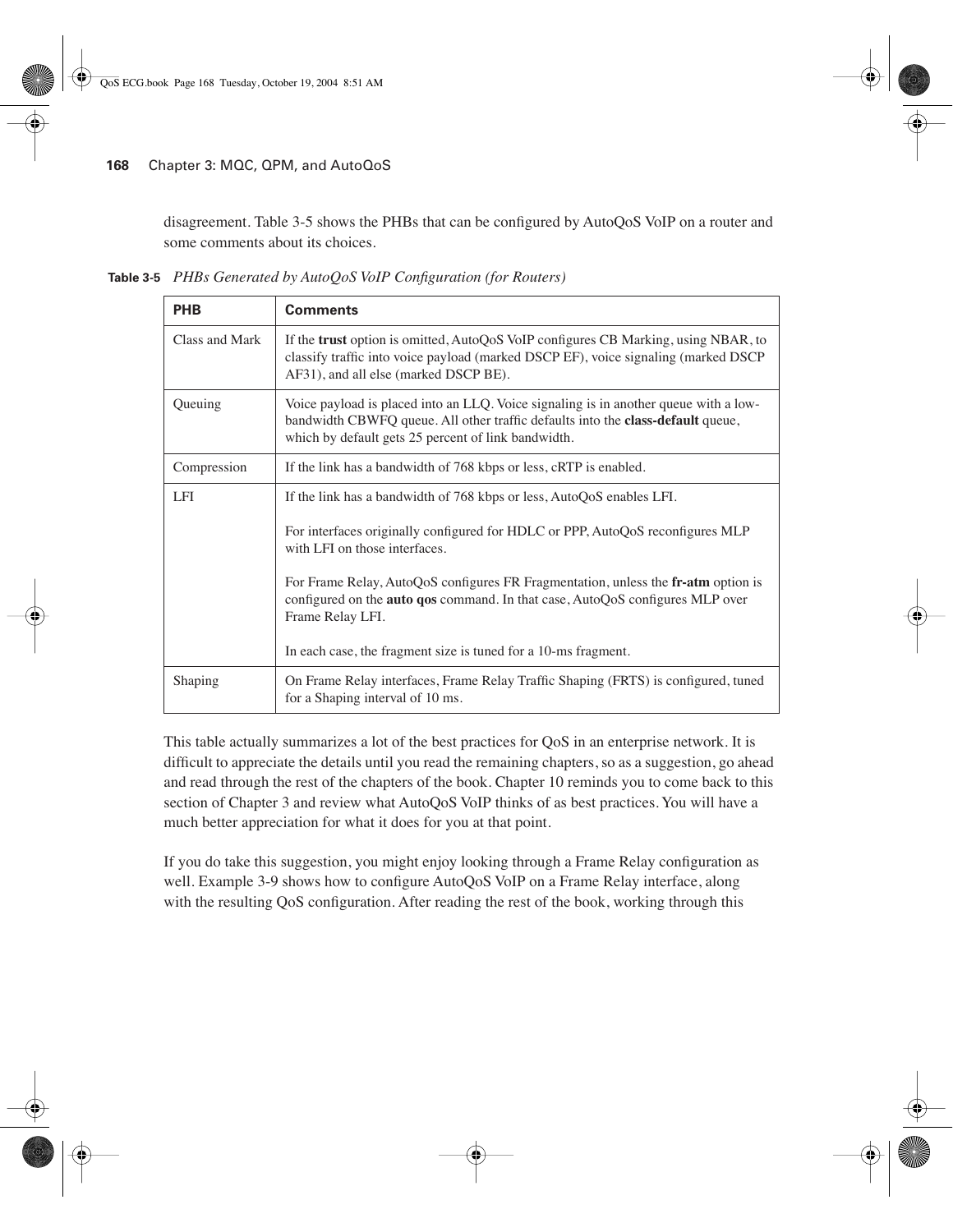configuration can be an interesting exercise, both for reviewing what you learned and for solidifying your understanding of the PHBs created by AutoQoS VoIP.

**Example 3-9** *Low-Bandwidth (256 kbps) Frame Relay AutoQoS Configuration* 

```
R3#conf t
Enter configuration commands, one per line. End with CNTL/Z.
R3(config)#int s 0/0.1R3(config-subif)#bandwidth 256
R3(config-subif)#frame-relay interface-dlci 143
R3(config-fr-dlci)#auto qos voip
R3(config-fr-dlci)#^Z
R3#
R3#sh auto qos
  !
  ip access-list extended AutoQoS-VoIP-RTCP
    permit udp any any range 16384 32767
  !
  ip access-list extended AutoQoS-VoIP-Control
    ended IP access list AutoQoS-VoIP-Control
   permit tcp any any eq 1720
   permit tcp any any range 11000 11999
   permit udp any any eq 2427
   permit tcp any any eq 2428
   permit tcp any any range 2000 2002
    permit udp any any eq 1719
    permit udp any any eq 5060
  !
  class-map match-any AutoQoS-VoIP-RTP-UnTrust
   match protocol rtp audio
   match access-group name AutoQoS-VoIP-RTCP
  !
  class-map match-any AutoQoS-VoIP-Control-UnTrust
   match access-group name AutoQoS-VoIP-Control
  !
  class-map match-any AutoQoS-VoIP-Remark
   match ip dscp ef
   match ip dscp cs3
   match ip dscp af31
  !
    policy-map AutoQoS-Policy-UnTrust
     class AutoQoS-VoIP-RTP-UnTrust
     priority percent 70
     set dscp ef
     class AutoQoS-VoIP-Control-UnTrust
      bandwidth percent 5
      set dscp af31
     class AutoQoS-VoIP-Remark
```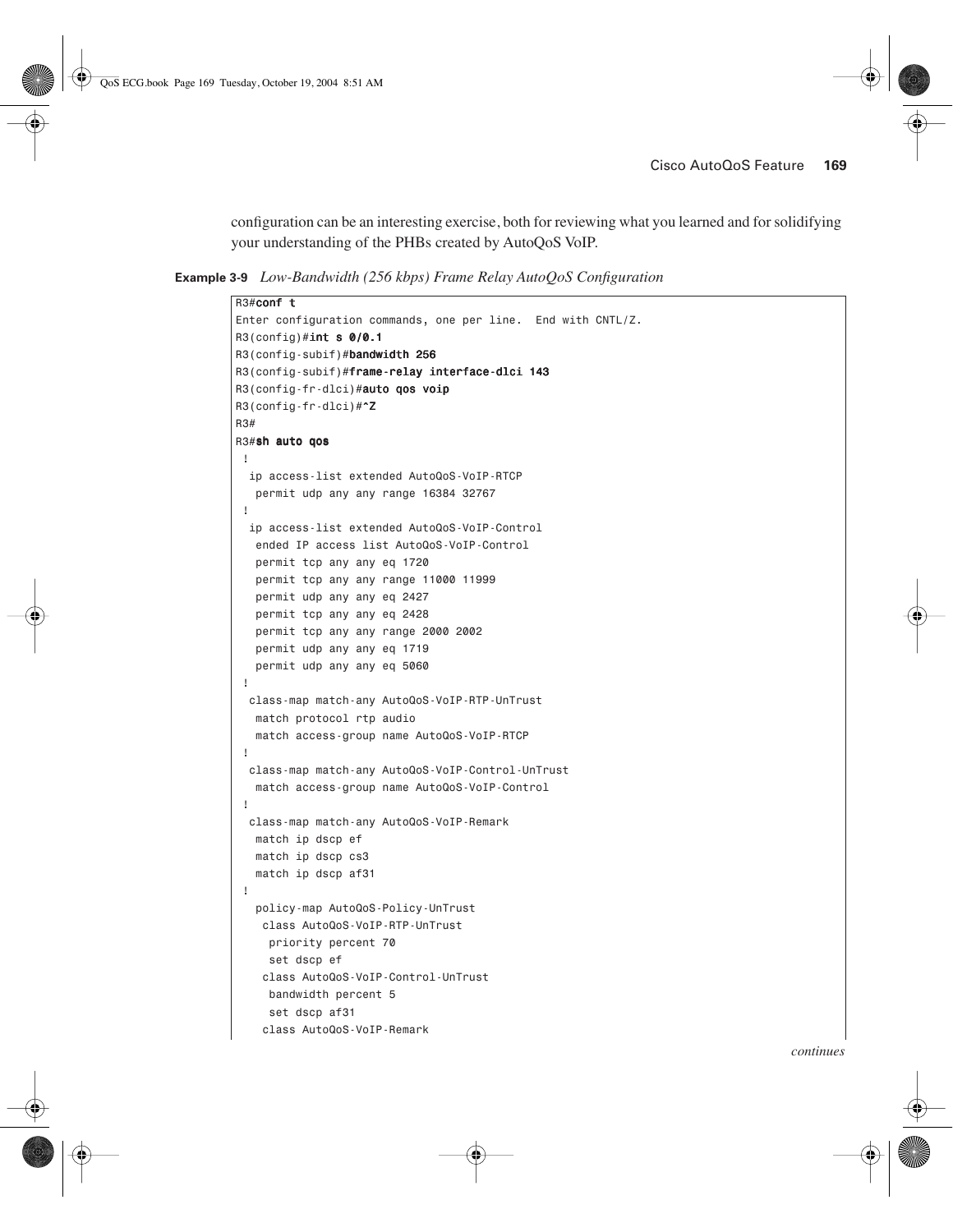**Example 3-9** *Low-Bandwidth (256 kbps) Frame Relay AutoQoS Configuration (Continued)*

```
 set dscp default
    class class-default
     fair-queue
! Serial0/0.1: DLCI 143 -
 !
  interface Serial0/0
   frame-relay traffic-shaping
 !
  interface Serial0/0.1 point-to-point
  frame-relay interface-dlci 143
    class AutoQoS-VoIP-FR-Serial0/0-143
  frame-relay ip rtp header-compression
 !
  map-class frame-relay AutoQoS-VoIP-FR-Serial0/0-143
  frame-relay cir 256000
   frame-relay bc 2560
  frame-relay be 0
  frame-relay mincir 256000
  service-policy output AutoQoS-Policy-UnTrust
   frame-relay fragment 320
  !
  rmon event 33333 log trap AutoQoS description "AutoQoS SNMP traps for Voice Dr
ops" owner AutoQoS
  rmon alarm 33338 cbQosCMDropBitRate.1619.1621 30 absolute rising-threshold 1 3
3333 falling-threshold 0 owner AutoQoS
```
**NOTE** The current QOS exam does not cover FRTS as a topic unto itself. Chapter 7, "Congestion Avoidance Through Drop Policies," covers some basics of FRTS so that you understand some of the Frame Relay Fragmentation coverage. However, AutoQoS creates FRTS configuration in some cases. Appendix B, "Additional QoS Reference Materials" (found on the book's accompanying CD-ROM), includes coverage of FRTS from the previous edition of this book, if you want more background information.

### **AutoQoS VoIP for Cisco IOS Switches**

Cisco supports AutoQoS VoIP on 2950 (Enhanced Image), 3550, 4500, and 6500 Series switches. It is similar to AutoQoS VoIP for routers in philosophy but different in the details. For instance, for both switches and routers, AutoQoS VoIP does the following:

- Automatically configures QoS settings based on simple configuration commands
- Classifies based on voice payload, voice signaling, and other traffic
- Follows Cisco Best Practices for QoS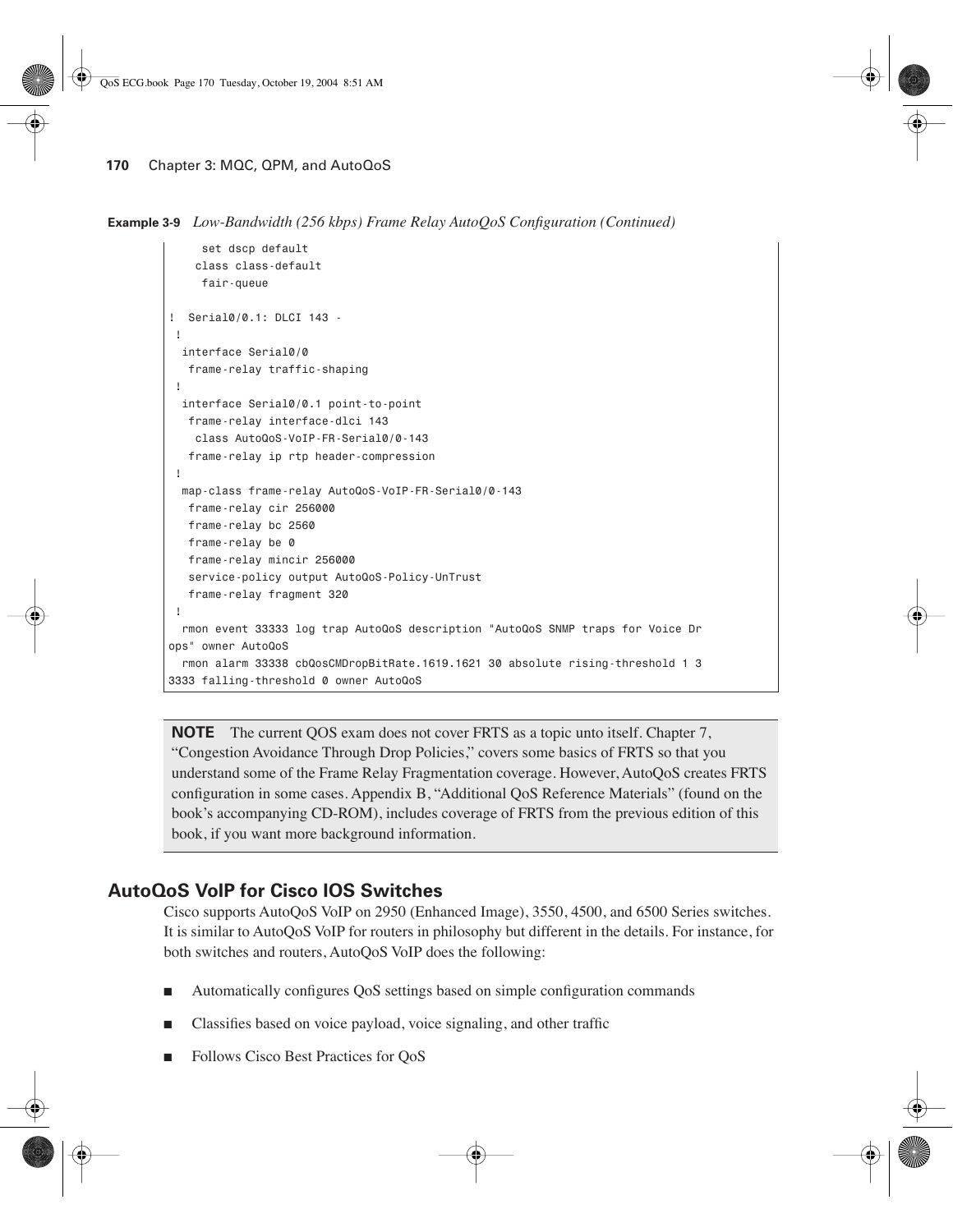AutoQoS VoIP for Cisco IOS switches differs from routers in terms of both what PHBs are configured and the configuration commands created by AutoQoS. Even though IOS-based Cisco switches support MQC-style commands, many of the core QoS features are not configured with MQC commands. Also, different QoS tools are used on the switches (as compared to routers) but the ultimate goal is still the same—to ensure VoIP traffic works well, with minimal configuration.

As with AutoQoS VoIP for routers, this section begins with some discussion of the configuration and then moves on to discuss the PHBs created by the automatically configured QOS commands.

## **AutoQoS VoIP Configuration for IOS Switches**

IOS switches use the same basic interface subcommand as routers, but with a couple of different options. The full syntax is as follows:

#### auto qos voip {cisco-phone | trust}

Note that you must choose either **cisco-phone** or **trust**. To appreciate which one to use, consider a typical campus switch design, as shown in Figure 3-4.

**Figure 3-4** *Typical Campus Switch Design*



Figure 3-4 shows that for switch ports connected to end-user devices, the **cisco-phone** option is suggested. Alternatively, for trunks between two switches, the **trust** option is suggested. But why? Figure 3-5 shows the explanation against the same diagram, with the explanation following.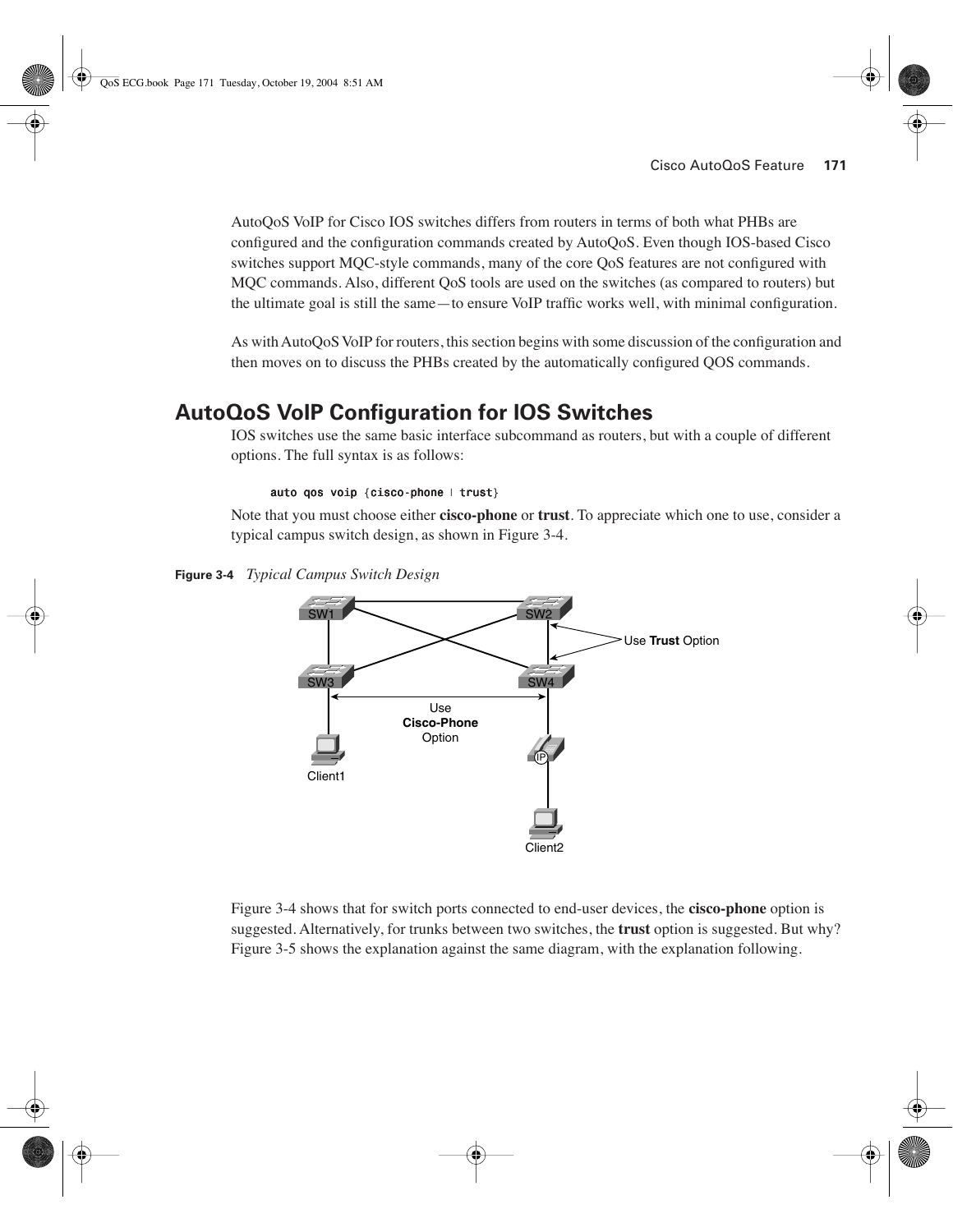

**Figure 3-5** *Two Settings, Three Actions, for Classification and Marking*

The **cisco-phone** parameter tells the switch to use CDP version 2 to recognize whether a phone is currently attached to the port. If a Cisco IP Phone is there, the switch can trust the QoS markings from the phone. If a phone is not there, the switch simply does not trust the QoS markings on the frames entering that interface and treats all traffic as BE traffic.

In effect, the **cisco-phone** option tells the switch to extend the *trust boundary* down to the Cisco IP Phone.

As a result of the actions at SW3 and SW4, SW1 and SW2 can simply trust the CoS values of the incoming frames. For frames that come in from an untrusted device or port, as with Client1 and SW3, SW3 forwards the frame to SW1 with a CoS of 0, because SW3 did not trust the device off that port. However, SW4 trusted the IP Phone to mark the CoS value correctly, so frames forwarded by SW4 to SW2 have CoS 5 (voice payload), CoS 3 (voice signaling), or CoS 0 (traffic from PC Client2).

To summarize, configure the **cisco-phone** setting on ports connected to end users, and the **trust**  setting when connecting to other switches, assuming the CoS values will be marked correctly.

Example 3-10 shows a configuration for SW3, with both **cisco-phone** and **trust** configured.

**Example 3-10** *2950 (EI) Configuration for AutoQoS VoIP* 

```
SW3#conf t
Enter configuration commands, one per line. End with CNTL/Z.
SW3(config)#int fa 0/3
SW3(config-if)#auto qos voip cisco-phone
SW3(config-if)#int fa 0/4SW3(config-if)#auto qos voip trust
SW3(config-if)#^Z
SW3#show auto qos
```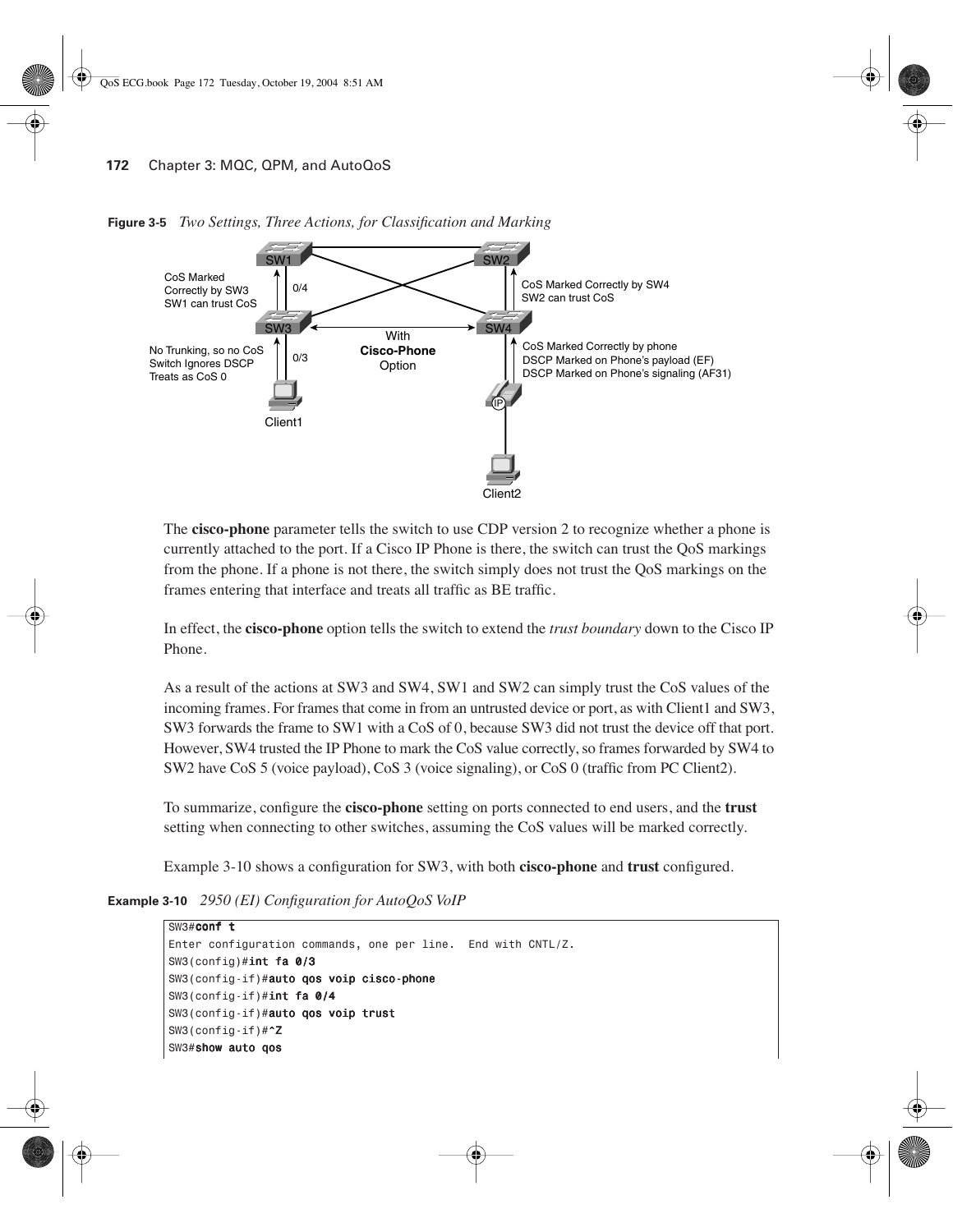```
Example 3-10 2950 (EI) Configuration for AutoQoS VoIP (Continued)
```

```
Initial configuration applied by AutoQoS:
wrr-queue bandwidth 20 1 80 0
no wrr-queue cos-map
wrr-queue cos-map 1 0 1 2 4
wrr-queue cos-map 3 3 6 7
wrr-queue cos-map 4 5
mls qos map cos-dscp 0 8 16 26 32 46 48 56
!
interface FastEthernet0/3
 mls qos trust device cisco-phone
 mls qos trust cos
!
interface FastEthernet0/4
 mls qos trust cos
SW3#
```
The configuration itself is easy. On ports known to be end-user ports, such as FastEthernet0/3, the **auto qos voip cisco-phone** interface subcommand is used. On trunk ports, assuming the frames will be marked with correct CoS values, the **auto qos voip trust** interface subcommand is used.

The resulting configuration shown in the **show auto qos voip** command is difficult to understand until you have learned more about QoS configuration on a 2950 switch. You might want to return to this section of Chapter 3 after reading Chapter 9, "LAN QoS," after which the output of the **show auto qos voip** command should be more meaningful.

## **AutoQoS VoIP for IOS Switch PHBs**

It is important to understand what the AutoQoS VoIP configured, at least in terms of the meaning behind the commands. As with routers, two key points help in understanding the PHBs created on the switches:

- It is oriented toward making VoIP traffic work well.
- It follows Cisco Best Practices for the various QoS tools in regard to VoIP.

The list of PHBs created by AutoQoS VoIP on a 2950 switch differs from routers and is summarized in Table 3-6.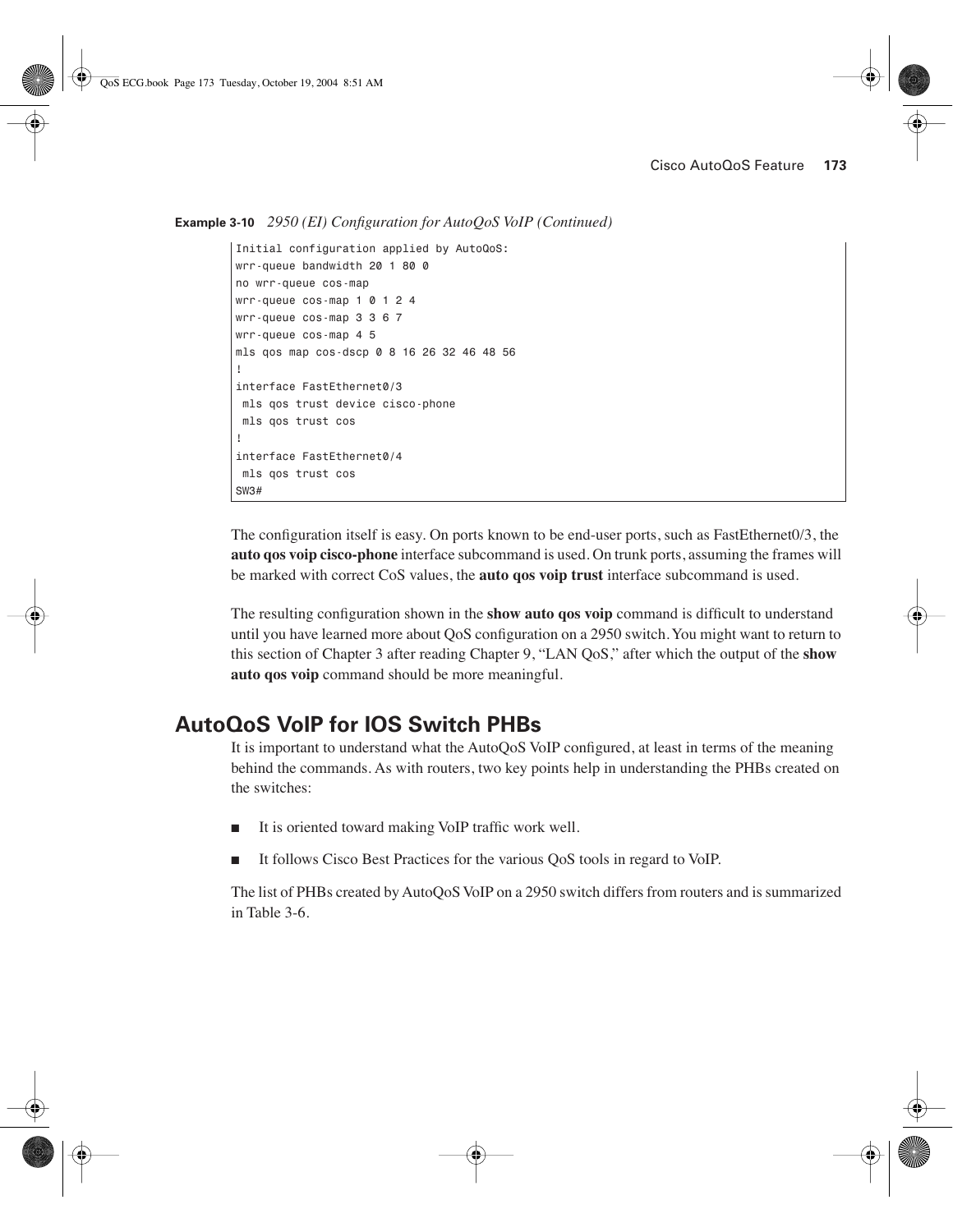**Table 3-6** *PHBs Generated by AutoQoS VoIP Configuration (for 2950 EI Switches)*

| <b>PHB</b>     | <b>Comments</b>                                                                                                                                                                                                                                                                                                                |
|----------------|--------------------------------------------------------------------------------------------------------------------------------------------------------------------------------------------------------------------------------------------------------------------------------------------------------------------------------|
| Class and Mark | Classifies based on CoS on trusted ports, or on cisco-phone ports on which an actual<br>phone is attached. Assumes CoS 0 on ports with cisco-phone configured when no<br>phone is detected with CDP 2.0. Re-marks DSCP of packets based on CoS (CoS $5 -$<br>DSCP EF, $\cos 3 - \text{DSCP}$ AF31, $\cos 0 - \text{DSCP}$ BE). |
| <b>Oueuing</b> | Creates an LLQ for voice payload (CoS 5) and assigns 20 percent of remaining<br>bandwidth to voice signaling ( $\cos 3$ ) and 80 percent to all other ( $\cos 0$ ) traffic.                                                                                                                                                    |

Chapter 9 provides details of the underlying QoS commands created by AutoQoS.

Next, this chapter ends with a short description of AutoQoS for Cat-OS on the 6500 Series switches.

### **AutoQoS VoIP for 6500 Cat-OS**

The Cisco 6500 series switches support Cat-OS when running the Catalyst Operating System (Cat-OS). Like AutoQoS on routers and IOS-based switches, AutoQoS uses simple commands to initiate the automatic configuration of QoS commands, with settings that help ensure good performance of VoIP traffic.

The Cisco QoS course and exam tend to focus on switch examples using IOS-based switches and mostly ignores commands on Cat-OS. The one exception to that rule in the Cisco QoS course is the coverage of the AutoQoS commands in Cat-OS. So, for the purposes of this book, this short section explains the commands and their meaning.

Table 3-7 lists the Cat-OS commands related to AutoQoS VoIP.

**Table 3-7** *Command Reference for AutoQoS VoIP (for 6500 Cat-OS)*

| Command                                                                      | <b>Function</b>                                                                                                                                                                                                                                                                                        |
|------------------------------------------------------------------------------|--------------------------------------------------------------------------------------------------------------------------------------------------------------------------------------------------------------------------------------------------------------------------------------------------------|
| set qos autogos                                                              | Sets global settings, such as for a CoS-DSCP map                                                                                                                                                                                                                                                       |
| set port qos autoqos mod/port trust<br>$\lceil \cos   \text{dscp} \rceil$    | For the specified ports, tells the switch to trust the DSCP or CoS<br>setting of incoming frames                                                                                                                                                                                                       |
| set port qos autoqos <i>mod/port</i> voip<br>[ciscosoftphone   ciscoipphone] | For the specified ports, tells the switch to use CDP V2 to sense<br>the presence of a phone and to trust CoS if a phone is found<br>(ciscoipphone), or to trust DSCP but police traffic so a PC<br>running Cisco SoftPhone does not abuse the privilege of having<br>its DSCP trusted (ciscosoftphone) |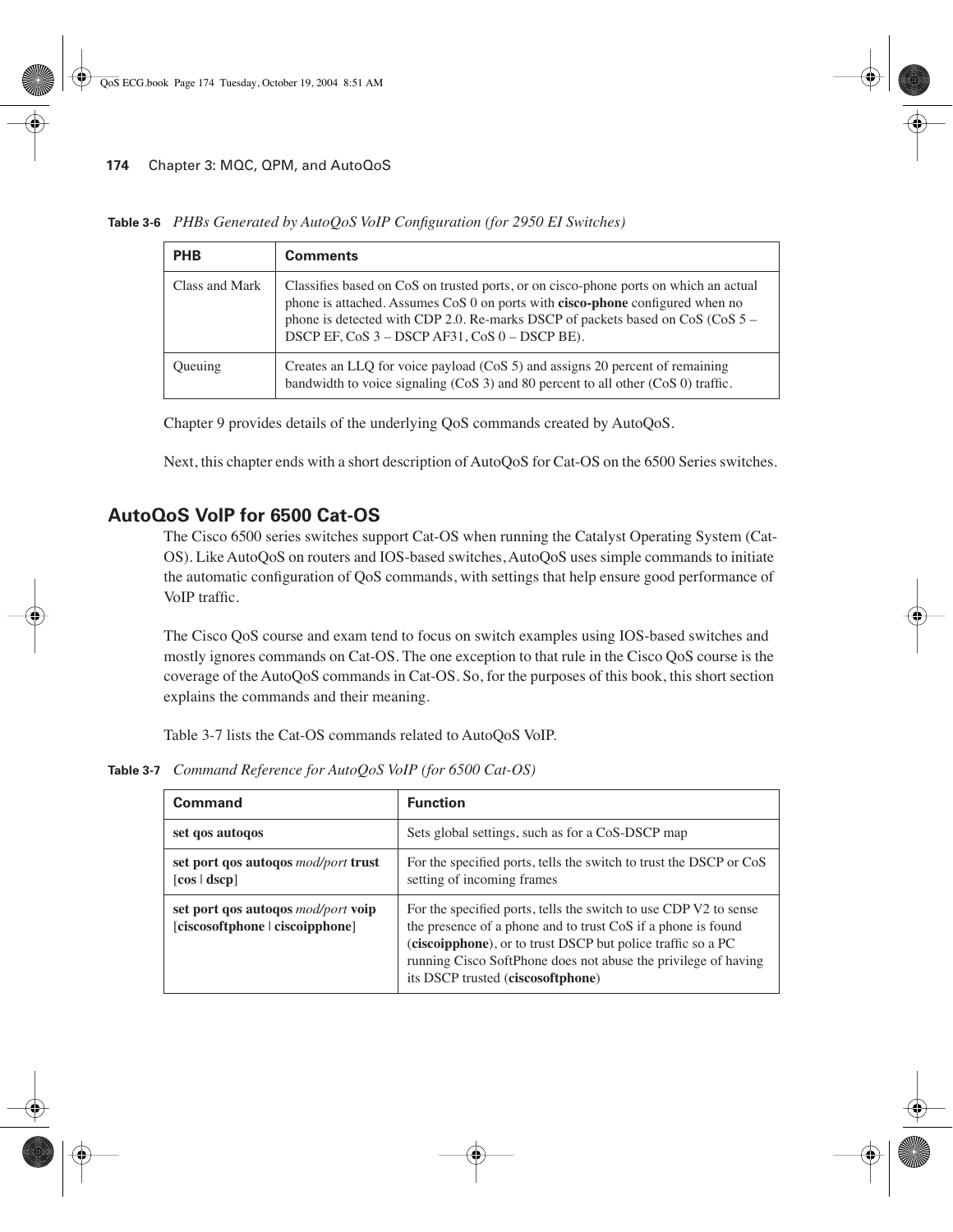To configure AutoQoS on a 6500 switch, you first need to use the **set qos autoqos** command. Afterward, you need to use a **set port qos autoqos** command covering each port, choosing either **trust cos**, **trust dscp**, **voip ciscoipphone**, or **voip ciscosoftphone** as options. To appreciate each of the four options, consider Figure 3-6, which demonstrates the implementation of all four options.

**Figure 3-6** *AutoQoS Options on 6500 Cat-OS*



Some of the options for the 6500 switch are the same as for IOS-based switches such as the 2950. For instance, if frames have already been marked with the correct CoS value on a trunk, as is the case on port 2/1 in Figure 3-6, the command **set port qos autoqos 2/1 trust cos** tells the switch to trust CoS on that port. That is the same action as with the switch IOS command **auto qos voip trust**.

Another option that works like AutoQoS on an IOS switch is the **ciscoipphone** option. If a port might have an IP Phone, or it might not, such as on ports 1/2 and 1/3 in Figure 3-6, the command **set port qos autoqos 1/2 voip ciscoipphone** is the correct setting. As with the switch IOS command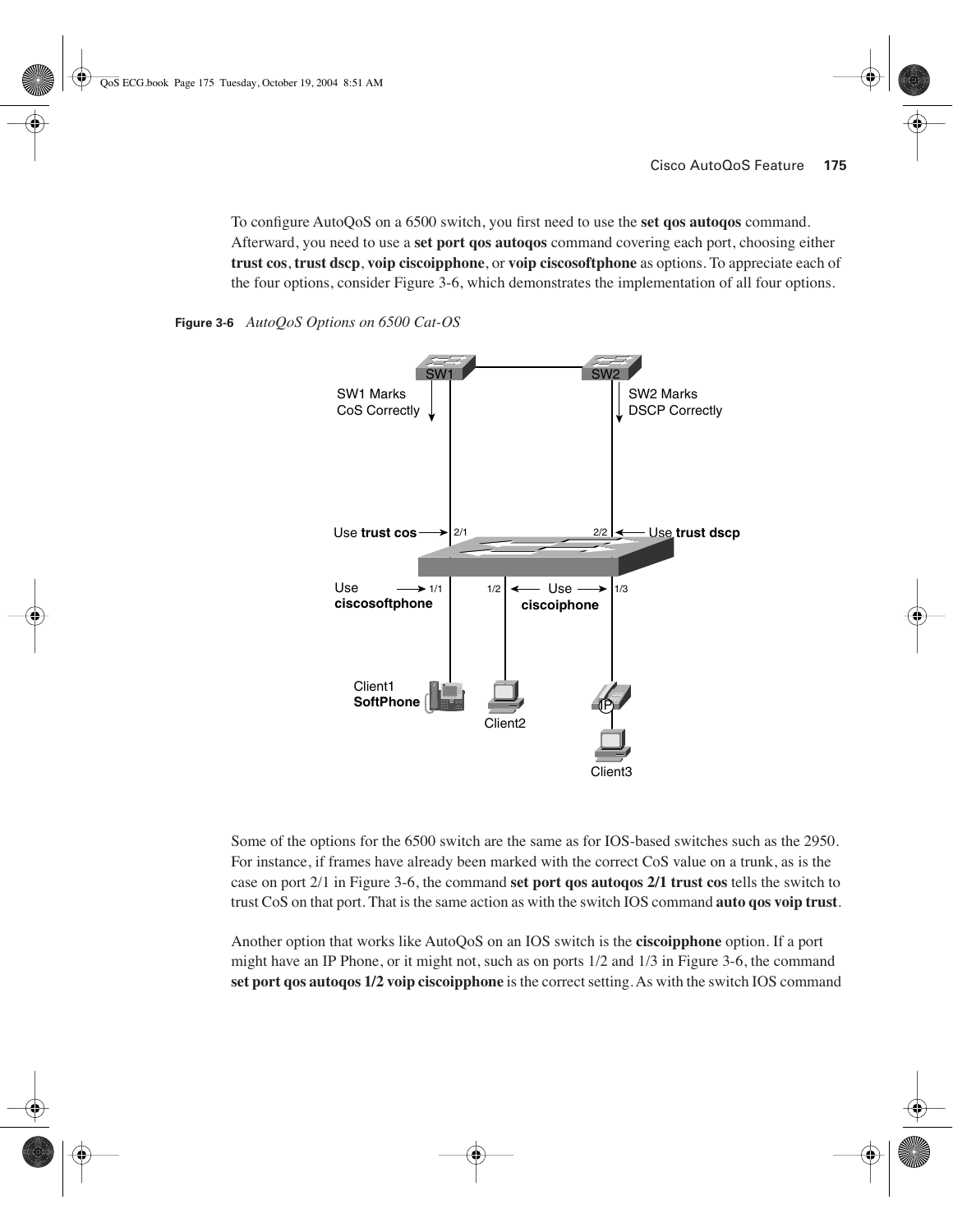**auto qos voip cisco-phone**, this **set** command tells the switch to use CDP V2 to discover if a Cisco IP Phone is on the port. If a Cisco IP Phone is on the port, trust CoS and extend the trust boundary down to the Cisco IP Phone, marking CoS 0 for all traffic sent by the PC attached to the phone. If no Cisco IP Phone is on the port, treat all traffic as CoS 0.

Of the other two options, using the command **set port qos autoqos 2/2 trust dscp** is the most obvious. If the DSCP has already been set correctly, you should use this command to tell the switch to trust the incoming DSCP setting.

Finally, the command **set port qos autoqos 1/1 voip ciscosoftphone** is recommended on port 1/2 in Figure 3-6. The PC attached to that port is running the Cisco SoftPhone application, which in effect creates an IP Phone via software running on the PC. However, the Cisco SoftPhone marks DSCP correctly (EF for payload, AF31 for signaling), but it does not mark CoS—in fact, trunking is not even needed on this port. You could just trust DSCP on this port, but the danger is that the PC could set DSCP EF or AF31 for other IP packets, hoping to get good performance from the network. To prevent such abuse, the **set port qos autoqos 1/1 voip ciscosoftphone** command also enables policing at a rate of 320 kbps for DSCP EF traffic and 32 kbps for DSCP AF31 traffic. Cisco SoftPhone can use up to 256 kbps for a single call, although it typically uses less. So, rather than just trusting DSCP, the **ciscoipphone** option lets you trust DSCP, but it reduces the impact if the end user is marking other packets as DSCP EF or AF31.

Table 3-8 lists the four competing options for AutoQoS settings on each port.

| <b>Command</b>      | <b>Function</b>                                                                                                                                                                                                                                        |  |
|---------------------|--------------------------------------------------------------------------------------------------------------------------------------------------------------------------------------------------------------------------------------------------------|--|
| trust cos           | Accept the CoS of incoming frames.                                                                                                                                                                                                                     |  |
| trust dscp          | Accept the DSCP of incoming packets.                                                                                                                                                                                                                   |  |
| voip ciscoipphone   | Use CDPv2 to discover the absence or presence of an IP Phone. If one is<br>there, trust CoS and extend the trust boundary to the IP Phone, causing the<br>PC's frames to be marked CoS 0. If no phone is there, treat all incoming<br>frames as CoS 0. |  |
| voip ciscosoftphone | Trust DSCP, but police DSCP EF at 320 kbps and DSCP AF31 at 32 kbps.                                                                                                                                                                                   |  |

**Table 3-8** *Comparing Options for* **set port** *Command with AutoQoS*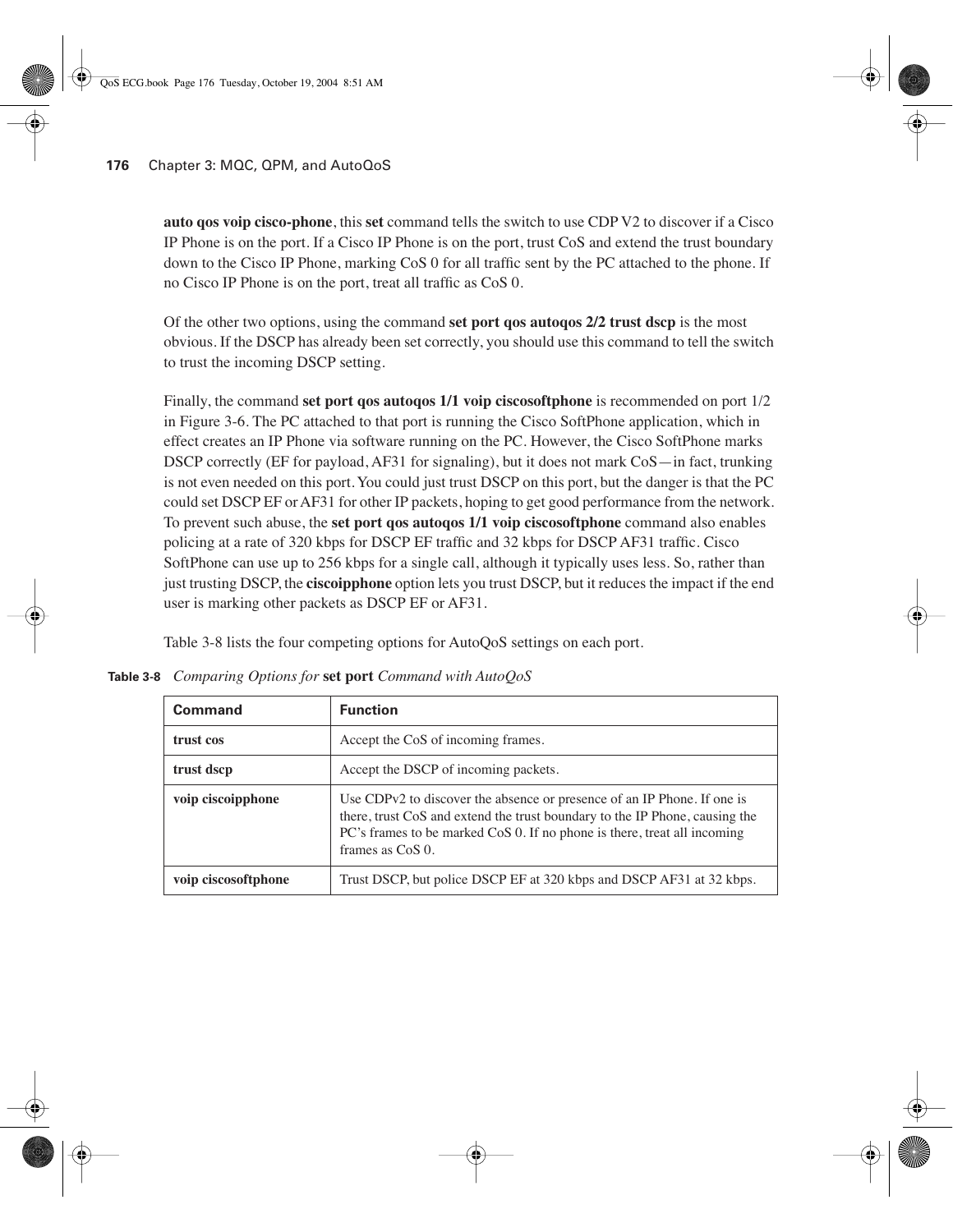## **Comparisons of CLI, MQC, and AutoQoS**

In the past, QoS tools each had a different set of CLI configuration commands. Over time, with the addition of more and more tools, configuring QoS became a challenge. With the advent of MQC, and with the more recently developed and most useful QoS tools using MQC commands, the configuration complexity was reduced tremendously. Going a step further, by creating AutoQoS VoIP, Cisco provided an even simpler way to configure QoS for VoIP traffic, with no requirement to understand QoS to make the network work well.

The QoS course includes a wonderful table comparing these three options, included here as Table 3-9, summarizing the comparison points between the three options.

|                             | <b>CLI</b> | <b>MQC</b> | AutoQoS         |
|-----------------------------|------------|------------|-----------------|
| Ease of Use                 | Poor       | Easier     | Simple          |
| <b>Ability to Fine Tune</b> | OK         | Very Good  | Very Good       |
| <b>Time to Implement</b>    | Longest    | Average    | <b>Shortest</b> |
| <b>Modularity</b>           | Poor       | Excellent  | Excellent       |

**Table 3-9** *Comparisons of CLI, MQC, and AutoQoS*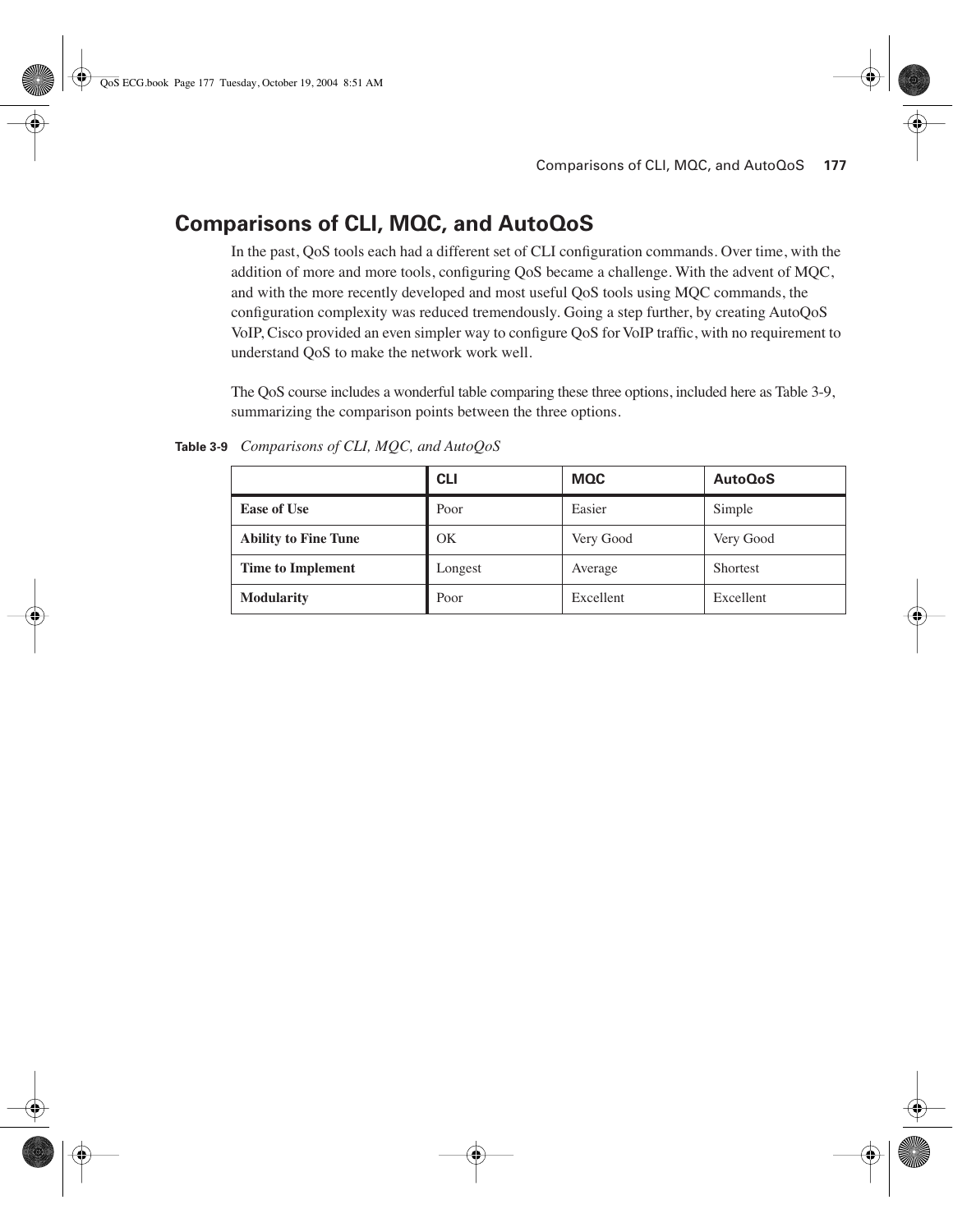## **Foundation Summary**

The "Foundation Summary" is a collection of tables and figures that provide a convenient review of many key concepts in this chapter. For those of you already comfortable with the topics in this chapter, this summary can help you recall a few details. For those of you who just read this chapter, this review should help solidify some key facts. For any of you doing your final preparation before the exam, these tables and figures are a convenient way to review the day before the exam.

Figure 3-7 shows the general flow of MQC commands.

**Figure 3-7** *MQC Commands and Their Correlation*



Table 3-10 lists the **match** command options available for the IOS revision covered by the current QOS exam, 12.2(15)T.

**Table 3-10 match** *Configuration Command Reference for MQC Tools* 

| Command                                                                                                                  | <b>Function</b>                                                                                                                                    |  |
|--------------------------------------------------------------------------------------------------------------------------|----------------------------------------------------------------------------------------------------------------------------------------------------|--|
| <b>match</b> [ip] precedence <i>precedence-value</i><br>[precedence-value precedence-value]<br><i>precedence-value</i> ] | Matches precedence in IPv4 packets when the <b>ip</b> parameter<br>is included; matches IPv4 and IPv6 packets when the ip<br>parameter is missing. |  |
| match access-group { $access\text{-}group$ }<br>name access- group-name}                                                 | Matches an ACL by number or name.                                                                                                                  |  |
| match any                                                                                                                | Matches all packets.                                                                                                                               |  |
| match class-map <i>class-map-name</i>                                                                                    | Matches based on another class map.                                                                                                                |  |
| <b>match cos</b> cos-value [cos-value cos-value<br>$cos$ -value                                                          | Matches a CoS value.                                                                                                                               |  |
| match destination-address mac address                                                                                    | Matches a destination MAC address.                                                                                                                 |  |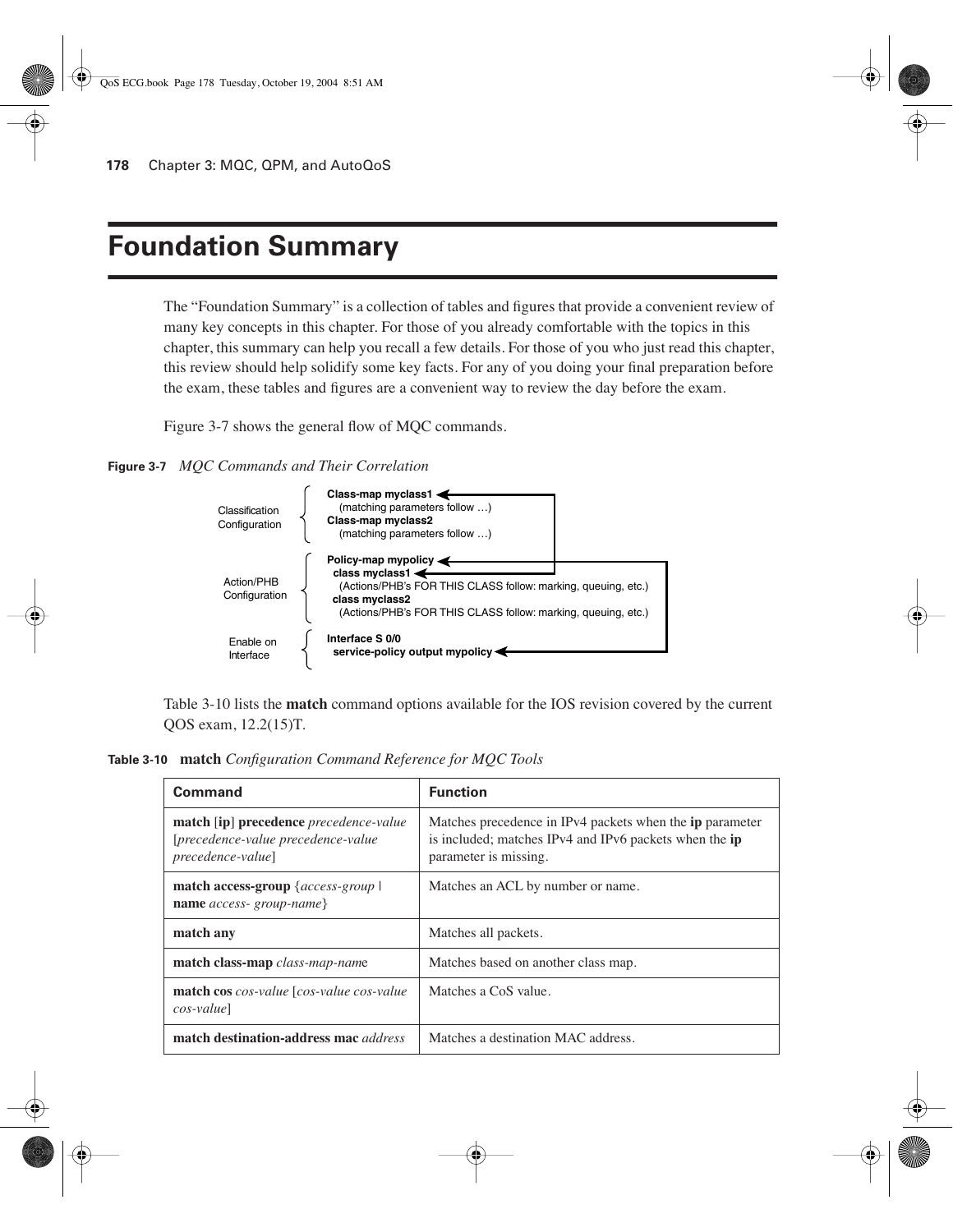| <b>Command</b>                                                                                                                               | <b>Function</b>                                                                                                                       |  |
|----------------------------------------------------------------------------------------------------------------------------------------------|---------------------------------------------------------------------------------------------------------------------------------------|--|
| match fr-dlci dlci-number                                                                                                                    | Matches a particular Frame Relay DLCI.                                                                                                |  |
| match input-interface interface-name                                                                                                         | Matches an input interface.                                                                                                           |  |
| match ip dscp ip-dscp-value [ip-dscp-<br>value ip-dscp- value ip-dscp-value ip-<br>dscp-value ip-dscp-value ip- dscp-value<br>ip-dscp-value] | Matches DSCP in IPv4 packets when the ip parameter is<br>included; matches IPv4 and IPv6 packets when the ip<br>parameter is missing. |  |
| match ip rtp starting-port-number port-<br>range                                                                                             | Matches the RTP's UDP port-number range, even values<br>only.                                                                         |  |
| match mpls experimental number                                                                                                               | Matches an MPLS Experimental value.                                                                                                   |  |
| match mpls experimental topmost value                                                                                                        | When multiple labels are in use, this command matches the<br>MPLS EXP field in the topmost label.                                     |  |
| match not match-criteria                                                                                                                     | Reverses the matching logic; in other words, things matched<br>by the matching criteria do not match the class map.                   |  |
| match packet length {max maximum-<br>length-value [min minimum-length-value]<br>I min minimum-length-value [max<br>maximum-length-value]}    | Matches packets based on the minimum length, maximum<br>length, or both.                                                              |  |
| match protocol citrix app application-<br>name-string                                                                                        | Matches NBAR Citrix applications.                                                                                                     |  |
| match protocol http [url <i>url-string</i>   host<br>hostname- string   mime MIME-type]                                                      | Matches a host name and URL string.                                                                                                   |  |
| match protocol protocol-name                                                                                                                 | Matches NBAR protocol types.                                                                                                          |  |
| match protocol rtp [audio   video  <br>payload-type payload-string]                                                                          | Matches RTP audio or video payload, based on the payload<br>type. Also allows explicitly specified payload types.                     |  |
| match qos-group qos-group-value                                                                                                              | Matches a QoS group.                                                                                                                  |  |
| match source-address mac <i>address</i> -<br>destination                                                                                     | Matches a source MAC address.                                                                                                         |  |

**Table 3-10 match** *Configuration Command Reference for MQC Tools (Continued)*

Table 3-11 lists the various MQC subcommands available in Cisco IOS Software for defining actions to be taken.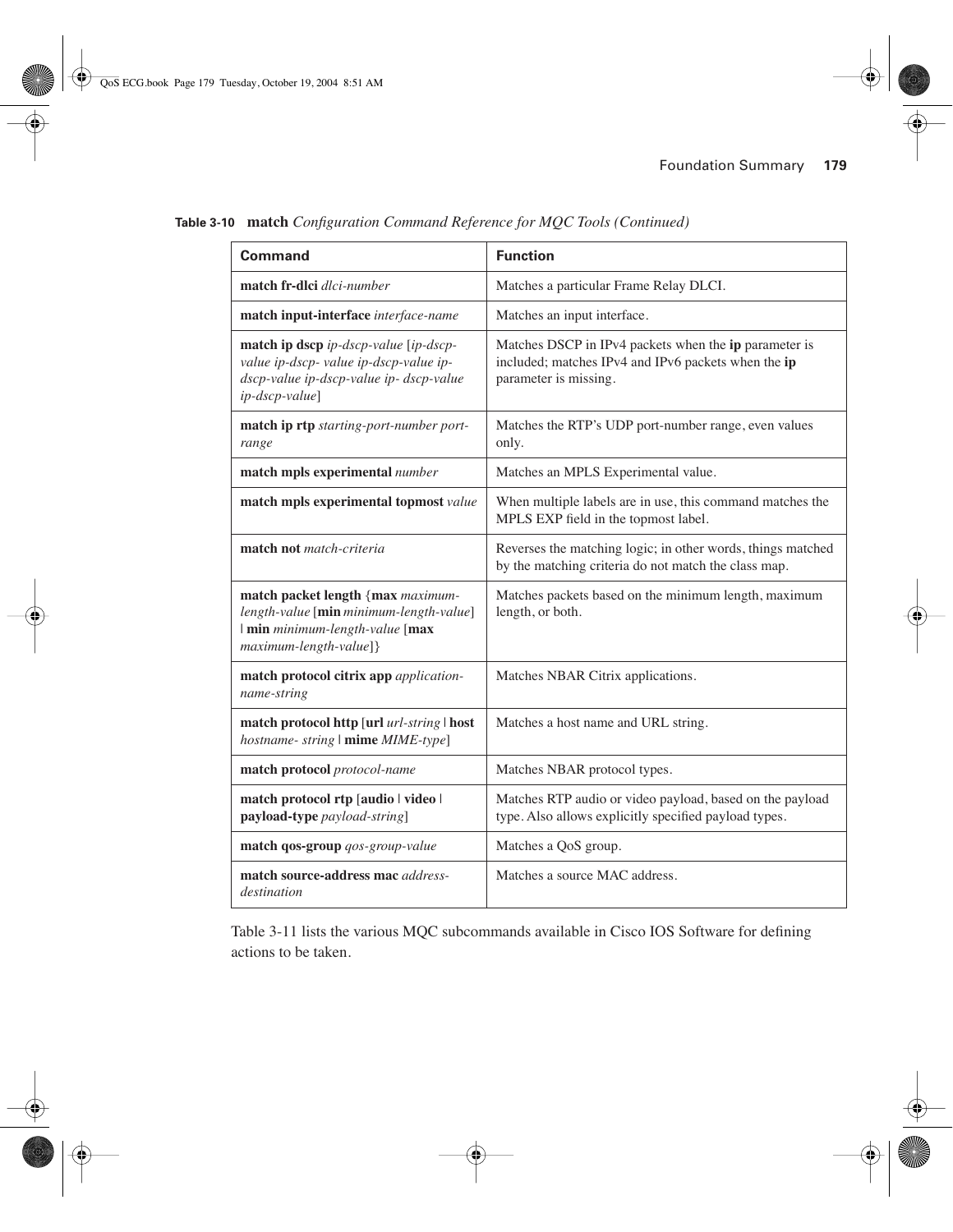| <b>Command</b>   | <b>Function</b>                                                       |
|------------------|-----------------------------------------------------------------------|
| set              | CB Marking action, with options to mark several fields inside headers |
| <b>bandwidth</b> | Reserves bandwidth for the class for CBWFO                            |
| priority         | Reserves bandwidth, and provides LLQ with CBWFQ                       |
| shape            | Shapes traffic in the class with a defined bandwidth and burst sizes  |
| police           | Polices traffic in the class with a defined bandwidth and burst sizes |
| compress         | Performs TCP and RTP header compression on packets in the class       |

**Table 3-11** *Action (PHB) Subcommands Inside a Policy Map*

Because routers and switches do different tasks, QoS differs slightly between them, but to get an idea about what AutoQoS does, consider that AutoQoS on routers works to classify packets into three service classes:

- Voice payload
- Voice signaling
- All other traffic

Table 3-12 lists the commands related to AutoQoS VoIP, followed by an example configuration.

**Table 3-12** *Command Reference for AutoQoS VoIP (for Routers)*

| Command                                                                              | <b>Function</b>                                                                                                              |
|--------------------------------------------------------------------------------------|------------------------------------------------------------------------------------------------------------------------------|
| auto qos voip [trust] [fr-atm]                                                       | Configuration command that enables AutoOoS VoIP on an<br>interface (PPP or HDLC) or VC (FR and ATM)                          |
| no auto gos                                                                          | Disables AutoOoS VoIP on an interface (PPP or HDLC) or<br>VC (FR and ATM)                                                    |
| show auto gos [interface interface-type]                                             | Displays what AutoQoS actually created                                                                                       |
| show policy-map interface interface-<br><i>name</i> [ <b>input</b>   <b>output</b> ] | Displays actual configuration of MQC-based parts of the<br>configuration, including any later changes made by an<br>engineer |

Table 3-13 shows the PHBs that can be configured by AutoQoS VoIP on a router and some comments about its choices.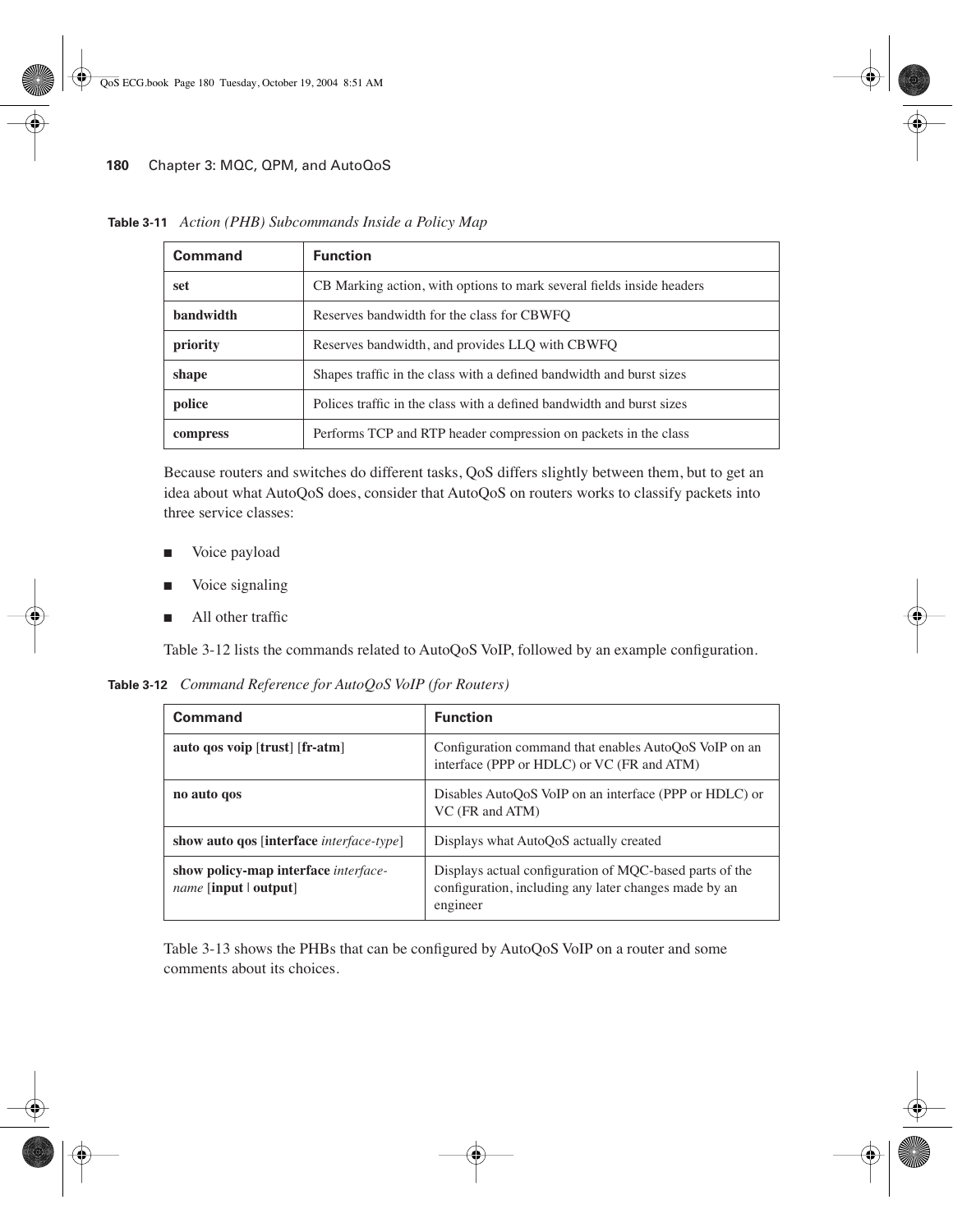| <b>PHB</b>     | <b>Comments</b>                                                                                                                                                                                                                                                                                                                                                                                                                                       |
|----------------|-------------------------------------------------------------------------------------------------------------------------------------------------------------------------------------------------------------------------------------------------------------------------------------------------------------------------------------------------------------------------------------------------------------------------------------------------------|
| Class and Mark | If the <b>trust</b> parameter is omitted, AutoQoS VoIP configures CB Marking, using<br>NBAR, to classify traffic into voice payload (marked DSCP EF), voice signaling<br>(marked DSCP AF31), and all else (marked DSCP BE).                                                                                                                                                                                                                           |
| Queuing        | Voice payload is placed into an LLQ. Voice signaling is in another queue with a low-<br>bandwidth CBWFQ queue. All other traffic defaults into the class-default queue,<br>which by default gets 25 percent of link bandwidth.                                                                                                                                                                                                                        |
| Compression    | If the link has a bandwidth of 768 kbps or less, cRTP is enabled.                                                                                                                                                                                                                                                                                                                                                                                     |
| LFI            | If the link has a bandwidth of 768 kbps or less, AutoQoS enables LFI. For interfaces<br>originally configured for HDLC or PPP, AutoQoS reconfigures MLP with LFI on those<br>interfaces. For Frame Relay, AutoQoS configures FR Fragmentation, unless the fr-atm<br>option is configured on the <b>auto qos</b> command. In that case, AutoQoS configures MLP<br>over Frame Relay LFI. In each case, the fragment size is tuned for a 10-ms fragment. |
| Shaping        | On Frame Relay interfaces, FRTS is configured, tuned for a Shaping interval of 10 ms.                                                                                                                                                                                                                                                                                                                                                                 |

**Table 3-13** *PHBs Generated by AutoQoS VoIP Configuration (for Routers)*

Cisco IOS switches use the same interface subcommand as routers, but with a couple of different options. The full syntax is as follows:

#### auto qos voip {cisco-phone | trust}

Figure 3-8 shows the locations where the **cisco-phone** and **trust** options should be used, along with some notes about how the **cisco-phone** option works.

**Figure 3-8** *Two Settings, Three Actions, for Classification and Marking*

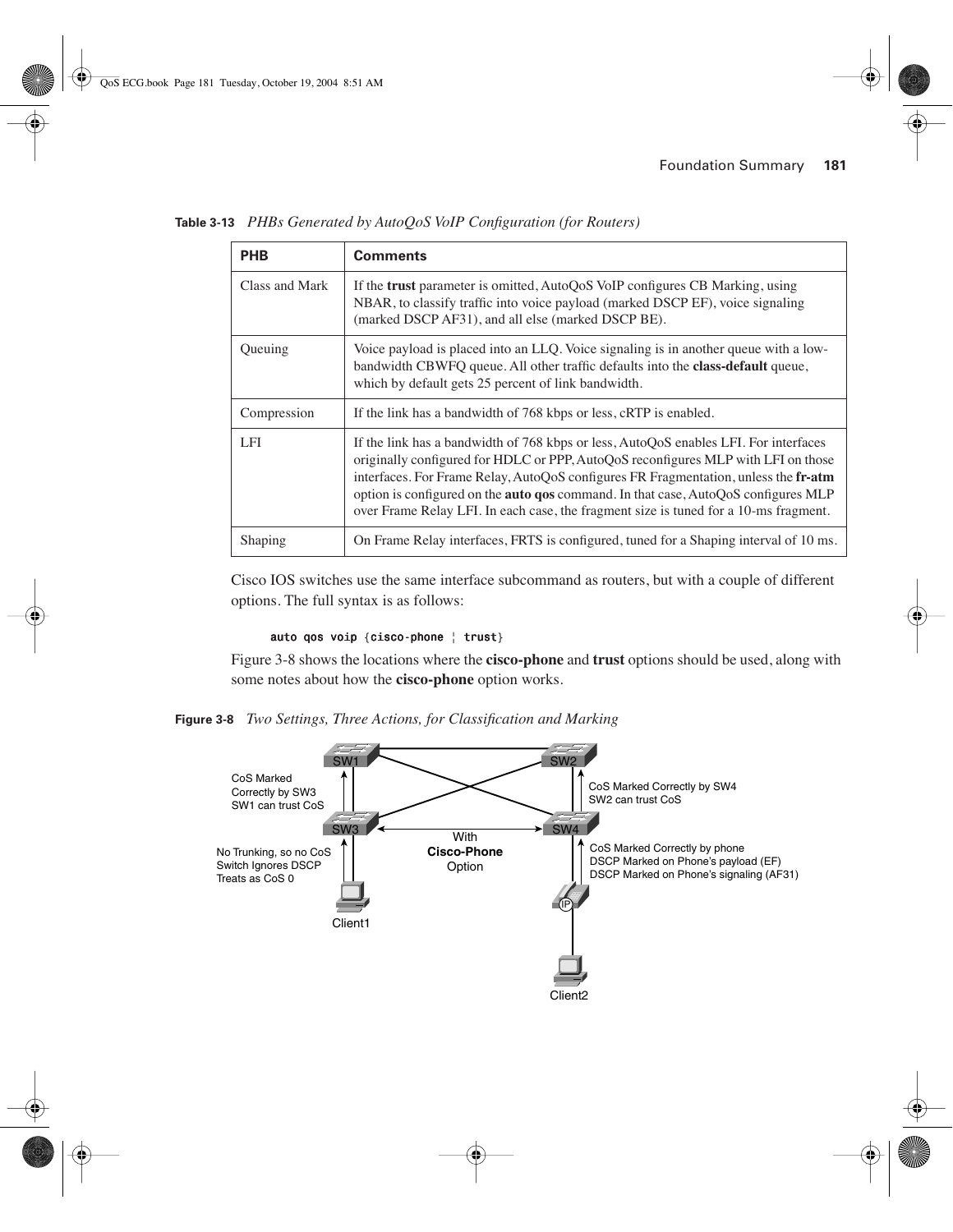The list of PHBs created by AutoQoS VoIP differs from routers and is summarized in Table 3-14.

**Table 3-14** *PHBs Generated by AutoQoS VoIP Configuration (for 2950 EI Switches)*

| <b>PHB</b>     | <b>Comments</b>                                                                                                                                                                                                                                                                                            |
|----------------|------------------------------------------------------------------------------------------------------------------------------------------------------------------------------------------------------------------------------------------------------------------------------------------------------------|
| Class and Mark | Classifies based on CoS on trusted ports, or on cisco-phone ports on which an actual<br>phone is attached. Assumes CoS 0 on ports with cisco-phone configured when no<br>phone is detected with CDP 2.0. Re-marks DSCP of packets based on CoS<br>$(CoS 5 - DSCP EF, CoS 3 - DSCP AF31, CoS 0 - DSCP BE).$ |
| Oueuing        | Creates an LLQ for voice payload (CoS 5), and assigns 20 percent of remaining<br>bandwidth to voice signaling $(CoS 3)$ , and 80 percent to all other $(CoS 0)$ traffic.                                                                                                                                   |

Table 3-15 lists the four competing options for AutoQoS settings on each port when configuring AutoQoS on Cat-OS. The QoS course includes a wonderful table comparing these three options, included here as Table 3-16, summarizing the comparison points between the three options.

**Table 3-15** *Comparing Options for* **set port** *Command with AutoQoS*

| Command             | <b>Function</b>                                                                                                                                                                                                                                      |
|---------------------|------------------------------------------------------------------------------------------------------------------------------------------------------------------------------------------------------------------------------------------------------|
| trust cos           | Accept the CoS of incoming frames.                                                                                                                                                                                                                   |
| trust dscp          | Accept the DSCP of incoming packets.                                                                                                                                                                                                                 |
| voip ciscoipphone   | Use CDPv2 to discover the absence or presence of an IP Phone. If one is there,<br>trust CoS, and extend the trust boundary to the IP Phone, causing the PC's frames<br>to be marked CoS 0. If no phone is there, treat all incoming frames as CoS 0. |
| voip ciscosoftphone | Trust DSCP, but police DSCP EF at 320 kbps and DSCP AF31 at 32 kbps.                                                                                                                                                                                 |

**Table 3-16** *Comparisons of CLI, MQC, and AutoQoS*

|                             | <b>CLI</b> | <b>MQC</b> | AutoQoS   |
|-----------------------------|------------|------------|-----------|
| <b>Ease of Use</b>          | Poor       | Easier     | Simple    |
| <b>Ability to Fine Tune</b> | OK         | Very Good  | Very Good |
| <b>Time to Implement</b>    | Longest    | Average    | Shortest  |
| <b>Modularity</b>           | Poor       | Excellent  | Excellent |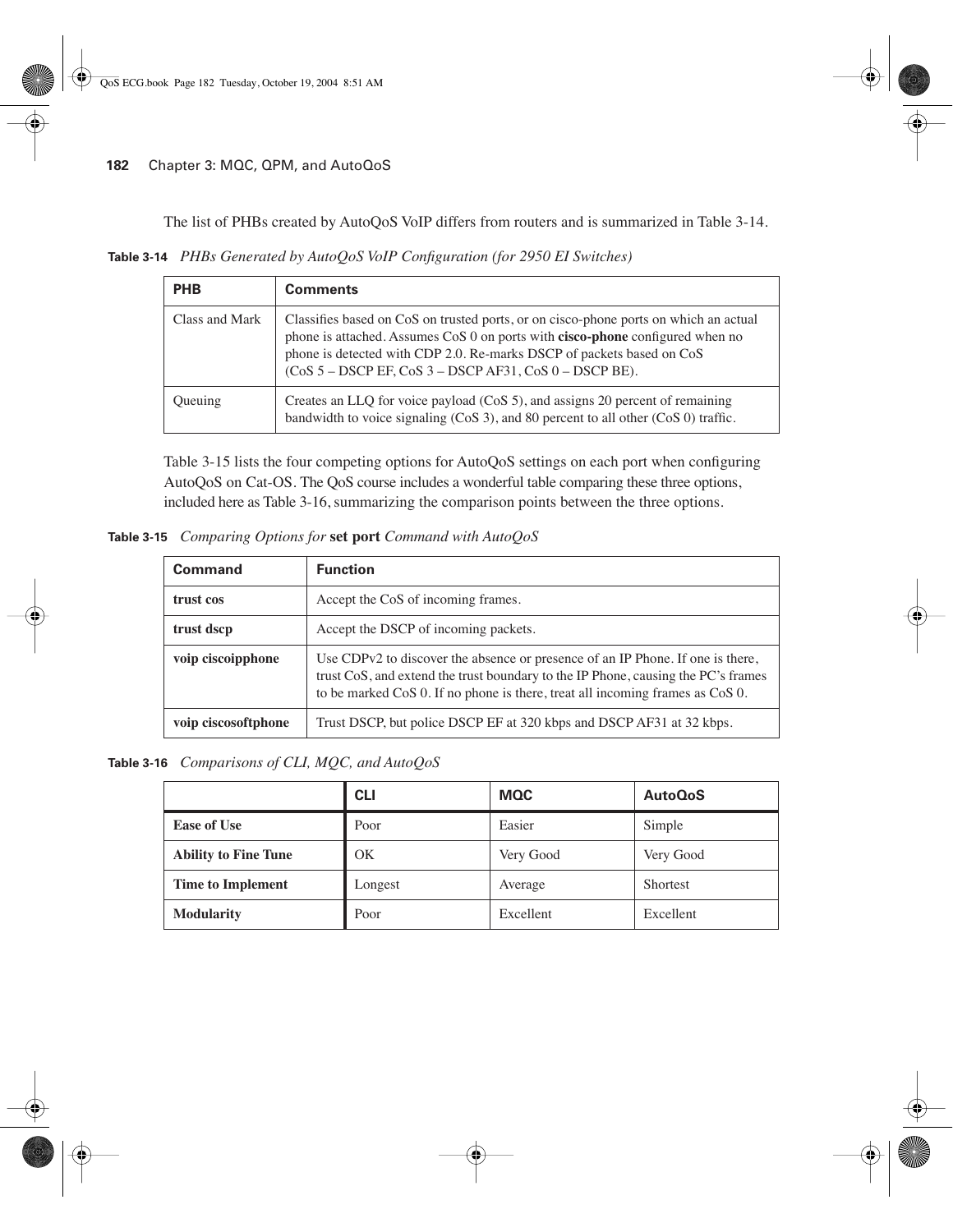## **For Further Reading**

This book attempts to cover the breadth and depth of QoS as covered on the QOS exam (642-642). However, you might want to read more about topics in this chapter, or other classification and marking topics.

For more on the topics in this chapter:

- Cisco IOS 12.2(15)T AutoQoS Configuration Guide (http://www.cisco.com/univercd/cc/td/ doc/product/software/ios122/122newft/122t/122t15/ftautoq1.htm)
- Cisco 2950 QoS Configuration Guide (http://www.cisco.com/univercd/cc/td/doc/product/lan/ cat2950/12119ea1/2950scg/swqos.htm)
- 6500 Catalyst OS Auto OoS Configuration Guide (http://www.cisco.com/univercd/cc/td/doc/ product/lan/cat6000/sw\_8\_2/confg\_gd/autoqos.htm)
- "Cisco AutoQoS White Paper" (http://cisco.com/en/US/tech/tk543/tk759/ technologies\_white\_paper09186a00801348bc.shtml)

For design-related guidance:

■ "Cisco AVVID Network Infrastructure Enterprise Quality of Service Design" (http://cisco.com/ application/pdf/en/us/guest/netsol/ns17/c649/ccmigration\_09186a00800d67ed.pdf)

# **Q&A**

As mentioned in the Introduction, you have two choices for review questions. The following questions give you a more difficult challenge than the exam itself by using an open-ended question format. By reviewing now with this more difficult question format, you can exercise your memory better, and prove your conceptual and factual knowledge of this chapter. You can find the answers to these questions in Appendix A.

The second option for practice questions is to use the CD-ROM included with this book. It includes a testing engine and more than 200 multiple-choice questions. You should use this CD-ROM nearer to the end of your preparation for practice with the actual exam format:

**1.** Configure two class maps, one that matches the packets permitted by ACL 101, and one that matches packets denied by ACL 101. Do not use **class-default**, and do not bother configuring a policy map.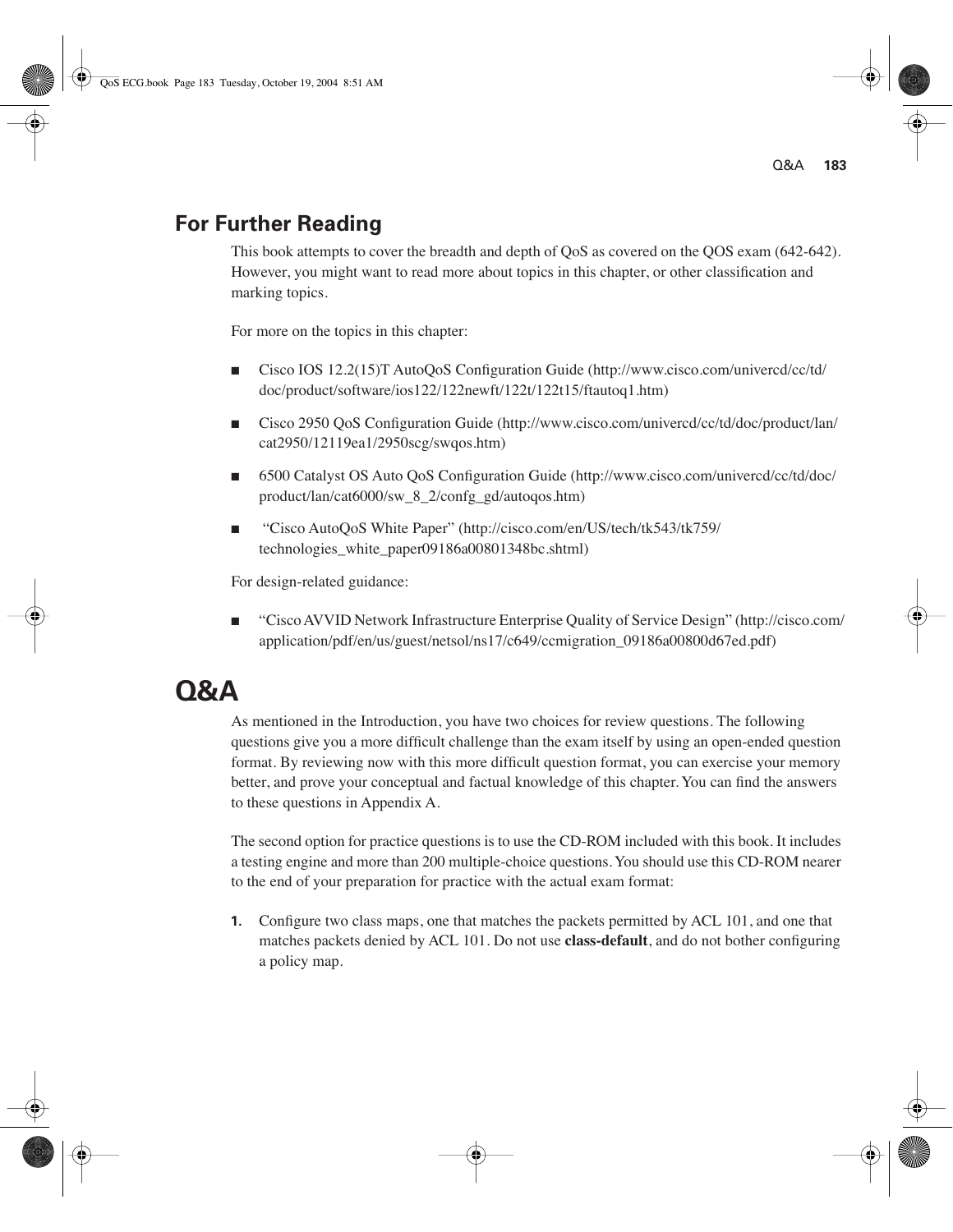- **2.** Configure a policy map that refers to predefined classes c1, C2, and c3, with the action for each class map being to set the DSCP value to AF11, AF21, and AF22, respectively. Assume that the class maps are already defined.
- **3.** List the three major configuration steps and the main command used in each step for the configuration of a QoS feature using MQC.
- **4.** Describe two different ways with which you could classify packets with DSCP AF31, AF32, and AF33 into a single class using MQC commands.
- **5.** List three benefits of MQC as compared with non-MQC-based QoS features.
- **6.** Consider the configuration snippet that follows. What commands would list statistics for the QoS policy implemented on fastethernet 0/0?

```
class-map fred
 match dscp ef
policy-map barney
 class fred
 set dscp af11
 class class-default
  set dscp be
interface fastethernet0/0
 service-policy input barney
```
- **7.** List the two SNMP MIBs included in Cisco router IOS that can be used by QPM to improve the statistics presented to a QPM user. List the long version of the names and the acronyms.
- **8.** What information can be seen by using the CBQoSMIB that cannot be seen with **show** commands on the device being managed?
- **9.** How many classes can be associated with a single policy map in Cisco IOS Software Release 12.2(15)T?
- **10.** On a router using AutoQoS, what command enables the feature for Frame Relay VCs that use Frame Relay-to-ATM service interworking?
- **11.** On a router using AutoQoS, what command enables the feature on a serial interface when the router can trust the DSCP settings of incoming packets?
- **12.** Describe the classification configuration created by a router when enabling AutoQoS on a serial interface, with all default values chosen on the **auto qos** command.
- **13.** Describe the marking actions created by a router when enabling AutoQoS on a serial interface, with all default values chosen on the **auto qos** command.
- **14.** List three of the requirements on router AutoQoS that need to be true before actually configuring AutoQoS.
- **15.** List the data link protocols on a router that support AutoQoS.
- **16.** List the PHBs created by a router when the **auto qos voip** command is used on a PPP serial interface with the default bandwidth setting.